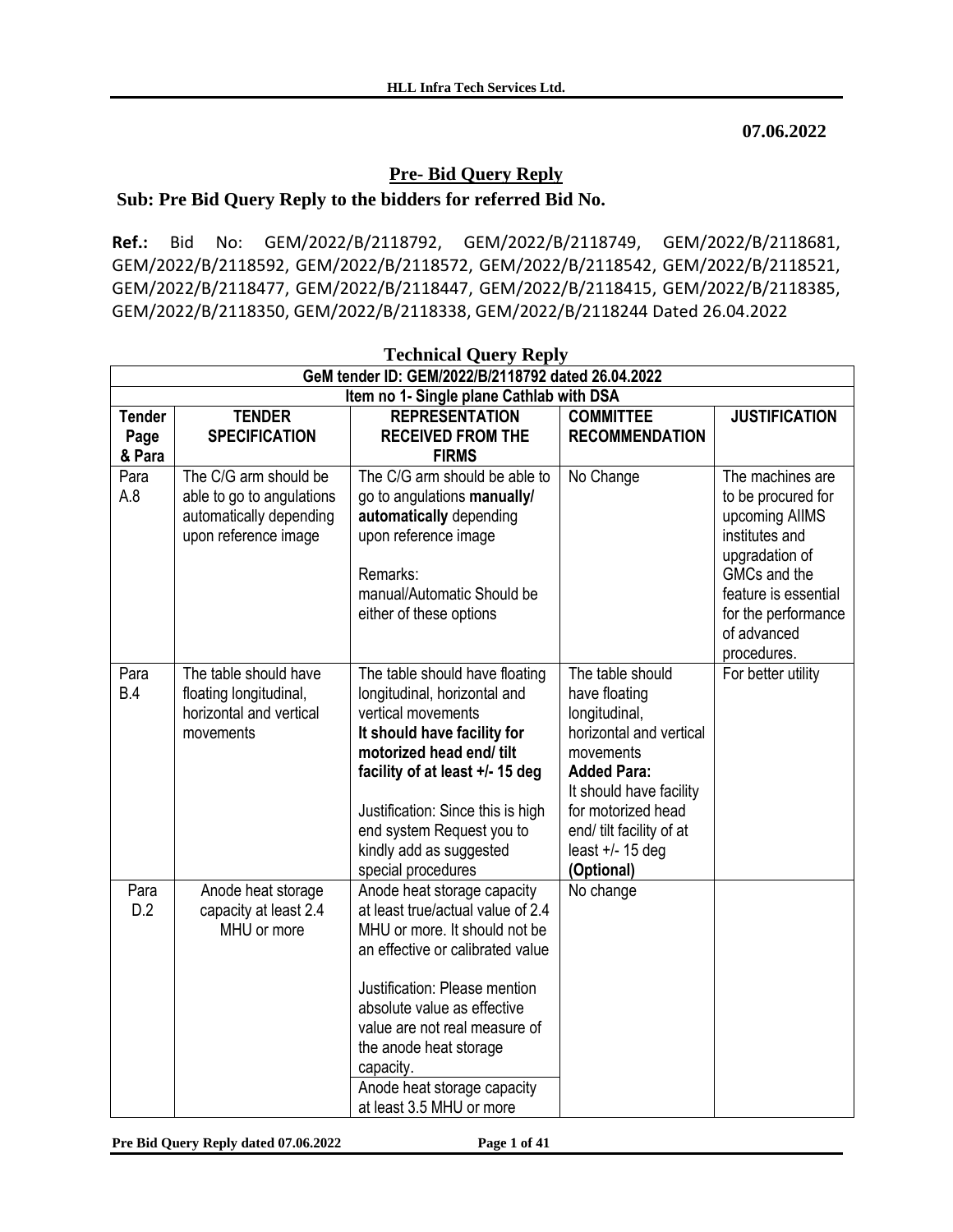|             |                                                                                                                                                                                          | Justification: All vendors have<br>tubes with capacity of 3.5mHU<br>or higher                                                                                                                                                                                                                                                                                                                                       |                                                                                                                                                                                                                   |                                                                                                                                                                                           |
|-------------|------------------------------------------------------------------------------------------------------------------------------------------------------------------------------------------|---------------------------------------------------------------------------------------------------------------------------------------------------------------------------------------------------------------------------------------------------------------------------------------------------------------------------------------------------------------------------------------------------------------------|-------------------------------------------------------------------------------------------------------------------------------------------------------------------------------------------------------------------|-------------------------------------------------------------------------------------------------------------------------------------------------------------------------------------------|
| Para<br>D.  | <b>NA</b>                                                                                                                                                                                | Request you to kindly add:<br>System should have the latest<br>technology like Flat emitter/<br>Grid switch facility to reduce<br>the scattered radiation which<br>can help for primary operator<br>& staff.<br>Justification: Request you to<br>kindly add for the safety of the<br>operator                                                                                                                       | No change                                                                                                                                                                                                         |                                                                                                                                                                                           |
| Para<br>D.  | <b>NA</b>                                                                                                                                                                                | Request you to kindly add:<br>System should have the pulse<br>fluoroscopy from 0,5 to 30<br>frames. (including $0.5, 1, 2, 3$<br>4, 6, 7.5, 10, 15, 30)<br>Justification: Dose is directly<br>proportional to frame rate.<br>Use of low frame rate helps to<br>reduce dose drastically                                                                                                                              | No change                                                                                                                                                                                                         |                                                                                                                                                                                           |
| Para<br>D.  | <b>NA</b>                                                                                                                                                                                | Request you to kindly add:<br>System should have the latest<br>dose reduction package for to<br>further reduce the dose (<br>CLARITY IQ /BLUE<br>PRINT/CARE & CLEAR)<br>Justification: This option is<br>available with all the vendors<br>and is essential feature for the<br>radiation safety of the operator<br>and the patient.<br>The same has been asked in<br>the earlier HITES Cath Lab<br>tenders as well. | Added para:<br><b>System should have</b><br>the latest dose<br>reduction package<br>for further reduce<br>the dose (ALLURA<br><b>CLARITY IQ/BLUE</b><br><b>PRINT/CARE &amp;</b><br><b>CLEAR or</b><br>Equivalent) | Departmental<br>requirement                                                                                                                                                               |
| Para<br>E.7 | The system should have<br>capability to acquire the<br>images $@$ minimum 30<br>fps for pediatric<br>application: adult<br>cardiology 12.5-25:<br>peripheral angio range<br>$(1-15$ fps) | The system should have<br>capability to acquire the<br>images $@$ minimum 25 fps for<br>pediatric application: adult<br>cardiology 12.5-25: peripheral<br>angio range (1-15fps)<br>Remarks:<br>Minimum 25 fps for all<br>aplications                                                                                                                                                                                | No Change                                                                                                                                                                                                         | The machines are<br>to be procured for<br>upcoming AIIMS<br>institutes and<br>upgradation of<br>GMCs and the<br>feature is essential<br>for the performance<br>of advanced<br>procedures. |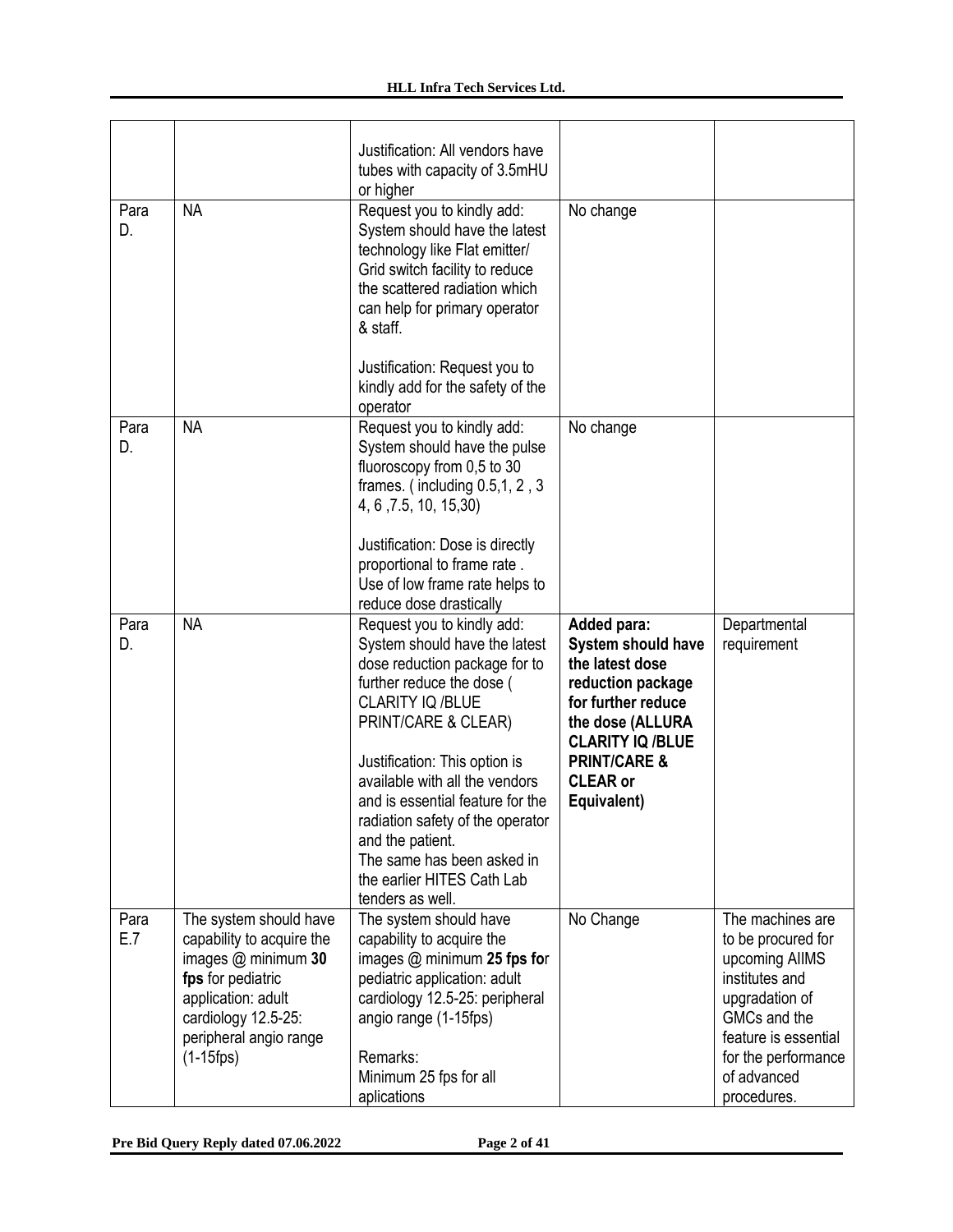| Para<br>F.4  | Medical grade full high<br>definition, either single<br>(minimum 52") or<br>multiple display to<br>display live, reference,<br>3D, CT like image,<br>Hemodynamic and EP<br>waveforms                                                                                                                                                                                                                                                  | Medical grade full high<br>definition, either single<br>(minimum 55") or multiple<br>display to<br>display live, reference, 3D,CT<br>like image, Hemodynamic and<br>EP waveforms. It should be<br>possible to have various<br>display layouts from table side<br>touch screen | No change |                                                                                                                                                                                           |
|--------------|---------------------------------------------------------------------------------------------------------------------------------------------------------------------------------------------------------------------------------------------------------------------------------------------------------------------------------------------------------------------------------------------------------------------------------------|-------------------------------------------------------------------------------------------------------------------------------------------------------------------------------------------------------------------------------------------------------------------------------|-----------|-------------------------------------------------------------------------------------------------------------------------------------------------------------------------------------------|
| Para<br>F.6  | In control room there<br>should be data entry<br>monitor, live monitor,<br>hemodynamic monitor<br>and one DICOM based<br>or equivalent suitable<br>work station capable of<br>all review including 3D<br>reconstruction, post<br>processing and<br>quantification of coronary<br>and ventricular function<br>in the control room. It<br>should be possible to<br>perform simultaneous off<br>line post processing in<br>control room. | Live Monitor and 3D<br>reconstruction should be<br>optional<br>Remarks:<br>Live monitor and 3D<br>reconstruction should be<br>optional                                                                                                                                        | No Change | The machines are<br>to be procured for<br>upcoming AIIMS<br>institutes and<br>upgradation of<br>GMCs and the<br>feature is essential<br>for the performance<br>of advanced<br>procedures. |
| Para<br>F.12 | On line acquisition &<br>display of DSA images in<br>1024 x 1024 matrix with<br>DSA post processing<br>from table side control in<br>exam room and control<br>room. All 2D and 3D<br>roadmapping/remodelling<br>features should be<br>offered                                                                                                                                                                                         | This should be optional as it is<br>not standard feature of Cath<br>lab                                                                                                                                                                                                       | No Change | The machines are<br>to be procured for<br>upcoming AllMS<br>institutes and<br>upgradation of<br>GMCs and the<br>feature is essential<br>for the performance<br>of advanced<br>procedures. |
| Para<br>F.13 | Should have facility for<br>stent enhancement<br>operable from table side<br>and control room                                                                                                                                                                                                                                                                                                                                         | Should have facility for the<br>latest stent enhancement<br>including lumen subtraction<br>feature (fade in fade out)<br>operable from table side and<br>control room                                                                                                         | No change |                                                                                                                                                                                           |
| Para<br>H.1  | Cross sectional 3D<br>images using 3D<br>reconstruction algorithms<br>for 3D reconstruction of<br>chambers and vessels of<br>heart should be possible                                                                                                                                                                                                                                                                                 | Cross sectional 3D images<br>using 3D reconstruction<br>algorithms for 3D<br>reconstruction of chambers,<br>Pulmonary Veins and vessels<br>of heart should be possible<br>Cross sectional 3D images                                                                           | No change | The machines are<br>to be procured for<br>upcoming AllMS<br>institutes and<br>upgradation of<br>GMCs and the<br>feature is essential                                                      |

**Pre Bid Query Reply dated 07.06.2022 Page 3 of 41**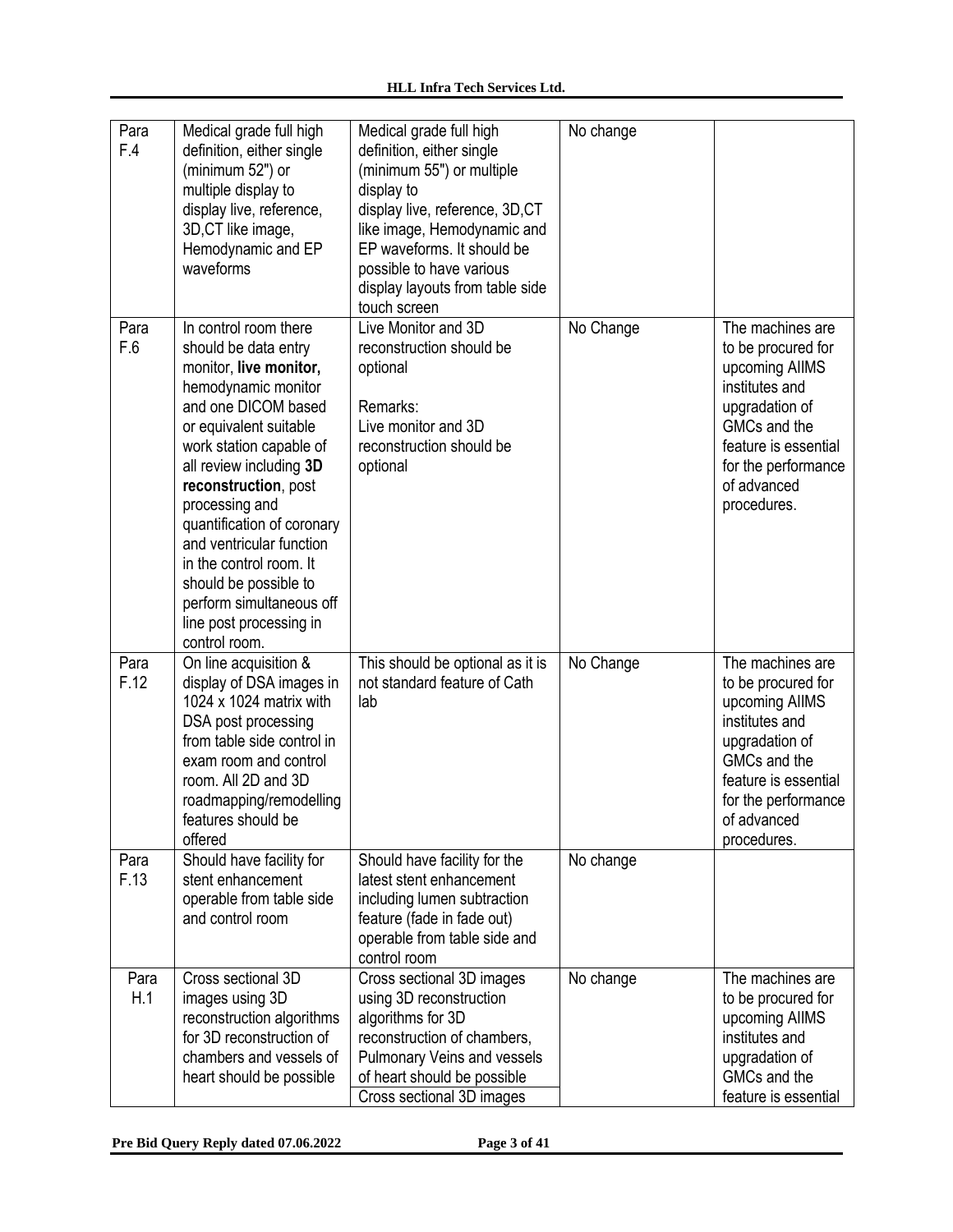|             |                                                                                                                                                                                                         | using 3D reconstruction<br>algorithms for 3D<br>reconstruction of chambers<br>and vessels of heart from CT<br>Images should be possible.<br>Justification: CT images are<br>gold standard for<br>reconstruction of Heart<br>Chambers.<br>3D rotational angiography<br>should be optional<br>Remarks:<br>We currently don't have 3D<br>rotational angiography feature                                                                                                                                                                                                                                                                                                          |           | for the performance<br>of advanced<br>procedures.                                                                                                                                         |
|-------------|---------------------------------------------------------------------------------------------------------------------------------------------------------------------------------------------------------|-------------------------------------------------------------------------------------------------------------------------------------------------------------------------------------------------------------------------------------------------------------------------------------------------------------------------------------------------------------------------------------------------------------------------------------------------------------------------------------------------------------------------------------------------------------------------------------------------------------------------------------------------------------------------------|-----------|-------------------------------------------------------------------------------------------------------------------------------------------------------------------------------------------|
| Para<br>H.2 | The system should have<br>ECG/angle triggered and<br>untrigerred 3D<br>acquisition and<br>processing capability                                                                                         | This feature should be optional                                                                                                                                                                                                                                                                                                                                                                                                                                                                                                                                                                                                                                               | No Change | The machines are<br>to be procured for<br>upcoming AIIMS<br>institutes and<br>upgradation of<br>GMCs and the<br>feature is essential<br>for the performance<br>of advanced<br>procedures. |
| Para<br>H.4 | 3D roadmaping should<br>be available. It should be<br>possible to have TAVI<br>guidance for TAVI<br>procedures with<br>landmark marking and<br>overlay. TAVI guidance<br>packages should be<br>included | 3D roadmaping should be<br>available. It should be possible<br>to have TAVI guidance for<br>TAVI procedures with<br>landmark marking and overlay.<br>TAVI guidance packages<br>should be included and it<br>should be possible from the<br>rotational angiography data<br>and pre-acquired CT data both<br>2D roadmaping should be<br>available. It should be<br>preferable to have TAVI<br>guidance for TAVI procedures<br>with landmark marking and<br>overlay. TAVI guidance<br>packages should be included,<br>if avialable<br>Justification: TAVI guidance<br>package can be made as<br>optional as all Vave<br>companies use third party<br>software for Valve planning | No change | The machines are<br>to be procured for<br>upcoming AIIMS<br>institutes and<br>upgradation of<br>GMCs and the<br>feature is essential<br>for the performance<br>of advanced<br>procedures. |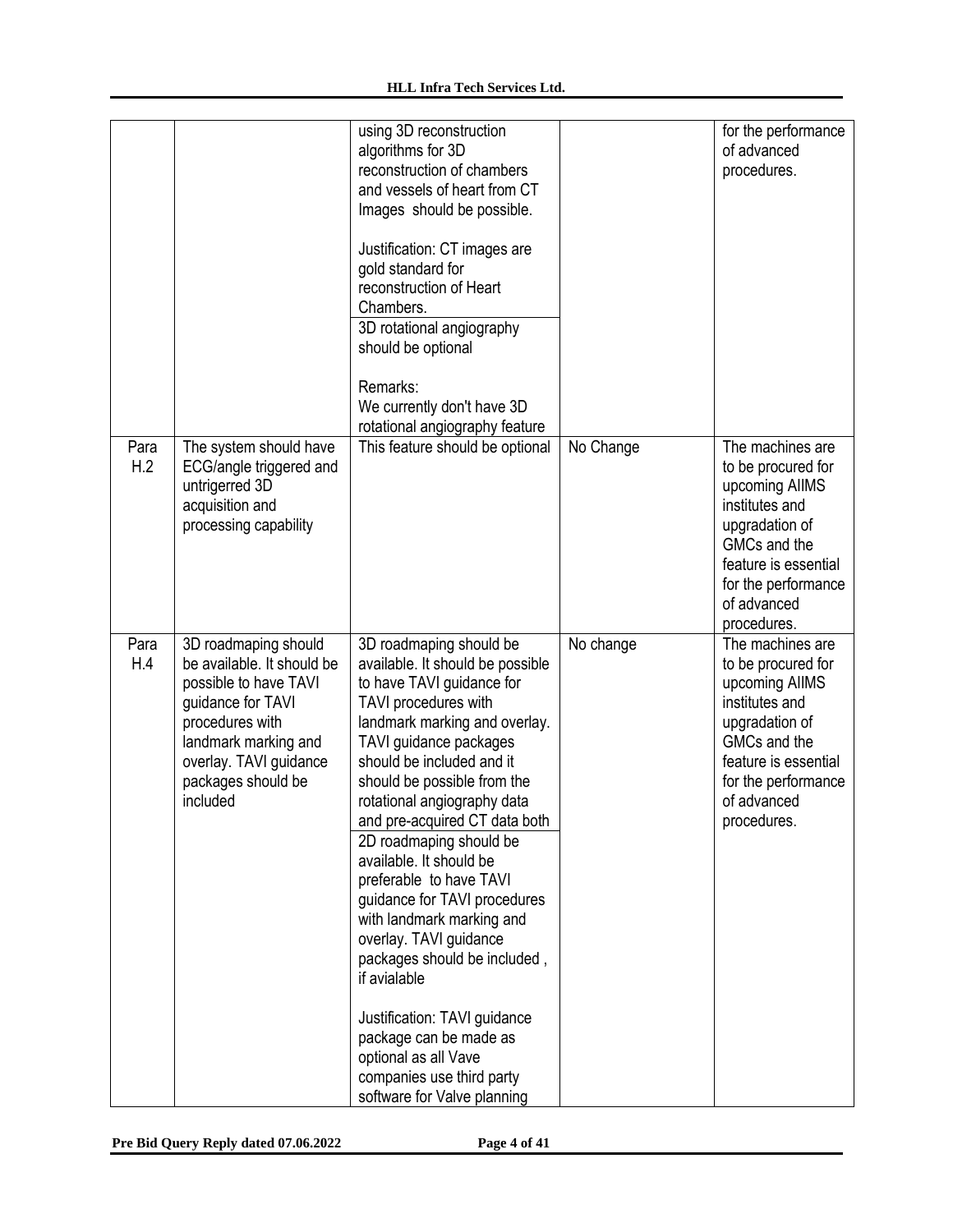|        |                                                        | and Guidance.<br>Either it should be optional or          |                                            |                                  |
|--------|--------------------------------------------------------|-----------------------------------------------------------|--------------------------------------------|----------------------------------|
|        |                                                        | equivalentt software should be<br>acceptable              |                                            |                                  |
|        |                                                        | Remarks:                                                  |                                            |                                  |
|        |                                                        | We can provide 3 Mensio                                   |                                            |                                  |
|        |                                                        | additional software for TAVI                              |                                            |                                  |
|        |                                                        | guidance for TAVI procedures                              |                                            |                                  |
|        |                                                        | at free of cost                                           |                                            |                                  |
| Para I | HEMODYNAMIC AND                                        | Separate price quotes for                                 | No Change                                  | The machines are                 |
|        | EP STATION (Price to                                   | Hemodynamic and EP station                                |                                            | to be procured for               |
|        | be quoted separately):                                 | as they are not standard                                  |                                            | upcoming AIIMS<br>institutes and |
|        |                                                        | feature or component of<br>Cardiac Cath Lab. Or It should |                                            | upgradation of                   |
|        |                                                        | be optional accessories.                                  |                                            | GMCs and the                     |
|        |                                                        |                                                           |                                            | feature is essential             |
|        |                                                        |                                                           |                                            | for the performance              |
|        |                                                        |                                                           |                                            | of advanced                      |
|        |                                                        |                                                           |                                            | procedures.                      |
|        | <b>Essential accessories:</b>                          | The prices for these                                      | Carified during prebid                     |                                  |
|        | 13. ETO sterilizer: of                                 | accessories is asked to be                                | as:                                        |                                  |
|        | approved make at least<br>4.5 cu ft. $-$ One (Price to | quoted separately, kindly<br>confirm if the same will be  | The prices asked i.e<br>Price to be quoted |                                  |
|        | be quoted separately)                                  | considered in the Ranking                                 | separately will be                         |                                  |
|        | 14. Intra-aortic balloon                               | purpose for L1 evaluation.                                | considered for price                       |                                  |
|        | pump (IABP) system -                                   | Accordingly, please confirm if                            | evaluation                                 |                                  |
|        | One. State of art, latest,                             | these prices are to be quoted                             |                                            |                                  |
|        | imported model with two                                | in the GeM portal which will be                           |                                            |                                  |
|        | gas cylinders and two                                  | considered for L1 ranking.                                |                                            |                                  |
|        | balloons. (Price to be                                 |                                                           |                                            |                                  |
|        | quoted separately)                                     |                                                           |                                            |                                  |
|        | 15. ABG Machine: One<br>no. for measuring Hb,          |                                                           |                                            |                                  |
|        | electrolytes, bicarbonate,                             |                                                           |                                            |                                  |
|        | Po2, Pco2 and oxygen                                   |                                                           |                                            |                                  |
|        | saturation etc. during                                 |                                                           |                                            |                                  |
|        | cardiac catheterization                                |                                                           |                                            |                                  |
|        | complete with all                                      |                                                           |                                            |                                  |
|        | accessories like rinse                                 |                                                           |                                            |                                  |
|        | solution, calibration                                  |                                                           |                                            |                                  |
|        | solution etc for at least                              |                                                           |                                            |                                  |
|        | 100 procedures. (Price to<br>be quoted separately)     |                                                           |                                            |                                  |
|        | 19. Anaesthesia                                        |                                                           |                                            |                                  |
|        | Workstation: Compact                                   |                                                           |                                            |                                  |
|        | three gas Anaesthesia                                  |                                                           |                                            |                                  |
|        | workstation with an                                    |                                                           |                                            |                                  |
|        | integrated Ventilator for                              |                                                           |                                            |                                  |
|        | infants/pediatric to adult                             |                                                           |                                            |                                  |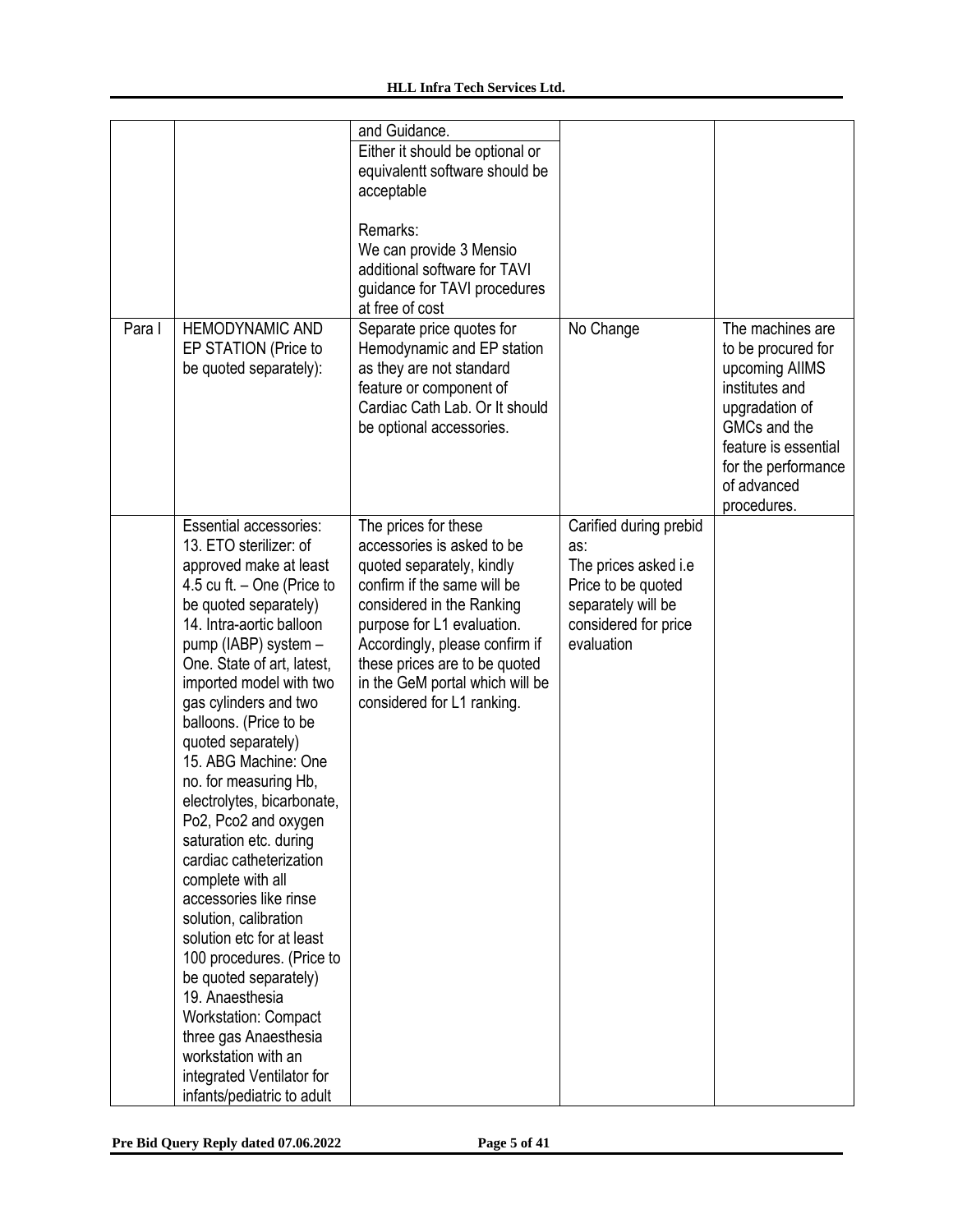| Para J.        | patients, Airway Monitor<br>and Anaesthesia<br>Monitor. (US FDA<br>Approved/European CE<br>with 4 digit notifying body<br>no/BIS approved) . (Price<br>to be quoted separately)<br>Cath lab also need to be                 | Cath lab also need to be                                                                                                                                                                                                                                                                                                  | Cath lab also need to                                                                                                                                                                                                  | For better utility |
|----------------|-----------------------------------------------------------------------------------------------------------------------------------------------------------------------------------------------------------------------------|---------------------------------------------------------------------------------------------------------------------------------------------------------------------------------------------------------------------------------------------------------------------------------------------------------------------------|------------------------------------------------------------------------------------------------------------------------------------------------------------------------------------------------------------------------|--------------------|
| $\overline{2}$ | provided with total 20 ton<br><b>AC</b> with voltage<br>stabilizer. The AC may<br>be distributed to the<br>console room, Procedure<br>room, equipment room<br>and patient waiting area<br>as per site requirement           | provided with total 25 ton AC<br>with voltage stabilizer. The AC<br>may be distributed to the<br>console room, Procedure<br>room, equipment room, patient<br>waiting area and entire<br>Cathlab complex under scope<br>as per site requirement<br>Justification: Please increase<br>the AC Tonnage for adequate<br>backup | be provided with total<br>25 ton AC with<br>voltage stabilizer. The<br>AC may be<br>distributed to the<br>console room,<br>Procedure room,<br>equipment room and<br>patient waiting area<br>as per site<br>requirement |                    |
|                | Site modification:<br>4. Site preparation<br>should be time bound<br>and completed before<br>shipment of equipment<br>and time to installation of<br>the machine no more<br>than 4 weeks (total time<br>90 days).           | Site preparation should be<br>done in 150 days after handing<br>over of site for turnkey works<br>along with AERB Approve<br>layout plan<br>Justification: Installation and<br>delivery of machine will be<br>considered as per request<br>made in the delivery period<br>clause in commercial<br>clarification           | No change                                                                                                                                                                                                              |                    |
|                | Site modification:<br>5. Cost of Site<br>modification works for<br>1500 sq ft will be<br>considered for ranking<br>purpose; however<br>payment will be made as<br>per the actual site<br>modification work done<br>at site. | Please incorporate room wise<br>layout plan in the tender as<br>proposed area of 1500 sqft<br>seems less to accommodate<br>all rooms demanded in the<br>tender                                                                                                                                                            | No change                                                                                                                                                                                                              |                    |
| Para<br>14     | Site modification:<br>3. The cost of Site<br>modification for the area<br>of 1500sq.ft and Air-<br>conditioning of Tonnage<br>20 TR will be considered<br>for Ranking / Evaluation<br>purpose                               | Please provide the room wise<br>layout plan as proposed area<br>of 1500 sqft seems less to<br>accommodate all rooms<br>demanded in the tender                                                                                                                                                                             | Site modification:<br>3. The cost of Site<br>modification for the<br>area of 1500sq.ft and<br>Air-conditioning of<br>Tonnage 25 TR will<br>be considered for<br>Ranking / Evaluation                                   | For better utility |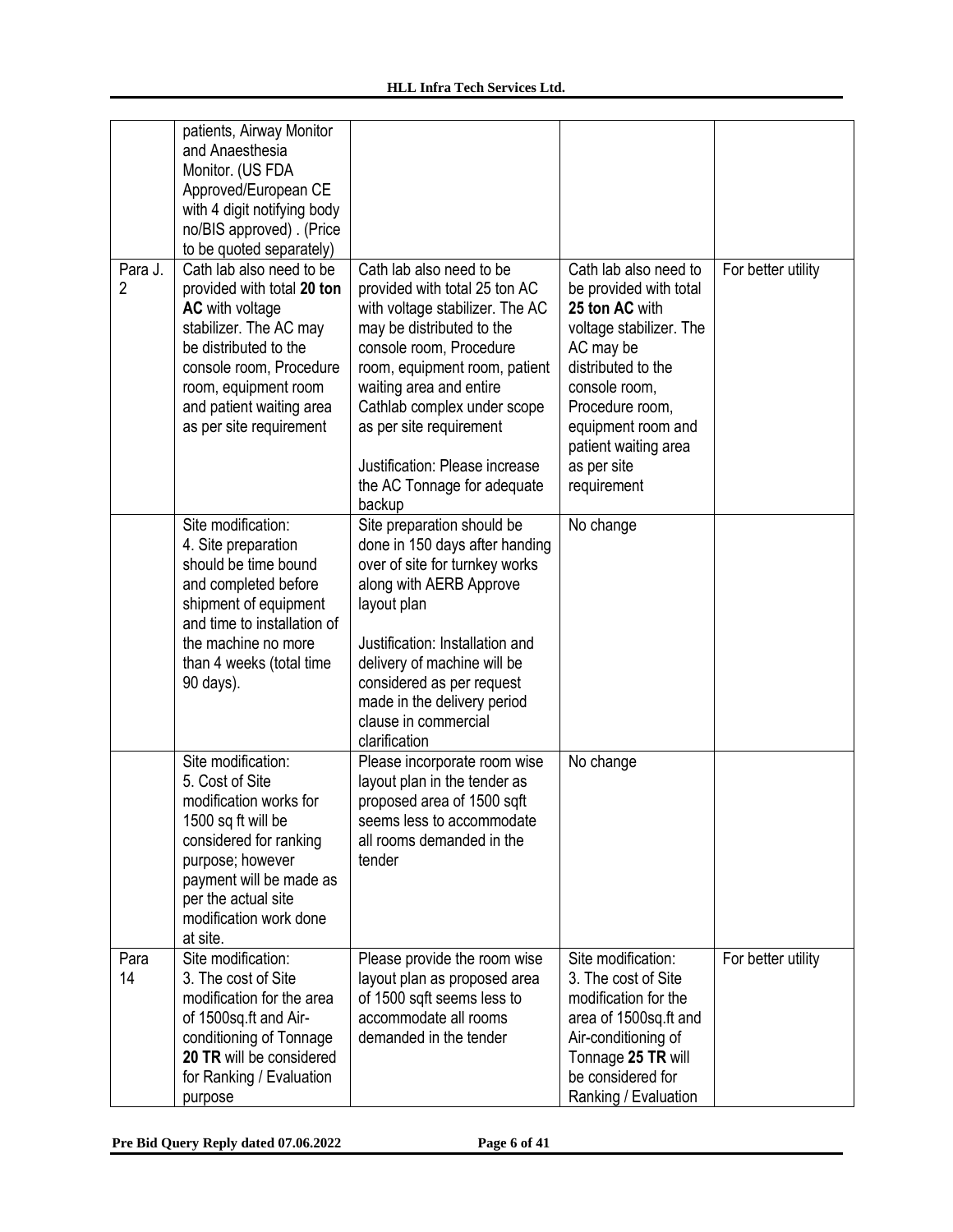|                                                                                                                                                                                                                                                                                                                                                                     |                                                                                                                                                                                                                                                                                                                                                                                                                                                                                         | purpose                                                                                                                                                                                                                                                          |                    |
|---------------------------------------------------------------------------------------------------------------------------------------------------------------------------------------------------------------------------------------------------------------------------------------------------------------------------------------------------------------------|-----------------------------------------------------------------------------------------------------------------------------------------------------------------------------------------------------------------------------------------------------------------------------------------------------------------------------------------------------------------------------------------------------------------------------------------------------------------------------------------|------------------------------------------------------------------------------------------------------------------------------------------------------------------------------------------------------------------------------------------------------------------|--------------------|
| a) Flooring<br>$1.600 \times 600$ mm vitrified<br>tiles/non porous high<br>quality granite atleast 20<br>mm thickness with<br>100mm tile skirting to<br>match in console room,<br>lobby and patient<br>preparation areas,<br>Radiologist room etc.                                                                                                                  | 600 x 600 mm vitrified tiles<br>with 100mm tile skirting to<br>match in entire area under<br>scope apart Cath Lab<br>equipment / UPS room.<br>Justification PIs consider entire<br>floor area under scope.                                                                                                                                                                                                                                                                              | No change                                                                                                                                                                                                                                                        |                    |
| b) Painting<br>1 Two coats Plastic<br><b>Emulsion Paint over 2</b><br>coats of wall putty<br>including primer in<br>patient preparation area,<br>Lobby area, console<br>room, Cath Lab room &<br>Equipment room etc.                                                                                                                                                | 600 x 600 mm vitrified tiles<br>wall tiling to be done in<br>Cathlab area entire area under<br>scope<br>Justification Wall tiling<br>recommended for long lasting<br>hygienic finish                                                                                                                                                                                                                                                                                                    | b) Wall finishing<br>600 x 600 mm<br>vitrified tiles wall<br>tiling up to false<br>ceiling to be done in<br>entire Cathlab area<br>under scope<br>(patient preparation<br>area, Lobby area,<br>console room, Cath<br>Lab room &<br><b>Equipment room</b><br>etc) | For better utility |
| AIR CONDITIONING:<br>Ductable package air<br>conditioners and split AC<br>units may be used<br>according to room<br>requirement and<br>suitability. Humidity<br>control should be<br>effective to eliminate<br>moisture condensation<br>on equipment surface<br>The Air conditioning<br>should be designed with<br>standby provision to<br>function 24 hours a day. | Ductable split air conditioners<br>and split AC units may be<br>used according to room<br>requirement and suitability.<br>Humidity control should be<br>effective to eliminate moisture<br>condensation on equipment<br>surface. . The Air conditioning<br>should be designed with<br>standby provision to function<br>24 hours a day.<br>Justification: Please change<br>Ductable package air<br>conditioners with Ductable split<br>air conditioners for lesser<br>space requirement. | No change                                                                                                                                                                                                                                                        |                    |
| Furniture:<br>3. Modular design walls<br>cabinets (highest quality)<br>for safe keeping and<br>storage of drugs,<br>catheter, interventional<br>items, manuals<br>procedures sets, linen,<br>trays etc under lock and                                                                                                                                               | Modular design walls cabinets<br>(highest quality) for safe<br>keeping and storage of drugs,<br>catheter, interventional items,<br>manuals procedures sets,<br>linen, trays etc under lock<br>(Size $2x .9x .6$ m) and key $-4$<br>nos                                                                                                                                                                                                                                                  | Furniture:<br>3. Modular design<br>walls cabinets<br>(highest quality) for<br>safe keeping and<br>storage of drugs,<br>catheter,<br>interventional items,<br>manuals procedures                                                                                  | For better clarity |

**Pre Bid Query Reply dated 07.06.2022 Page 7 of 41**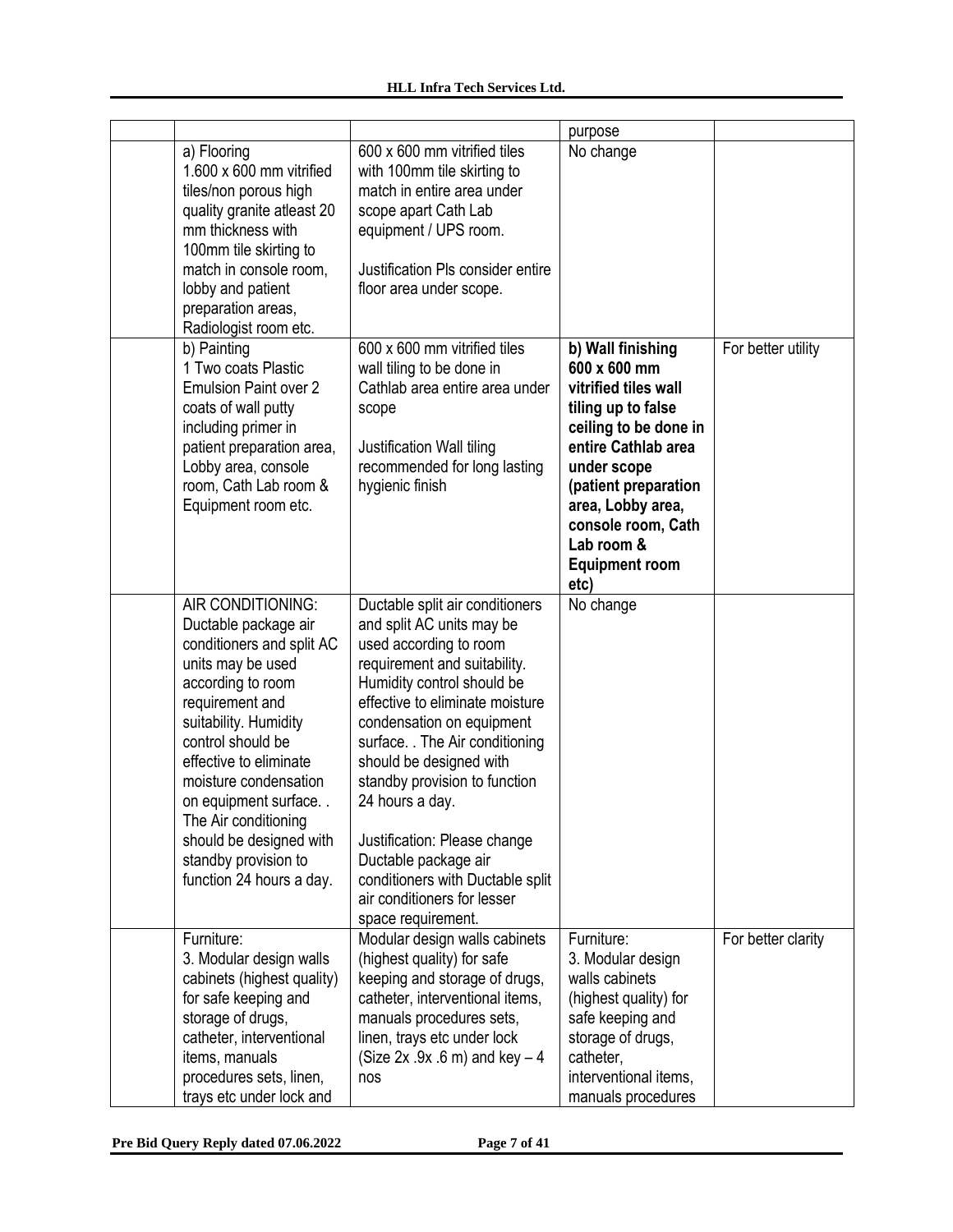| $key - 4$ nos                                                                                                                                            | Justification; Please clarify the<br>size                                                                                                                                                         | sets, linen, trays etc<br>under lock and key -<br>5 nos                                                                                                                                                       |                    |
|----------------------------------------------------------------------------------------------------------------------------------------------------------|---------------------------------------------------------------------------------------------------------------------------------------------------------------------------------------------------|---------------------------------------------------------------------------------------------------------------------------------------------------------------------------------------------------------------|--------------------|
| Furniture:<br>4. Cupboard with<br>laminate door shutters<br>for storage of spare parts<br>and accessories and<br>records as per<br>requirement. $-3$ Nos | Cupboard with laminate door<br>shutters for storage of spare<br>parts and accessories and (1x)<br>.6x .45 m) records as per<br>requirement. $-3$ Nos<br>Justification; Please clarify the<br>size | Furniture:<br>4. Cupboard with<br>laminate door<br>shutters for storage of<br>spare parts and<br>accessories and<br>records $(3 ft (W) x)$<br>6ft (H) x 2.5 ft (D)) as<br>per requirement. -<br>minimum 5 Nos | For better clarity |

|               | Response To Pre-Bid Queries (Pre-Bid date: 30-04-2022) |                                                                                        |                       |                      |  |
|---------------|--------------------------------------------------------|----------------------------------------------------------------------------------------|-----------------------|----------------------|--|
|               | GeM tender ID: GEM/2022/B/2118749 dated 26.04.2022     |                                                                                        |                       |                      |  |
|               |                                                        | Item no 2- Multiparameter Monitor                                                      |                       |                      |  |
| <b>Tender</b> | <b>TENDER</b>                                          | <b>REPRESENTATION RECEIVED</b>                                                         | <b>COMMITTEE</b>      | <b>JUSTIFICATION</b> |  |
| Page          | <b>SPECIFICATION</b>                                   | <b>FROM THE FIRMS</b>                                                                  | <b>RECOMMENDATION</b> |                      |  |
| & Para        |                                                        |                                                                                        |                       |                      |  |
| Para          | Capability of storage of                               | Capability of storage of patient data and                                              | No change             |                      |  |
| 2.2           | patient data and                                       | printing of trends.                                                                    |                       |                      |  |
|               | printing of patient                                    |                                                                                        |                       |                      |  |
|               | reports                                                | Justification: Company specific terms                                                  |                       |                      |  |
|               |                                                        | should be remove forwider participation                                                |                       |                      |  |
| Para          | Minimum 18 inches or                                   | The bid is for Basic Para Monitors and                                                 | No change             |                      |  |
| 3.1           | more multicoloured                                     | based on the specifications, we request                                                |                       |                      |  |
|               | <b>TFT</b> display                                     | you kindly consider Monitor Screen                                                     |                       |                      |  |
|               |                                                        | Size 15"                                                                               |                       |                      |  |
|               |                                                        | We request you to please change the                                                    |                       |                      |  |
|               |                                                        | screen sizeto 15 inches or more, as it is                                              |                       |                      |  |
|               |                                                        | the standard screensize for monitors so                                                |                       |                      |  |
|               |                                                        | that more no of bidders canparticipate                                                 |                       |                      |  |
|               |                                                        | in this bid                                                                            |                       |                      |  |
|               |                                                        | Monitor should be light weight and have<br>bright, clearly visible, 15 inch colour LED |                       |                      |  |
|               |                                                        | backlight display for easy viewing from                                                |                       |                      |  |
|               |                                                        | a distance. Display capablity should be                                                |                       |                      |  |
|               |                                                        | for up to 10 simultaneous waveforms                                                    |                       |                      |  |
|               |                                                        | Minimum 12 inches or more                                                              |                       |                      |  |
|               |                                                        | multicoloured TFT display.                                                             |                       |                      |  |
|               |                                                        |                                                                                        |                       |                      |  |
|               |                                                        | Justification: Kindly allow for wider                                                  |                       |                      |  |
|               |                                                        | participation                                                                          |                       |                      |  |
|               |                                                        | Minimum 15 inches or more                                                              |                       |                      |  |
|               |                                                        | multicoloured TFT display.                                                             |                       |                      |  |
|               |                                                        | Request to amend Screen Size LED                                                       |                       |                      |  |
|               |                                                        | 15"                                                                                    |                       |                      |  |
|               |                                                        |                                                                                        |                       |                      |  |
|               |                                                        | Justification: Asked Specification are                                                 |                       |                      |  |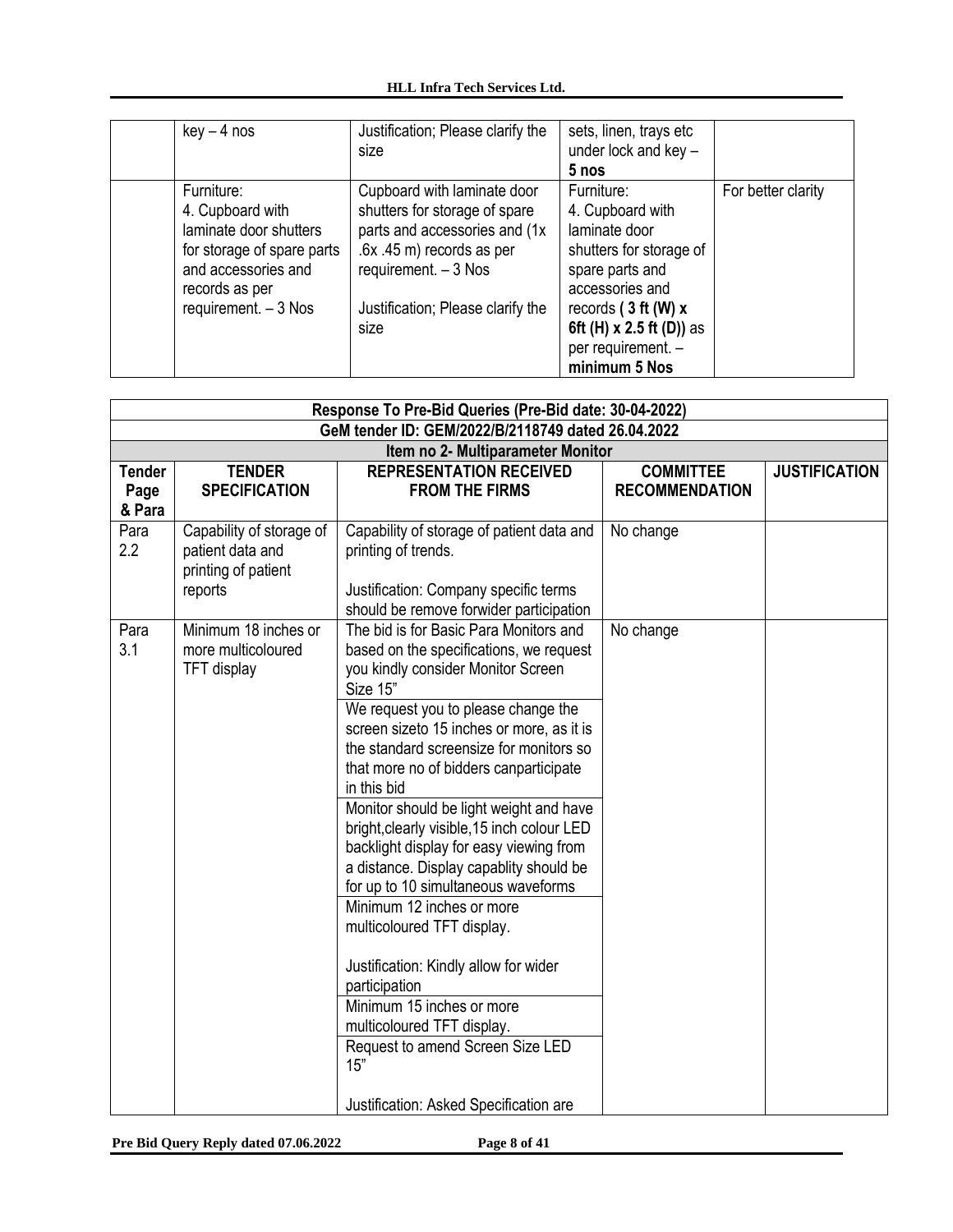|              |                                                                                                                                                                                          | For Low End monitor so 15" screen<br>Size<br>is Sufficient for Low End Monitor, 18"<br>Monitor Add high Cost.                                                                                                                                                                                                                  |                                                                                                                                                                                                                                                                                                  |                     |
|--------------|------------------------------------------------------------------------------------------------------------------------------------------------------------------------------------------|--------------------------------------------------------------------------------------------------------------------------------------------------------------------------------------------------------------------------------------------------------------------------------------------------------------------------------|--------------------------------------------------------------------------------------------------------------------------------------------------------------------------------------------------------------------------------------------------------------------------------------------------|---------------------|
| Para<br>3.2  | Should have facility to<br>monitor and display -<br>ECG, NIBP,<br>SpO2(Nellcor/Masimo),<br>Temperature,<br>Respiration and<br>upgradable to<br>ETCO2(Sidestream or<br>Microstream) & IBP | We request you to kindly include IBP as<br>amandatory parameter instead of<br>upgradable sothat the teaching process<br>can be enhanced moreeffectively and<br>efficiently as AIIMS are one of themost<br>premium teaching institutes in India.<br>Upgradable to ETCO2, NMT<br>(Sidestream or Microstream) & cardiac<br>output | Should have facility to<br>monitor and display -<br>ECG, NIBP, IBP-2,<br>SpO2(Nellcor/Masimo),<br>Temperature,<br>Respiration and<br>upgradable to<br>ETCO2(Sidestream or<br>Microstream)                                                                                                        | User<br>requirement |
| Para<br>3.11 | Trend of at least 48<br>hours                                                                                                                                                            | Request to Amend Trend -168 Hours<br>Justification: For better data review                                                                                                                                                                                                                                                     | No change                                                                                                                                                                                                                                                                                        |                     |
| Para<br>3.13 | Should have inbuilt 2<br>Ch thermal recorder<br>with selectable<br>recording speed of 25<br>& 50 mm /sec                                                                                 | Request to Amend 3CH thermal<br>recorder<br>Justification: For view of 3 Waveforms<br>We request you to please include 100<br>Qty of paperrolls for thermal printing so<br>that the end user willnot have to run out<br>of stock for paper.                                                                                    | Should have inbuilt 3<br>Ch thermal recorder<br>with selectable<br>recording speed of 25<br>& 50 mm /sec<br>Added para:<br>Should provide paper<br>rolls - 100 nos for<br>thermal printing<br>(Price should be<br>quoted separately<br>and the price will be<br>freezed for warranty<br>period). | User<br>requirement |
|              |                                                                                                                                                                                          | Request to Add: Monitor should have<br>Softwares like ST Analysis, ST<br>Mapping, QT Analysis, HRV Analysis.<br>Justification: It helps in enhance the<br>monitoring of cardiac functioning of<br>critical patients.                                                                                                           | No change                                                                                                                                                                                                                                                                                        |                     |
|              |                                                                                                                                                                                          | Request to Add: Should be<br>upgradeable to 12 Lead ECG &<br>Demonstration of same should be given<br>Justification: It helps in analysing of all<br>12 lead real time ECG on a single<br>screen with other vital parameters.                                                                                                  | No change                                                                                                                                                                                                                                                                                        |                     |
|              |                                                                                                                                                                                          | Request to Add: Monitor should store<br>trends on Pen Drive and should open in<br>computer without help of any<br>proprietary software<br>Justification: It gives user more                                                                                                                                                    | No change                                                                                                                                                                                                                                                                                        |                     |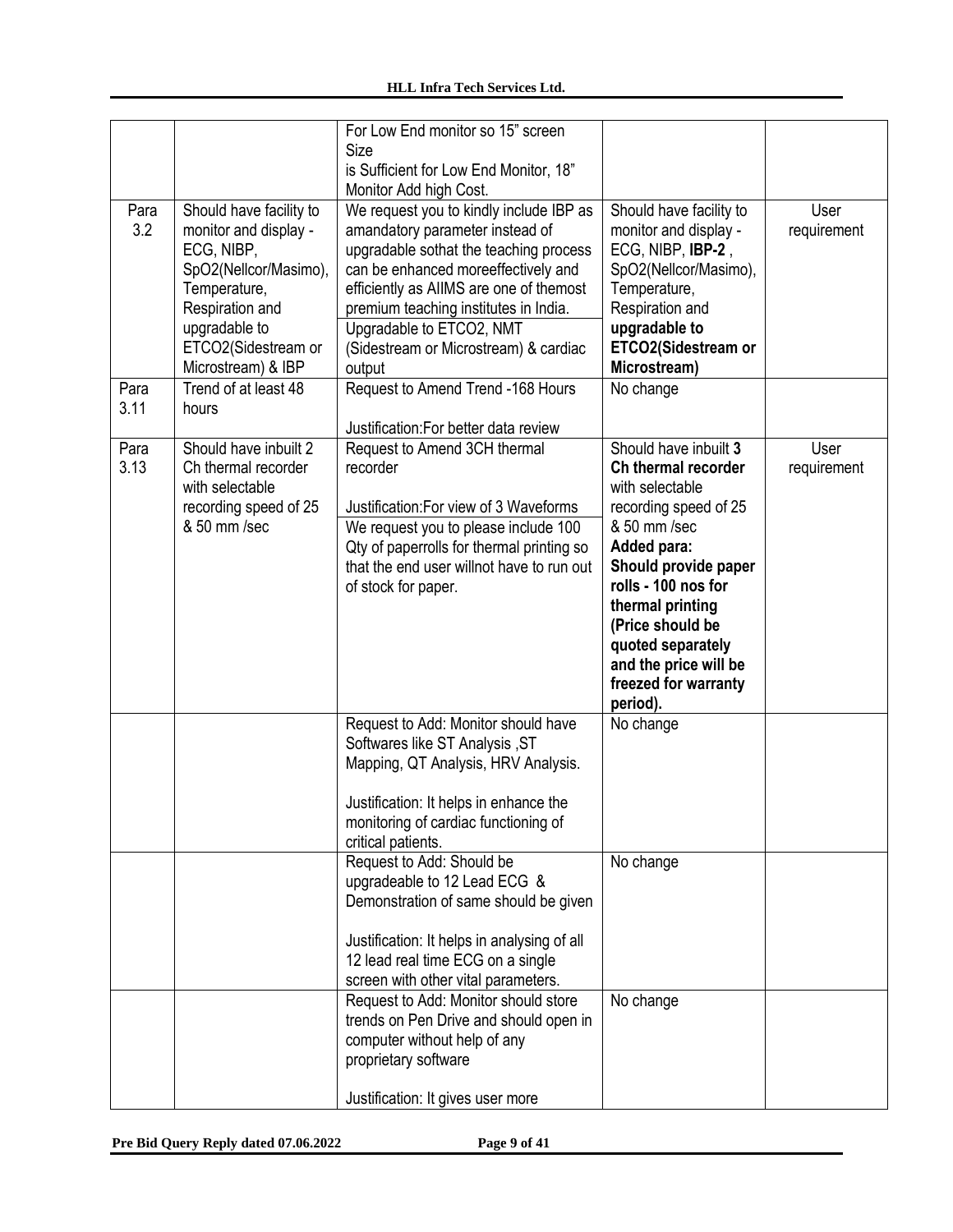|                                     | flexibility for medico legal record<br>storage in computer and can be viewed<br>without any help of software. |                                                                 |                    |
|-------------------------------------|---------------------------------------------------------------------------------------------------------------|-----------------------------------------------------------------|--------------------|
| BOQ 3: 2 Channel<br>recorder - 1 No | As per prebid discussion                                                                                      | BOQ 3: 3 Channel<br>recorder with 100 nos<br>paper rolls - 1 No | For better clarity |

|               |                                                            | Response To Pre-Bid Queries (Pre-Bid date: 30-04-2022) |                       |                      |  |
|---------------|------------------------------------------------------------|--------------------------------------------------------|-----------------------|----------------------|--|
|               | GeM tender ID: GEM/2022/B/2118681 dated 26.04.2022         |                                                        |                       |                      |  |
|               | Item no 3- Defibrillator with CPR monitoring and TC pacing |                                                        |                       |                      |  |
| <b>Tender</b> | <b>TENDER</b>                                              | <b>REPRESENTATION</b>                                  | <b>COMMITTEE</b>      | <b>JUSTIFICATION</b> |  |
| Page          | <b>SPECIFICATION</b>                                       | <b>RECEIVED FROM THE</b>                               | <b>RECOMMENDATION</b> |                      |  |
| & Para        |                                                            | <b>FIRMS</b>                                           |                       |                      |  |
| Para 3        | Screen size minimum 6                                      | Screen size minimum 8 inch or                          | No change             |                      |  |
|               | inches diagonal                                            | more diagonal                                          |                       |                      |  |
|               |                                                            | Justification: All good brands                         |                       |                      |  |
|               |                                                            | have 8 inch screen for better                          |                       |                      |  |
|               |                                                            | view                                                   |                       |                      |  |
| Para 7        | It should have ability to                                  | Kindly remove this point                               | <b>Deleted</b>        | For wider            |  |
|               | measure chest                                              |                                                        |                       | participation        |  |
|               | compression rate and                                       | Justification: Company specific                        |                       |                      |  |
|               | depth in real time with                                    | terms should be removed for                            |                       |                      |  |
|               | both visual & audible                                      | wider participation                                    |                       |                      |  |
|               | feedback                                                   |                                                        |                       |                      |  |
| Para 9        | The unit should do self                                    | The unit should have self                              | No change             |                      |  |
|               | test daily with facility to                                | test/system check with facility                        |                       |                      |  |
|               | give print out of                                          | to give print out of defibrillator                     |                       |                      |  |
|               | defibrillator testing                                      | testing report.                                        |                       |                      |  |
|               | report and also have                                       |                                                        |                       |                      |  |
|               | code ready indicator on<br>unit                            | Justification: Kindly allow for                        |                       |                      |  |
| Para          | In addition to standard                                    | wider participation<br>Kindly remove this point        | <b>Deleted</b>        | For wider            |  |
| 14.4          | accessories following                                      |                                                        |                       | participation        |  |
|               | items have to be                                           | Justification: Company specific                        |                       |                      |  |
|               | supplied with unit                                         | terms should be removed for                            |                       |                      |  |
|               | Reusable CPR                                               | wider participation                                    |                       |                      |  |
|               | feedback sensor/ or                                        |                                                        |                       |                      |  |
|               | similar product - 1No                                      |                                                        |                       |                      |  |
|               | (BOQ-10) Reusable                                          | As per prebid discussion                               | <b>Deleted</b>        | For wider            |  |
|               | CPR feedback sensor/                                       |                                                        |                       | participation        |  |
|               | or similar product                                         |                                                        |                       |                      |  |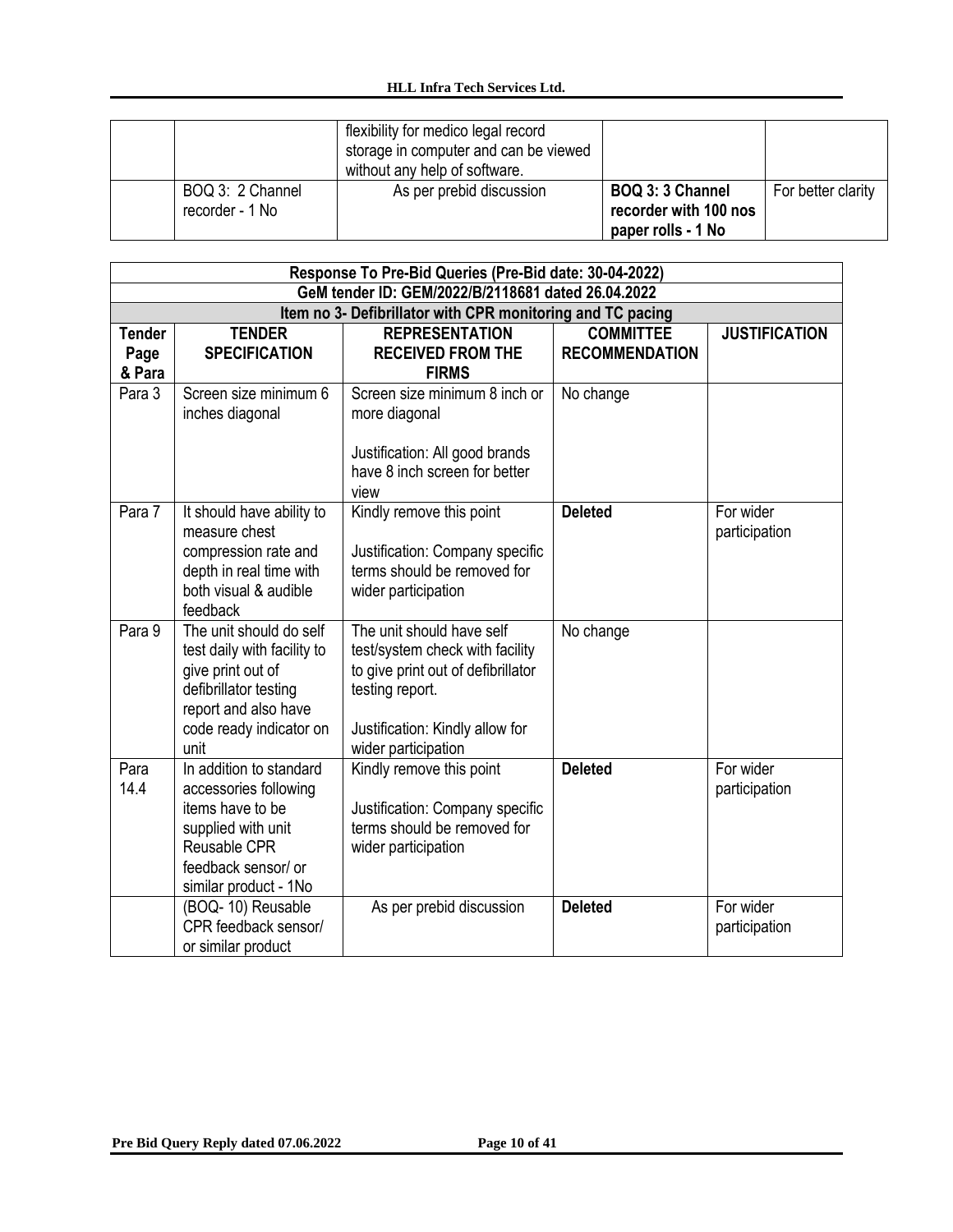|                                 | GeM tender ID: GEM/2022/B/2118592 dated 26.04.2022                                                                                                                                                                       |                                                                                                                                                                                                                                                                                                                                                                                                                                                                                                                                                                                                                                                                             |                                           |                      |
|---------------------------------|--------------------------------------------------------------------------------------------------------------------------------------------------------------------------------------------------------------------------|-----------------------------------------------------------------------------------------------------------------------------------------------------------------------------------------------------------------------------------------------------------------------------------------------------------------------------------------------------------------------------------------------------------------------------------------------------------------------------------------------------------------------------------------------------------------------------------------------------------------------------------------------------------------------------|-------------------------------------------|----------------------|
|                                 |                                                                                                                                                                                                                          | Item no 4- Syringe Infusion Pump                                                                                                                                                                                                                                                                                                                                                                                                                                                                                                                                                                                                                                            |                                           |                      |
| <b>Tender</b><br>Page<br>& Para | <b>TENDER SPECIFICATION</b>                                                                                                                                                                                              | <b>REPRESENTATION</b><br><b>RECEIVED FROM THE</b><br><b>FIRMS</b>                                                                                                                                                                                                                                                                                                                                                                                                                                                                                                                                                                                                           | <b>COMMITTEE</b><br><b>RECOMMENDATION</b> | <b>JUSTIFICATION</b> |
| Para 2                          | Must Work on commonly<br>available standard<br>5ml/10ml/20ml/50ml/60 ml<br>Syringes with accuracy of<br>minimum of +/-2% or better,<br>with automatic syringe size<br>recognition                                        | Must Work on commonly<br>available<br>standard 2ml / 5ml / 10ml /<br>20ml/<br>50ml /60 ml syringes with an<br>accuracy of +/-2% or better,<br>with<br>automatic syringe size<br>recognition                                                                                                                                                                                                                                                                                                                                                                                                                                                                                 | No change                                 |                      |
| Para 4                          | Flow rate programmable from<br>0.1 to 1000 ml/hr or more in<br>steps of 0.1 ml/hr with user<br>selectable flow set rate option.<br>SAVE last infusion rate even<br>when the AC power is switched<br><b>OFF</b>           | Flow rate programmable from<br>0.1 to 2000ml/hr or more in<br>steps of 0.1 ml/hr with user<br>selectable flow set rate option.<br>Facility for saving last infusion<br>rate even when the AC power<br>is switched OFF                                                                                                                                                                                                                                                                                                                                                                                                                                                       | No change                                 |                      |
| Para 5                          | Bolus rate should be<br>programmable to 40 to 1000<br>ml/hr or more with infused<br>volume display and one key<br>press bolus. Reminder audio<br>after every 1 ml<br>delivered/programmable bolus<br>should be available | Bolus Mode: Manual &<br><b>Automatic Bolus rate should</b><br>be programmable to 0.1ml/hr<br>to 2000ml/hr or more with<br>infused volume display and<br>one key press bolus.<br>Reminder<br>audio after every 1 ml<br>delivered/ programmable bolus<br>should be available<br>For Wider and Heathier<br>Participation, we Request to<br>Delete " Reminder audio after<br>every 1 ml<br>delivered/programmable bolus<br>should be available" this Point<br>Justification This is Company<br>Specific<br>Parameter, available with one<br>or two company, which is<br>limiting the competition<br>For Wider and Heathier<br>Participation, we Request to<br>Delete this Point | No change                                 |                      |
| Para 9                          | Selectable Occlusion pressure                                                                                                                                                                                            | Selectable Occlusion pressure                                                                                                                                                                                                                                                                                                                                                                                                                                                                                                                                                                                                                                               | No change                                 |                      |

**Pre Bid Query Reply dated 07.06.2022 Page 11 of 41**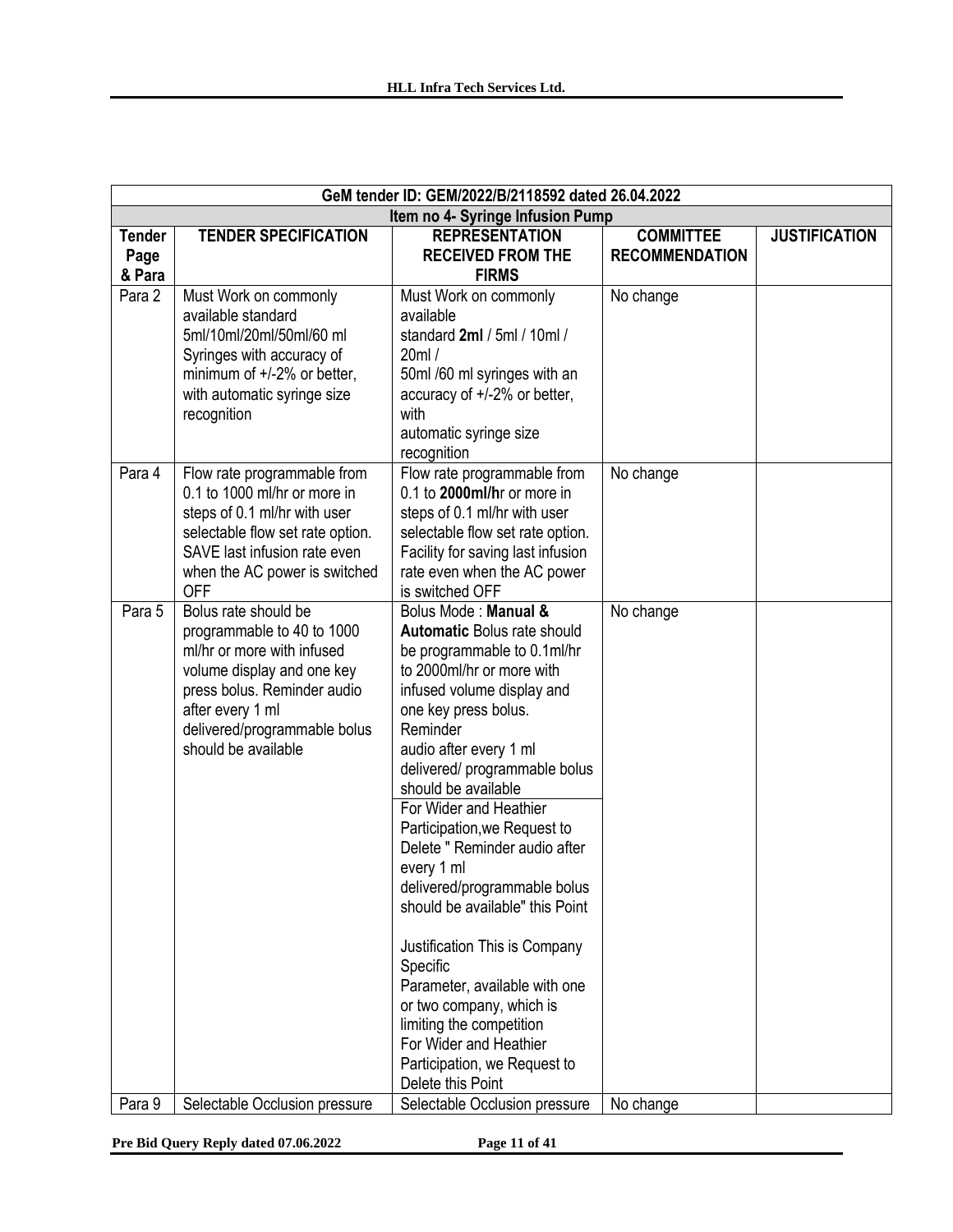|            | trigger levels selectable from<br>300/500/900 mmHg. or atleast 3<br>selectable levels                                                                                                                            | trigger levels selectable from<br>300/500/900 mmHg or atleast<br>10 selectable levels (50mmHg)<br>$-1000$ mm $Hg$ )                                                                                                                                                                                                                        |                                                                                                                                                                                                                                                                                   |                    |
|------------|------------------------------------------------------------------------------------------------------------------------------------------------------------------------------------------------------------------|--------------------------------------------------------------------------------------------------------------------------------------------------------------------------------------------------------------------------------------------------------------------------------------------------------------------------------------------|-----------------------------------------------------------------------------------------------------------------------------------------------------------------------------------------------------------------------------------------------------------------------------------|--------------------|
| Para<br>14 | Rechargeable Battery having at<br>least 4hours backup for about<br>5ml/hr flow rate with 50ml<br>syringes. Larger battery life and<br>indication of residual life will be<br>preferred                           | Rechargeable Battery having 8<br>hours or more battery backup<br>at the rate of 5ml/hr flow rate<br>with 50ml syringes. Larger<br>battery life and indication of<br>residual life will be<br>preferred.                                                                                                                                    | No change                                                                                                                                                                                                                                                                         |                    |
| Para<br>15 | Mounting device/ Docking<br>Station for at least four pumps<br>as per requirement so as to<br>enable to power up to 4 pumps<br>with one power cord when<br>mounted on IV pole (Price to be<br>quoted separately) | Mounting device/Docking<br>Station for at least four pumps<br>as per requirement so as to<br>enable to power up to 4 pumps<br>with one<br>power cord when mounted on<br>IV pole (Price to be quoted<br>separately, which will be used<br>for priceevaluation and ranking<br>purposes)<br>Please mentioned the Qnty.<br>For Ranking purpose | <b>Docking Station for</b><br>at least four pumps<br>as per requirement so<br>as to enable to power<br>up to 4 pumps with<br>one power cord (Unit<br>Price to be quoted<br>separately and price<br>for 75 nos of<br>docking station will<br>be considered for<br>ranking purpose) | For better clarity |
|            | Additional points:                                                                                                                                                                                               | Additional points:<br>Applicable syringe sizes from<br>2,5,10,20,30 & 50 ml syringes<br>with<br>custom type syringes<br>calibration<br>options<br>Justification:<br>For faster occlusion & safer<br>infusion<br>different sizes must be<br>applicable to<br>support critical applications                                                  | No change                                                                                                                                                                                                                                                                         |                    |
|            |                                                                                                                                                                                                                  | Flow rate can be 0.1 to 3000<br>ml/hr<br>Justification: Faster infusion<br>can be achieved                                                                                                                                                                                                                                                 | No change                                                                                                                                                                                                                                                                         |                    |
|            | Additional points:                                                                                                                                                                                               | Power Consumption-7 W<br>Justification: It consumes less<br>power when compared to<br>other Syringe Pumps                                                                                                                                                                                                                                  | No change                                                                                                                                                                                                                                                                         |                    |
|            | Additional points:                                                                                                                                                                                               | 1000 history records can be<br>stored with                                                                                                                                                                                                                                                                                                 | No change                                                                                                                                                                                                                                                                         |                    |

**Pre Bid Query Reply dated 07.06.2022 Page 12 of 41**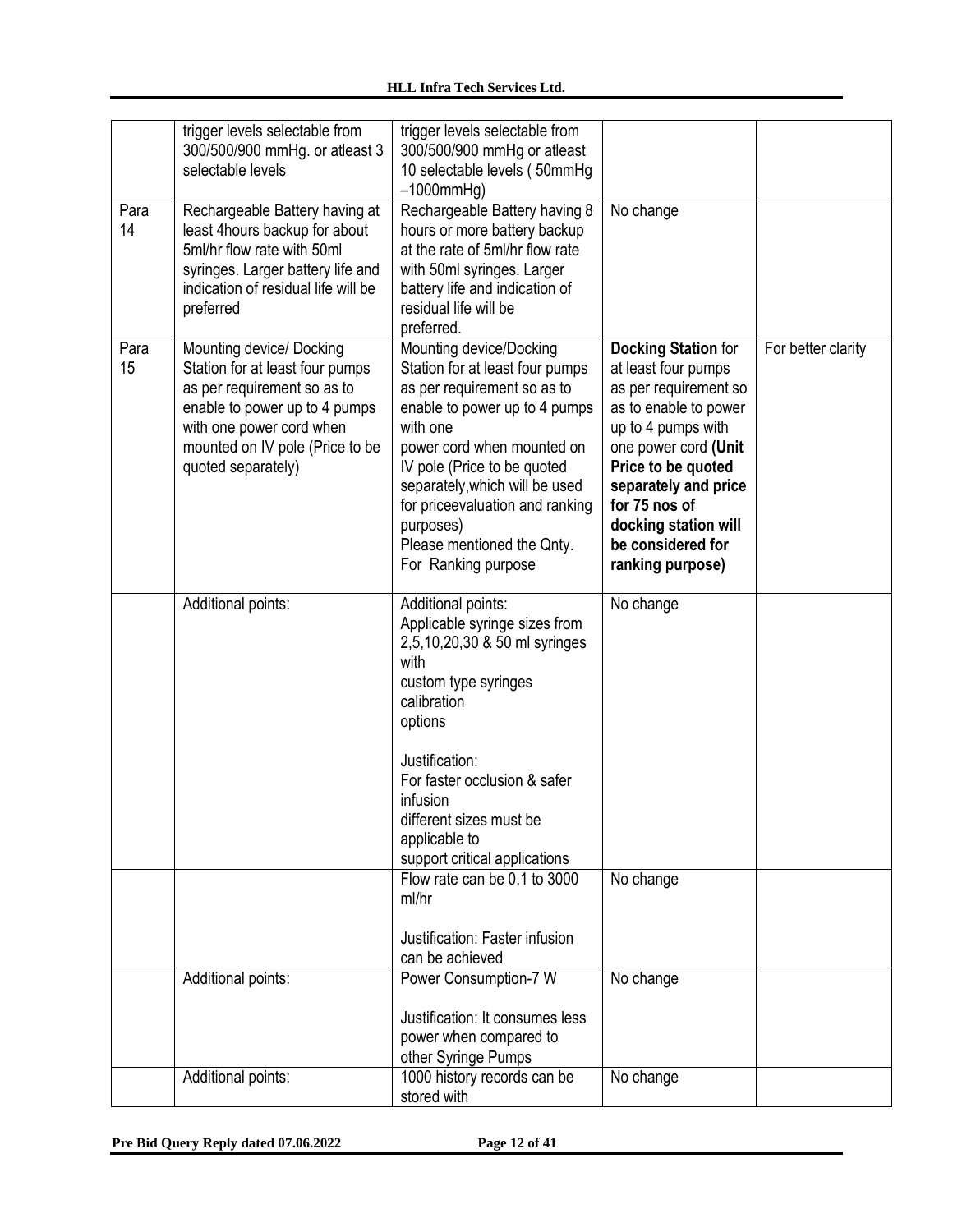|                    | RTC time                           |           |  |
|--------------------|------------------------------------|-----------|--|
|                    | Justification: viewable history    |           |  |
|                    | of records in machine itself for   |           |  |
|                    | recording the medication           |           |  |
|                    | process & events                   |           |  |
| Additional points: | Occlusion Limit Pre-alarm          | No change |  |
|                    | need to be                         |           |  |
|                    | added                              |           |  |
|                    | Justification: Occlusion pre-      |           |  |
|                    | alarm is a warning required for    |           |  |
|                    | syringe infusion pump to solve     |           |  |
|                    | the occlusion possibilities & to   |           |  |
|                    | avoid reaching the occlusion       |           |  |
|                    | limit. Using                       |           |  |
|                    | this warning we can avoid the      |           |  |
|                    | infusion                           |           |  |
|                    | interruption                       |           |  |
| Additional points: | Adjustable Near empty to end       | No change |  |
|                    | alarm<br>time from 3 minutes to 30 |           |  |
|                    | minutes                            |           |  |
|                    |                                    |           |  |
|                    | Justification: this is required as |           |  |
|                    | adjustable time settings to        |           |  |
|                    | perform safer medication with      |           |  |
|                    | half life drugs & critical         |           |  |
|                    | operation drugs                    |           |  |
| Additional points: | Standby option - pause facility    | No change |  |
|                    | upto 24<br>hours minimum 1 minute  |           |  |
|                    |                                    |           |  |
|                    | Justification: Pause infusion      |           |  |
|                    | facility to apply continues        |           |  |
|                    | infusion with multiple pumps       |           |  |
|                    | one a cascade infusion             |           |  |
| Additional points: | Inline changing of delivery rate   | No change |  |
|                    | possible during infusion           |           |  |
|                    | Justification: emergency or        |           |  |
|                    | instant change of flow rate        |           |  |
|                    | without stopping infusion may      |           |  |
|                    | required. So this feature need     |           |  |
|                    | to be applicable                   |           |  |
| Additional points: | RS232 or wifi communication        | No change |  |
|                    | <b>CPMS</b>                        |           |  |
|                    |                                    |           |  |
|                    | Justification: using RS232 or      |           |  |
|                    | WIFI with mobile android           |           |  |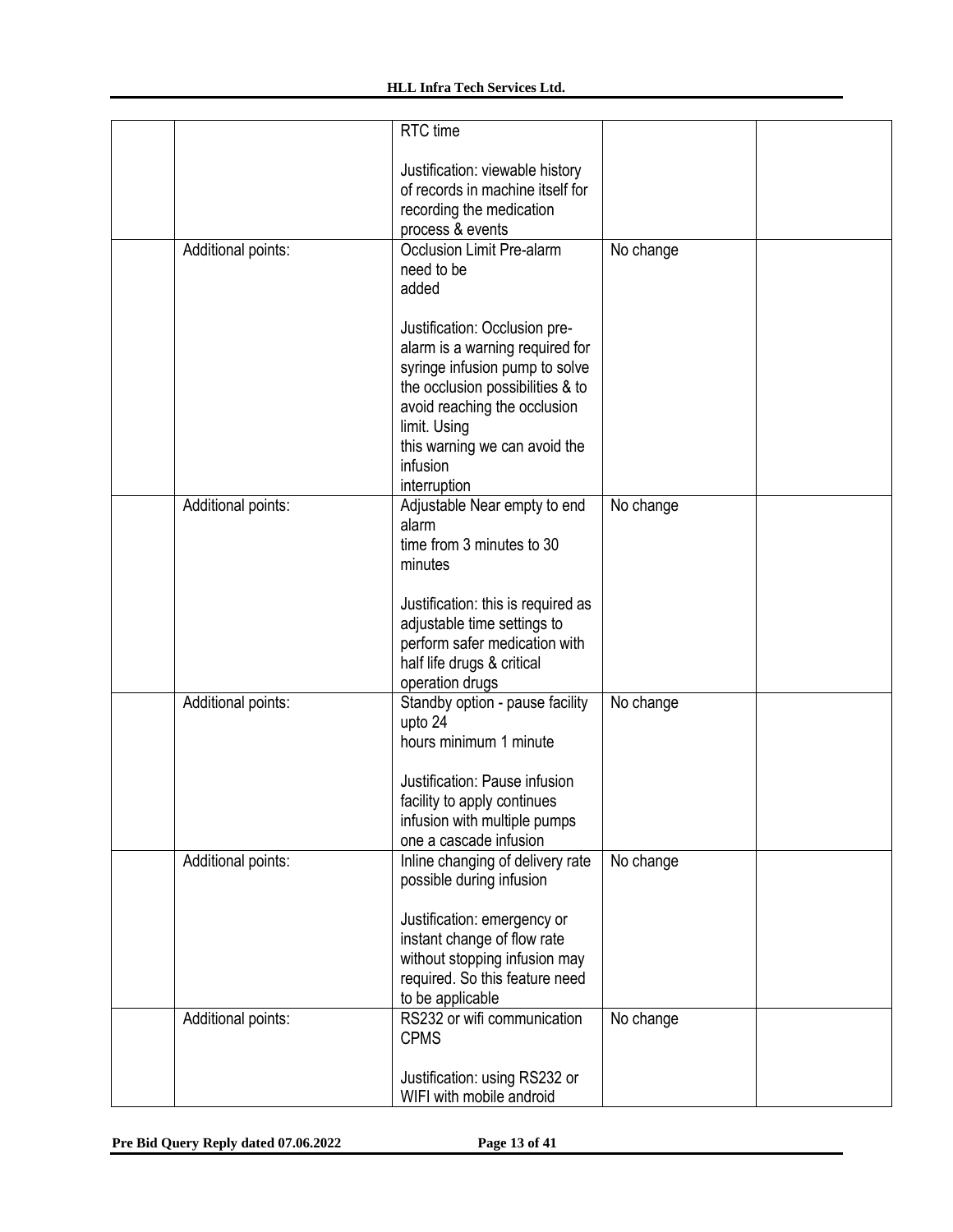|                                   | application to view the status<br>of pumps from nurse station or<br>remote stations in hospital - for<br><b>HIS communication</b>                                                            |                                                                                                                                                                            |                    |
|-----------------------------------|----------------------------------------------------------------------------------------------------------------------------------------------------------------------------------------------|----------------------------------------------------------------------------------------------------------------------------------------------------------------------------|--------------------|
| Additional points:                | Sequential program mode with<br>minimum of 5 modes<br>Justification: Possible to<br>program Ramp up tapper<br>down with different modes of<br>different<br>values. With more than 5<br>modes | No change                                                                                                                                                                  |                    |
| Additional points:                | Easy upgradable to PCA<br>Justification: Pain relief drug<br>application can achieved by<br>PCA switch application it<br>should be upgradable to all<br>pumps                                | No change                                                                                                                                                                  |                    |
| <b>NA</b>                         | Request to add Following<br>Modes of Infusion-Rate Mode,<br>Volume-Time, Dosage Mode,<br>R-T Mode, Loading Dose,<br>Sequence Mode, Intermittent<br>Mode, Ramping Mode, Relay<br>Mode         | No change                                                                                                                                                                  |                    |
| BOQ:<br>2. Docking station - 1 No | As per prebid discussion                                                                                                                                                                     | BOQ:<br>2. Docking station<br>(Unit Price to be<br>quoted separately<br>and price for 75 nos<br>of docking station<br>will be considered<br>for ranking<br>purpose) - 1 No | For better clarity |

|                                 | GeM tender ID: GEM/2022/B/2118572 dated 26.04.2022                                              |                                                                                                                   |                                           |                      |
|---------------------------------|-------------------------------------------------------------------------------------------------|-------------------------------------------------------------------------------------------------------------------|-------------------------------------------|----------------------|
|                                 |                                                                                                 | Item no 5- Portable Echocardiography System                                                                       |                                           |                      |
| <b>Tender</b><br>Page<br>& Para | <b>TENDER SPECIFICATION</b>                                                                     | <b>REPRESENTATION RECEIVED</b><br><b>FROM THE FIRMS</b>                                                           | <b>COMMITTEE</b><br><b>RECOMMENDATION</b> | <b>JUSTIFICATION</b> |
| Para 5                          | Should have flat panel high<br>resolution display monitor<br>minimum 15 inch LED/LCD<br>monitor | The system must have integrated<br>high resolution TFT /LCD/LED of<br>$10 - 12"$                                  | No change                                 |                      |
|                                 |                                                                                                 | Justification: With reference to<br>monitor<br>dimensions, effective scan area<br>remains comparable for portable |                                           |                      |

**Pre Bid Query Reply dated 07.06.2022 Page 14 of 41**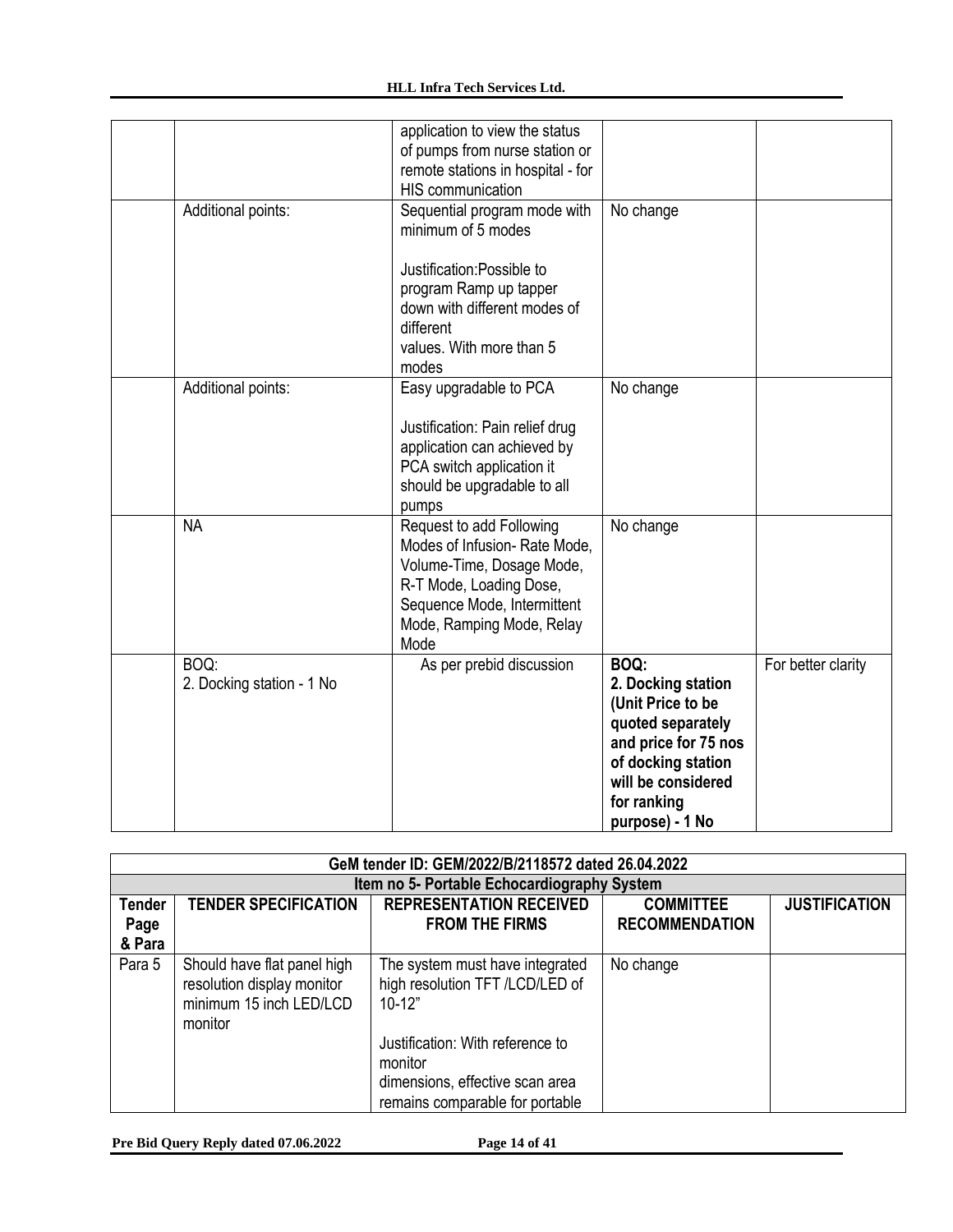|            |                                                                                                                                                                           | color Doppler systems,<br>irrespective of overall size of<br>display. Moreover, being a<br>portable system, optimized size of<br>display is a tradeoff for good<br>battery backup & for true mobility<br>of system.                                                                                                                                                                                                               |                                                                                                                                                            |                           |
|------------|---------------------------------------------------------------------------------------------------------------------------------------------------------------------------|-----------------------------------------------------------------------------------------------------------------------------------------------------------------------------------------------------------------------------------------------------------------------------------------------------------------------------------------------------------------------------------------------------------------------------------|------------------------------------------------------------------------------------------------------------------------------------------------------------|---------------------------|
| Para 8     | Should have maximum color<br>Doppler frame rate of 750fps<br>.Should have an on-board<br>workstation for storage and<br>review of all exams i.e. 2D<br>Doppler, Loops etc | Please omit this point<br>Justification: Frame rate varies &<br>depends upon<br>scan area, probe, exam type &<br>other several factors which can be<br>manipulated by adjusting different<br>imaging parameters. Also, due to<br>architectural design difference we<br>don't have a provision to display<br>frame rate on our systems. So<br>please omit for wider participation<br>from<br>reputable ultrasound<br>manufacturers | No change                                                                                                                                                  |                           |
| Para<br>10 | Should have a large hard<br>disk capacity at least 500GB<br>to store patient data into the<br>hard drive and 5TB External<br>hard disk to be provided                     | Should have a large hard disk<br>capacity at least 500GB/16 GB<br>Flash card to store patient data<br>into the hard drive and 5TB<br>External hard disk to be provided.<br>Justification: Internal Flash card<br>memory is<br>reliable and prevent the system<br>from Mechanical vibration, virus &<br>not prone to failure. 16 GB<br>memory is enough to store 60000<br>images as well.                                          | Should have a large<br>hard disk capacity at<br>least 1 TB to store<br>patient data into the<br>hard drive and 5TB<br>External hard disk to be<br>provided | For better utility        |
| Para<br>11 | Should be able to transfer<br>images and clips to CD and<br>DVD media                                                                                                     | Should be able to transfer images<br>and clips to USB / CD and DVD<br>media.<br>Justification: CD / DVD media has<br>gone obsolete<br>in today technology. Availability of<br>USB port is another convenient<br>way for easy & quick data transfer                                                                                                                                                                                | Should be able to<br>transfer images and<br>clips to CD and DVD<br>media or USB                                                                            | For wider<br>partcipation |
| Para<br>12 | The quoted echo machine<br>should be compatible with<br>use of Intracardiac catheter<br>for ultrasound (ICE).                                                             | Please omit this point.<br>Justification: Please omit this<br>point as this could be company<br>specific                                                                                                                                                                                                                                                                                                                          | The quoted echo<br>machine should be<br>compatible with use of<br>Intracardiac catheter for<br>ultrasound (ICE)<br>(Optional)                              | For wider<br>partcipation |

**Pre Bid Query Reply dated 07.06.2022 Page 15 of 41**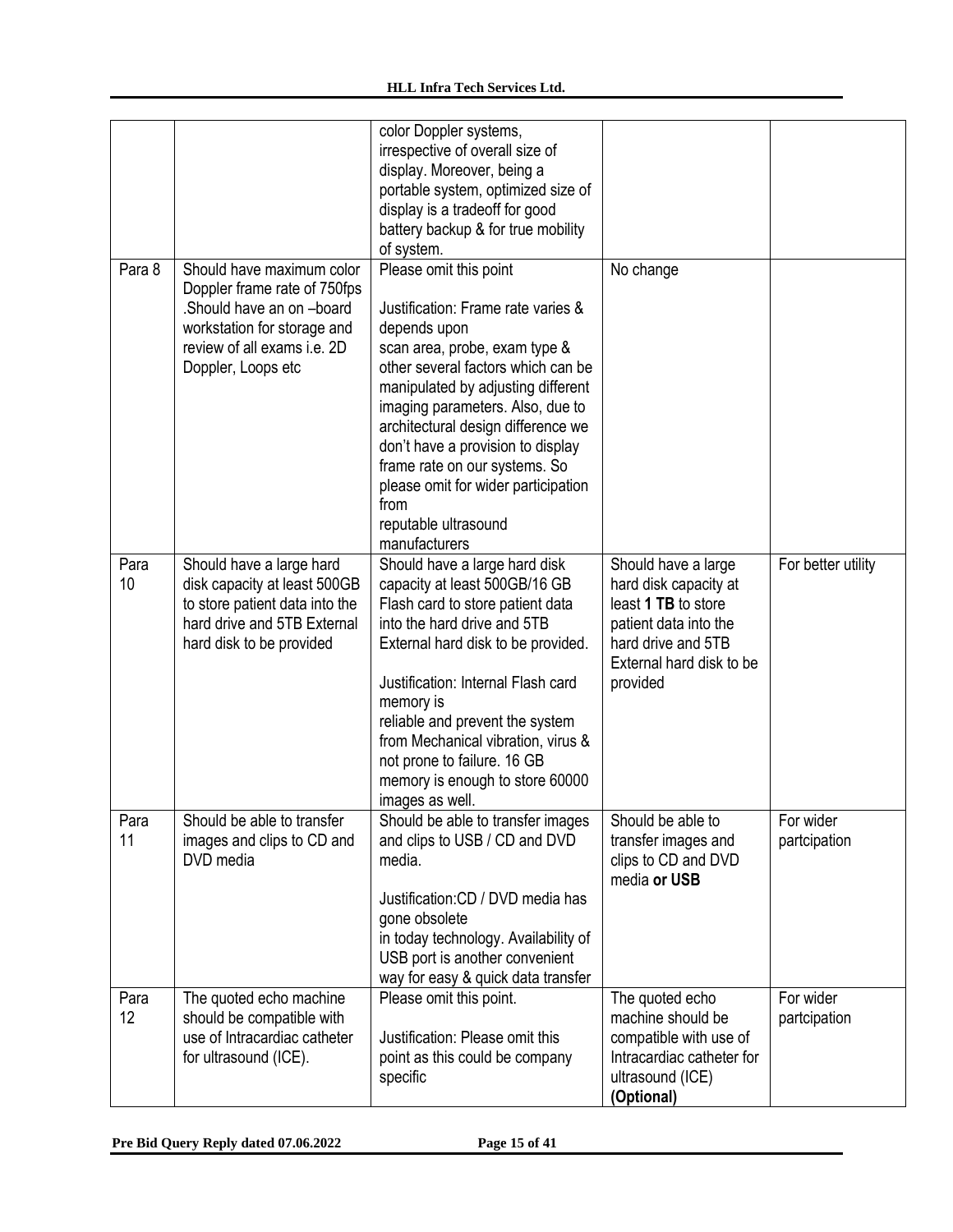| Para | TEE probe for adult and            | Please omit TEE probe for            | No change         |                    |
|------|------------------------------------|--------------------------------------|-------------------|--------------------|
| 18   | pediatric echocardiography         | pediatric echocardiography           |                   |                    |
|      | (should be quoted as               |                                      |                   |                    |
|      | standard)                          | Justification: Please omit for wider |                   |                    |
|      |                                    | participation                        |                   |                    |
| Para | 4D TEE adult probe with            | Please omit                          | No change         |                    |
| 19   | appropriate 4D software            |                                      |                   |                    |
|      | (Optional)                         | Justification: Please omit for wider |                   |                    |
|      |                                    | participation                        |                   |                    |
| Para | The system should be               | Please omit this point               | No change         |                    |
| 20   | capable of performing              |                                      |                   |                    |
|      | <b>Stress, Strain and Contrast</b> | Justification: Please omit for wider |                   |                    |
|      | Echo                               | participation                        |                   |                    |
| Para | Battery backup of minimum          | Battery backup of minimum 120        | Battery backup of | For better utility |
| 21   | 30 min.                            | min.                                 | minimum 120 min.  |                    |
|      |                                    |                                      |                   |                    |
|      |                                    | Justification: Suggest having 120    |                   |                    |
|      |                                    | minutes inbuilt                      |                   |                    |
|      |                                    | battery backup with the system       |                   |                    |
|      |                                    | when it's challenging to locate      |                   |                    |
|      |                                    | direct power and plug/socket is      |                   |                    |
|      |                                    | not available within reach to        |                   |                    |
|      |                                    | handle critical situations in        |                   |                    |
|      |                                    | hospitals                            |                   |                    |

|                                 | Response To Pre-Bid Queries (Pre-Bid date: 30-04-2022)                                                                                                                                                                                                                                                             |                                                                                                                                                                                                                       |                                                                                                                                                                                                                                                   |                      |
|---------------------------------|--------------------------------------------------------------------------------------------------------------------------------------------------------------------------------------------------------------------------------------------------------------------------------------------------------------------|-----------------------------------------------------------------------------------------------------------------------------------------------------------------------------------------------------------------------|---------------------------------------------------------------------------------------------------------------------------------------------------------------------------------------------------------------------------------------------------|----------------------|
|                                 |                                                                                                                                                                                                                                                                                                                    | GeM tender ID: GEM/2022/B/2118542 dated 26.04.2022                                                                                                                                                                    |                                                                                                                                                                                                                                                   |                      |
|                                 |                                                                                                                                                                                                                                                                                                                    | Item no 6- High End Echocardiography system (4D ECHO)                                                                                                                                                                 |                                                                                                                                                                                                                                                   |                      |
| <b>Tender</b><br>Page<br>& Para | <b>TENDER SPECIFICATION</b>                                                                                                                                                                                                                                                                                        | <b>REPRESENTATION RECEIVED</b><br><b>FROM THE FIRMS</b>                                                                                                                                                               | <b>COMMITTEE</b><br><b>RECOMMENDATION</b>                                                                                                                                                                                                         | <b>JUSTIFICATION</b> |
| Para 4                          | System must be offered with<br>a minimum 21 inch high<br>resolution OLED flat panel<br>medical grade display<br>monitor with infinite position<br>adjustments. Company<br>should provide wider monitor<br>if available                                                                                             | Offered with a minimum 22 inch<br>high resolution<br>Justification: OLED is phasing out<br>technology, request to remove<br>specific to OLED and change size<br>to 22 inch which availale with all<br>4D Echo vendors | No change                                                                                                                                                                                                                                         |                      |
| Para 8                          | Image storage facility on in<br>build hard disc or<br>MOD/CD/DVD-RW facility<br>should be available. Inbuilt<br>hard disk with capacity of<br>500 GB. System should<br>have extensive image<br>capability including thumb<br>nail review, Cine loop editing<br>etc.management. System<br>must be supplied with 5TB | Inbuilt hard disk with capacity of<br>1TB SSD Hard disk.<br>Justification: 4D Data needs to<br>process matrix of channels. SSD<br>hard disk helps in faster<br>processing.                                            | Image storage facility<br>on in build hard disc<br>or MOD/CD/DVD-RW<br>facility should be<br>available. In built hard<br>disk with capacity of<br>1TB SSD. System<br>should have<br>extensive image<br>capability including<br>thumb nail review, | For better utility   |

**Pre Bid Query Reply dated 07.06.2022 Page 16 of 41**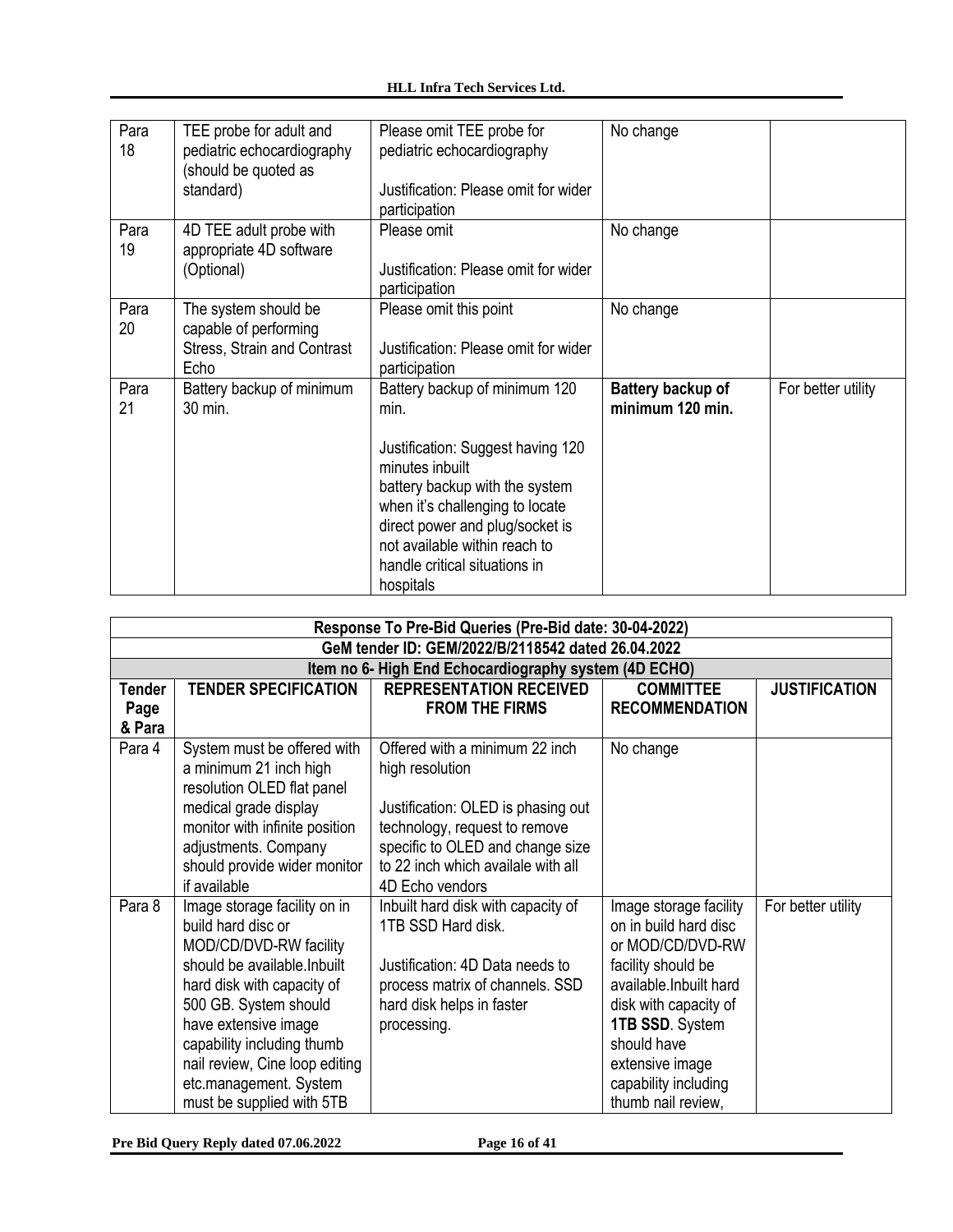|            | external hard disk                                                                                                                                                                                                                                                                                                                                                                                                                                                                                                                                                                                                                                                                                                                                                                                                                                                                  |                                                                                                                                                                                                                                                                      | Cine loop editing<br>etc.management.<br>System must be<br>supplied with 5TB<br>external hard disk                                                                                                                                                                                                                                                                                                                                                                                                                                                                                                                                                                                                                                                                                                                            |                    |
|------------|-------------------------------------------------------------------------------------------------------------------------------------------------------------------------------------------------------------------------------------------------------------------------------------------------------------------------------------------------------------------------------------------------------------------------------------------------------------------------------------------------------------------------------------------------------------------------------------------------------------------------------------------------------------------------------------------------------------------------------------------------------------------------------------------------------------------------------------------------------------------------------------|----------------------------------------------------------------------------------------------------------------------------------------------------------------------------------------------------------------------------------------------------------------------|------------------------------------------------------------------------------------------------------------------------------------------------------------------------------------------------------------------------------------------------------------------------------------------------------------------------------------------------------------------------------------------------------------------------------------------------------------------------------------------------------------------------------------------------------------------------------------------------------------------------------------------------------------------------------------------------------------------------------------------------------------------------------------------------------------------------------|--------------------|
| Para 9     | System must be offered with<br>speckle reduction Imaging:<br>Image processing technique<br>to remove speckles and<br>clutter artifacts                                                                                                                                                                                                                                                                                                                                                                                                                                                                                                                                                                                                                                                                                                                                              | Image processing technique to<br>remove speckles and clutter<br>artifacts. Software beamformer<br>technology should be offered<br>Justification: Latest addition to<br>improve the Signal to noise ratio<br>and would request for highest<br>specs only to be quoted | No change                                                                                                                                                                                                                                                                                                                                                                                                                                                                                                                                                                                                                                                                                                                                                                                                                    |                    |
| Para<br>12 | Should be able to perform<br>advanced quantification<br>measurements like strain &<br>Strain rate quantification.<br>Should measure the<br>myocardial velocity and<br>derives the strain rate and<br>strain along user-defined M-<br>lines, Capable of drawing up<br>to 3 M-lines at a time,<br>Capable of sub-dividing<br>each M-line into 8 sub-<br>regions or according to user-<br>defined sub-region sizes,<br>Point of interest tool obtains<br>values from any point on the<br>M- mode display. In addition<br>to the tissue Doppler based<br>strain system should have<br>2D based strain like VVI,<br><b>AFT</b> and TMQ should be<br>offered. These should be<br>offered both on the system<br>and on a licensed<br>workstation, OFF-CART<br>workstation (both licensed<br>hardware and licensed<br>software) should be quoted<br>and highlighted in the<br>technical bid | In addition to the tissue Doppler<br>based strain system should have<br>2D based strain like VVI, AFI and<br>TMQ should be offered<br>Justification: AFI is the technology<br>name with a typo error of AFT.<br>Regest to kindly rectify.                            | Should be able to<br>perform advanced<br>quantification<br>measurements like<br>strain & Strain rate<br>quantification. Should<br>measure the<br>myocardial velocity<br>and derives the strain<br>rate and strain along<br>user-defined M-lines,<br>Capable of drawing<br>up to 3 M-lines at a<br>time, Capable of sub-<br>dividing each M-line<br>into 8 sub-regions or<br>according to user-<br>defined sub-region<br>sizes, Point of<br>interest tool obtains<br>values from any point<br>on the M- mode<br>display. In addition to<br>the tissue Doppler<br>based strain system<br>should have 2D<br>based strain like VVI,<br>AFI and TMQ should<br>be offered. These<br>should be offered<br>both on the system<br>and on a licensed<br>workstation. OFF-<br><b>CART</b> workstation<br>(both licensed<br>hardware and | For better clarity |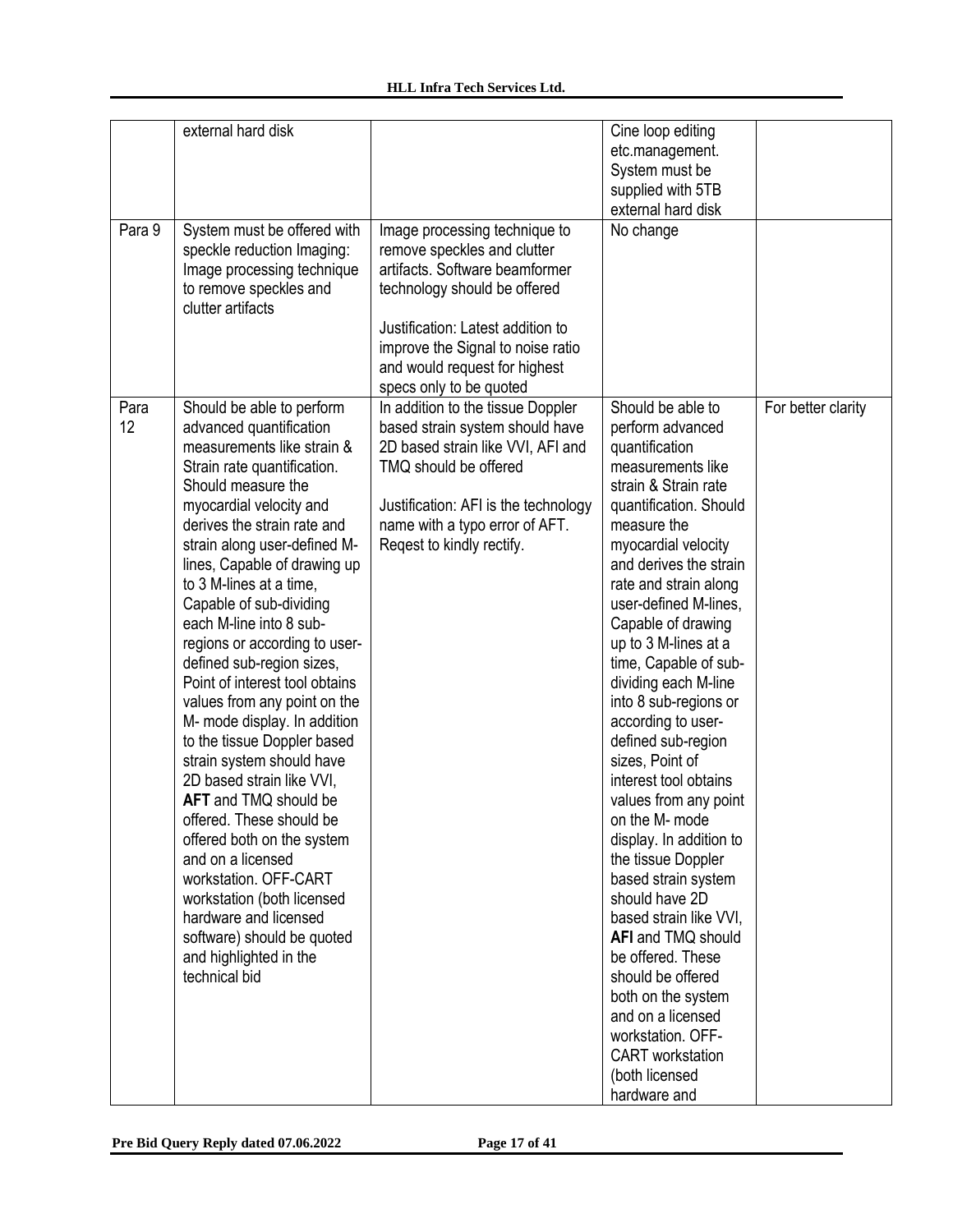|            |                                                                                                                                                                                                                                                                                                                                                                                                                                                                                                                                                                                                                                                                                                   |                                                                                                                                                                                                                                                                                                                                                                                                                                                                                                                 | licensed software)<br>should be quoted and<br>highlighted in the<br>technical bid                                                                                                                                                                                                                                                                          |                    |
|------------|---------------------------------------------------------------------------------------------------------------------------------------------------------------------------------------------------------------------------------------------------------------------------------------------------------------------------------------------------------------------------------------------------------------------------------------------------------------------------------------------------------------------------------------------------------------------------------------------------------------------------------------------------------------------------------------------------|-----------------------------------------------------------------------------------------------------------------------------------------------------------------------------------------------------------------------------------------------------------------------------------------------------------------------------------------------------------------------------------------------------------------------------------------------------------------------------------------------------------------|------------------------------------------------------------------------------------------------------------------------------------------------------------------------------------------------------------------------------------------------------------------------------------------------------------------------------------------------------------|--------------------|
| Para<br>13 | 2D speckle tracking.                                                                                                                                                                                                                                                                                                                                                                                                                                                                                                                                                                                                                                                                              | 2D speckle tracking for LA, LV and<br>RV with Volume, TAPSE and EF<br>Justification: Latest addition to<br>improve the clinical tools and<br>would request for highest specs<br>only to be quoted                                                                                                                                                                                                                                                                                                               | 2D speckle tracking<br>for LA, LV and RV<br>with Volume, TAPSE<br>and EF                                                                                                                                                                                                                                                                                   | For better utility |
| Para<br>15 | Should be able to perform<br>MPR views for quantification<br>from 3D Imaging on volume<br>measurements like LV<br>volumes, Ejection fraction<br>from 3D Image, etc. Also<br>should offer synchronicity<br>indicates to measure and<br>compare timing of maximum<br>contraction of LV volumes to<br>determine those patients<br>who will best benefit from<br>CRT system. Should display<br>global LV volume and<br>should provide simultaneous<br>display of 17 regional<br>volume waveform. This<br>should be offered both on<br>the system and on a<br>licensed work station (both<br>licensed hardware and<br>licensed software) should be<br>offered and highlighted in<br>the technical bid. | Should display global LV volume<br>and should provide simultaneous<br>display of 17 regional<br>volume/Strain waveform<br>Justification: To comply as we<br>have regional strain not volume                                                                                                                                                                                                                                                                                                                     | No change                                                                                                                                                                                                                                                                                                                                                  |                    |
| Para<br>20 | Latest PC (off-cart<br>workstation) with permanent<br>licence software for<br>analysing and quantification<br>of 2D and 3D data sets like<br>Strain and Strain rate<br>imaging, Tissue Motion<br>Annular Displacement, Mitral<br>valve 3D data sets, 2D<br>Speckel tracking. CD/DVD<br>writer with Image<br>management software and<br>colour laser Printer. PC<br>should be offered with a flat<br>panel 17" display monitor, 1                                                                                                                                                                                                                                                                  | Latest PC (off-cart<br>workstation)Echopac/Tomtec with<br>permanent licence software for<br>analysing and quantification of 2D<br>and 3D data sets like Strain and<br>Strain rate imaging, Tissue Motion<br>Annular Displacement, Mitral<br>valve 3D data sets, 2D Speckel<br>tracking. CD/DVD writer with<br>Image management software and<br>colour laser Printer. PC should be<br>offered with a flat panel 17"<br>display monitor, 1 TB HDD, i7<br>processor, 8 GB RAM. (hardware<br>essential for OFF cart | Latest PC (off-cart<br>workstation) with<br>permanent licence<br>software for analysing<br>and quantification of<br>2D and 3D data sets<br>like Strain and Strain<br>rate imaging, Tissue<br><b>Motion Annular</b><br>Displacement, Mitral<br>valve 3D data sets,<br>2D Speckel tracking.<br>CD/DVD writer with<br>Image management<br>software and colour | For better utility |

**Pre Bid Query Reply dated 07.06.2022 Page 18 of 41**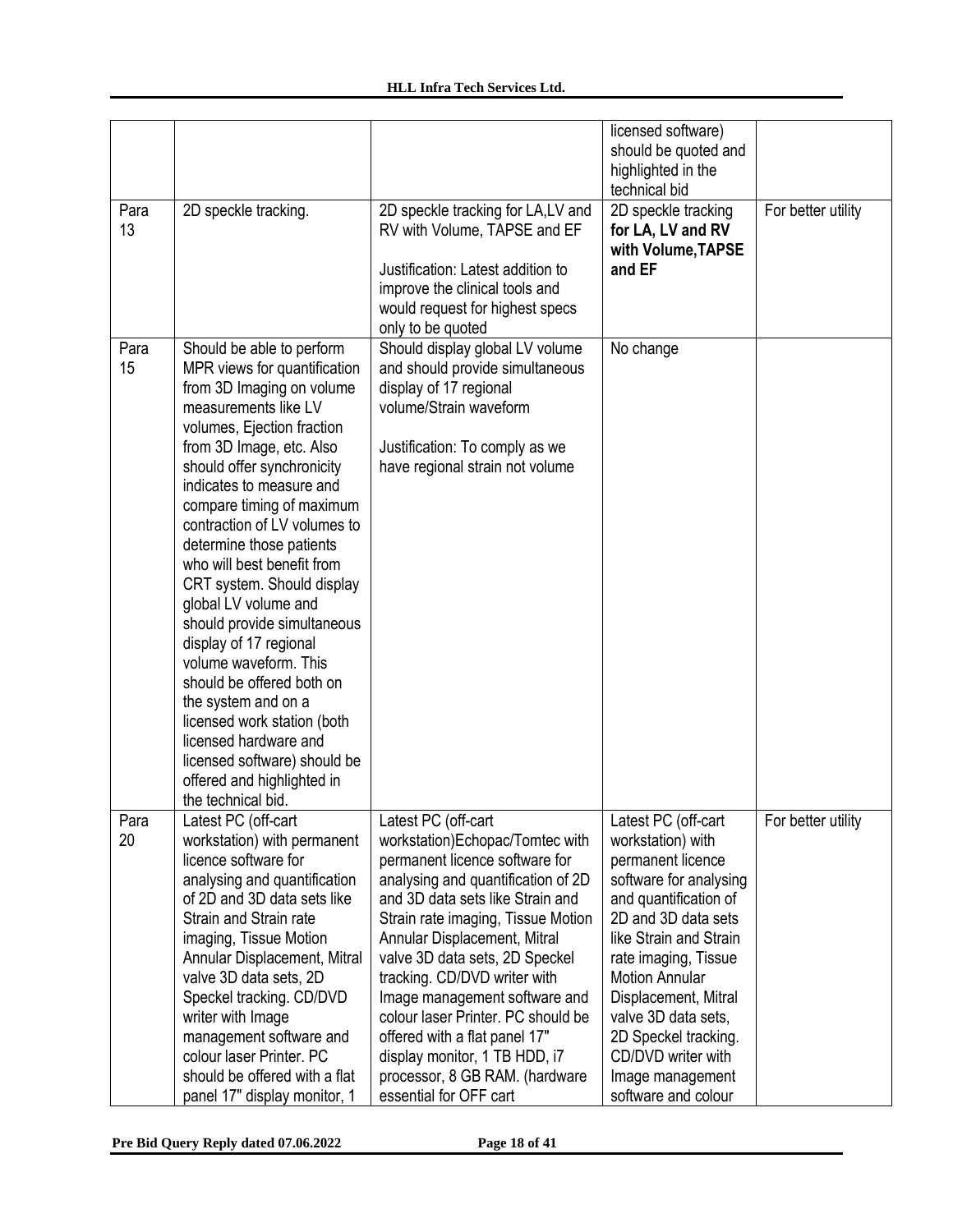|              | TB HDD, i7 processor, 8 GB<br>RAM. (hardware essential<br>for OFF cart quantification)                                                                                                                                                                                                                                                                                                                                                                                                                                                                                                                                                                                 | quantification)<br>Justification: Latest Specs and top<br>end technology only quoted                                                                                                                                                                                                                                                                                                                                              | laser Printer. PC<br>should be offered<br>with a flat panel 17"<br>display monitor, 1 TB<br>SSD, i7 processor, 16<br><b>GB RAM.</b> (hardware<br>essential for OFF cart<br>quantification) |                    |
|--------------|------------------------------------------------------------------------------------------------------------------------------------------------------------------------------------------------------------------------------------------------------------------------------------------------------------------------------------------------------------------------------------------------------------------------------------------------------------------------------------------------------------------------------------------------------------------------------------------------------------------------------------------------------------------------|-----------------------------------------------------------------------------------------------------------------------------------------------------------------------------------------------------------------------------------------------------------------------------------------------------------------------------------------------------------------------------------------------------------------------------------|--------------------------------------------------------------------------------------------------------------------------------------------------------------------------------------------|--------------------|
| Para<br>21.1 | 4D (Live 3D) Echo matrix<br>transducer for adult 4D (Live<br>3D) with frequency ranging<br>from $1-5\pm1$ MHz. This probe<br>must support for exceptional<br>4D (Live 3D) image quality<br>on the matrix array<br>transducer to simultaneous<br>display of two real-time live<br>high-quality image planes.<br>This transducer should have<br>either single crystal<br>technology or pure wave<br>technology or matrix<br>technology for excellent<br>Image quality on difficult to<br>image patient. Please<br>mention the crystal<br>technology used in the<br>transducer. Systems offered<br>with normal transducers for<br>adult echo are liable for<br>rejection. | 4D (Live 3D) Echo matrix<br>transducer for adult 4D (Live 3D)<br>with frequency ranging from 1-<br>$5±1$ MHz with wide apex.<br><b>Justification: Latest Transducer</b><br>working with software<br>beamforming, as older probe is<br>not supporting the latest<br>upgradataion. So to ensure all<br>quoting the latest only                                                                                                      | No change                                                                                                                                                                                  |                    |
| Para<br>21.5 | 4D (3D) Echo matrix TEE<br>transducer for Adult 4D (3D)<br>with frequency ranging from<br>2-7 MHz. Please quote<br>prices of all probes<br>separately also                                                                                                                                                                                                                                                                                                                                                                                                                                                                                                             | 4D (3D) Echo matrix TEE<br>transducer for Adult 4D (3D) with<br>frequency ranging from<br>upto 8 MHz with customisable tee<br>probe button.<br>Justification: To ensure that latest<br>probe only quoted from the latest<br>vendors<br>to be added:<br>Al Tools like Auto measure 2D,<br>Cardiac Auto Doppler, Al based<br>speckle tracking available with<br>vendor<br>Justification: To Incorporate latest<br>tools as standard | No change<br>No change                                                                                                                                                                     |                    |
|              |                                                                                                                                                                                                                                                                                                                                                                                                                                                                                                                                                                                                                                                                        | to be added:<br>CT/Flouro integration                                                                                                                                                                                                                                                                                                                                                                                             | <b>Added under Para</b><br>12:                                                                                                                                                             | For better utility |

**Pre Bid Query Reply dated 07.06.2022 Page 19 of 41**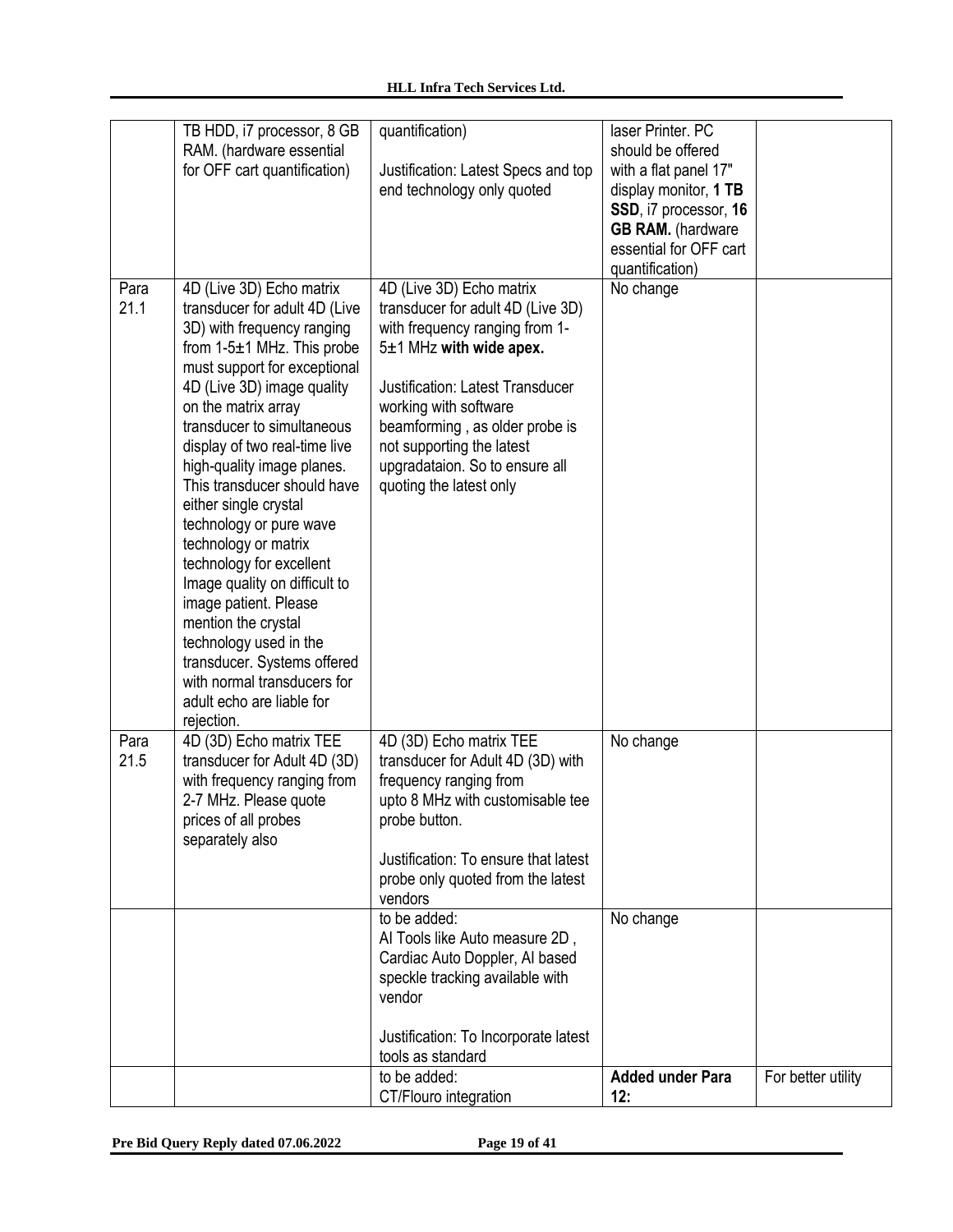|  |                                    | <b>CT/Flouro</b> |  |
|--|------------------------------------|------------------|--|
|  | Justification: Fusion may helps in | integration      |  |
|  | Structural heart intervention.     | (Optional)       |  |

|                                 | Response To Pre-Bid Queries (Pre-Bid date: 30-04-2022)                           |                                                                                                                                                                                                                                                                                           |                                                                                                                                     |                      |
|---------------------------------|----------------------------------------------------------------------------------|-------------------------------------------------------------------------------------------------------------------------------------------------------------------------------------------------------------------------------------------------------------------------------------------|-------------------------------------------------------------------------------------------------------------------------------------|----------------------|
|                                 |                                                                                  | GeM tender ID: GEM/2022/B/2118521 dated 26.04.2022                                                                                                                                                                                                                                        |                                                                                                                                     |                      |
|                                 |                                                                                  | <b>Item no 7- Suction Machine</b>                                                                                                                                                                                                                                                         |                                                                                                                                     |                      |
| <b>Tender</b><br>Page<br>& Para | <b>TENDER</b><br><b>SPECIFICATION</b>                                            | <b>REPRESENTATION RECEIVED</b><br><b>FROM THE FIRMS</b>                                                                                                                                                                                                                                   | <b>COMMITTEE</b><br><b>RECOMMENDATION</b>                                                                                           | <b>JUSTIFICATION</b> |
| Para<br>1.1                     | Should be noiseless &<br>should have fast vacuum<br>build up                     | we would like to request that for<br>noiseless, some noise level<br>needs to be documented and for<br>noiseless it must be lower than<br>45dB                                                                                                                                             | No change                                                                                                                           |                      |
| Para<br>1.3                     | Suction capacity should<br>be 50-60L/min & twin<br>bottle capacity of 3L<br>each | kindly clarify do you need<br>autoclaveable 3L bottles, if yes<br>then that needs to be clearly<br>mentioned as autoclave able<br>andunbreakable bottles are of<br>poly sulphone material and that<br>needs to be clearly<br>mentioned/specified                                          | Suction capacity should<br>be 50-60L/min & twin<br>bottle (autoclavable<br>poly carbonate/poly<br>suphonate) capacity of<br>3L each | For better clarity   |
| Para<br>3.4                     | Manufacturer should be<br>ISO 13485 certified.                                   | ISO 13485 is not a product<br>quality certification, it's for the<br>manufacturing facility, we would<br>request that along with<br>ISO13485 which should be from<br>notified body, other product<br>related certificates must be<br>asked like European CE from<br>notifiedbody or USFDA | No change                                                                                                                           |                      |

|               | Response To Pre-Bid Queries (Pre-Bid date: 30-04-2022)                                     |                                                                                                                                               |                                                                                      |                      |
|---------------|--------------------------------------------------------------------------------------------|-----------------------------------------------------------------------------------------------------------------------------------------------|--------------------------------------------------------------------------------------|----------------------|
|               |                                                                                            | GeM tender ID: GEM/2022/B/2118477 dated 26.04.2022                                                                                            |                                                                                      |                      |
|               |                                                                                            | Item no 08-12 Channel ECG Machine                                                                                                             |                                                                                      |                      |
| <b>Tender</b> | <b>TENDER SPECIFICATION</b>                                                                | <b>REPRESENTATION RECEIVED</b>                                                                                                                | <b>COMMITTEE</b>                                                                     | <b>JUSTIFICATION</b> |
| Page          |                                                                                            | <b>FROM THE FIRMS</b>                                                                                                                         | <b>RECOMMENDATION</b>                                                                |                      |
| & Para        |                                                                                            |                                                                                                                                               |                                                                                      |                      |
| Para 1        | Twelve channel 5" or more LCD<br>display for all 12 leads along with on<br>screen details. | Twelve channel 7" or more Tilted<br>LCD display for all 12 leads<br>along with on screen details                                              | Twelve channel 7" or<br>more LCD display<br>for all 12 leads along<br>with on screen | For better utility   |
|               |                                                                                            | Justification: 5inch will be too<br>small to view all the 12 leads and<br>patient data. Tilted will help the<br>technician work ergonomically | details.                                                                             |                      |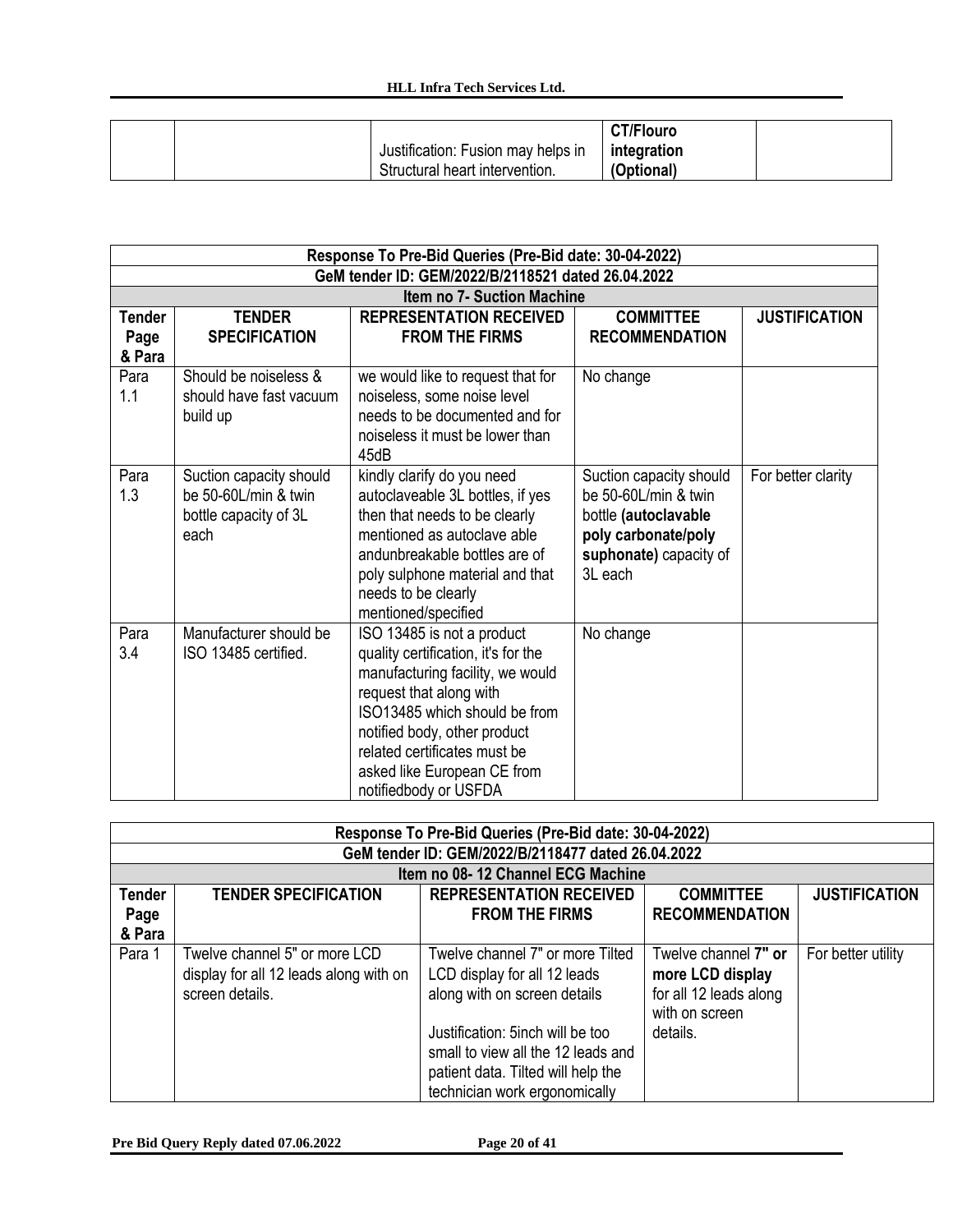|        |                                                                                           | enabling to perform more ECGs<br>easily and quickly                                                                                                                                                                                                                   |                                                                                                             |                    |
|--------|-------------------------------------------------------------------------------------------|-----------------------------------------------------------------------------------------------------------------------------------------------------------------------------------------------------------------------------------------------------------------------|-------------------------------------------------------------------------------------------------------------|--------------------|
| Para 3 | Recording speed selection of 5, 10/<br>12.5, 25 and 50 mm/sec                             | Recording speed selection of<br>12.5, 25 and 50 mm/sec.                                                                                                                                                                                                               | No change                                                                                                   |                    |
|        |                                                                                           | Justification: Please amend this<br>point for wider participation.                                                                                                                                                                                                    |                                                                                                             |                    |
| Para 4 | Sensitivity of 2.5,5,10,20 mm /mV. It<br>should also have AGC (Automatic<br>Gain Control) | Sensitivity of 5, 10, 20 mm/mV. It<br>should also have AGC<br>(Automatic Gain Control)                                                                                                                                                                                | No change                                                                                                   |                    |
|        |                                                                                           | Justification: Please amend this<br>point for wider participation.                                                                                                                                                                                                    |                                                                                                             |                    |
| Para 8 | Interpretation software.                                                                  | <b>ECG Machine should provide</b><br>Age and Gender specific<br>interpretation with reasoning<br>statements. System should have<br>atleast 1500 statements /<br>arrthymia detection                                                                                   | No change                                                                                                   |                    |
|        |                                                                                           | Justification: Having just an<br>interpretation software to identify<br>very few arrhythmias wont help<br>clinician. Also the reasoning<br>statements (Example: Sinus<br>Tachycardias because HR is<br>more than 100) builds clinical<br>confidence on interpretation |                                                                                                             |                    |
| Para 9 | Mains and in built rechargeable<br>battery backup atleast 2 hrs/30<br>ECG                 | Battery back for atleast 150<br><b>ECGs</b>                                                                                                                                                                                                                           | No change                                                                                                   |                    |
|        |                                                                                           | Justification: 30 ECG back up is<br>too small for ECG machines, as<br>ECGs are always acquired on<br>battery, so having higher back up<br>supports for more ECGs without<br>need for AC power                                                                         |                                                                                                             |                    |
|        |                                                                                           | Suggestion to Add:-<br>Should have sampling frequency<br>32000 Hz                                                                                                                                                                                                     | No change                                                                                                   |                    |
|        |                                                                                           | Justification: All good brands<br>have 32000 Hz or more<br>sampling frequency.                                                                                                                                                                                        |                                                                                                             |                    |
|        |                                                                                           | Suggestion to Add:-<br>Machine should be supplied with<br>lockable castor wheel trolley of<br>good quality.                                                                                                                                                           | <b>Added Para:</b><br><b>Machine should be</b><br>supplied with<br>trolley made up of<br><b>SS 304 with</b> | For better utility |
|        |                                                                                           | Justification: For easy transport                                                                                                                                                                                                                                     | lockable castors                                                                                            |                    |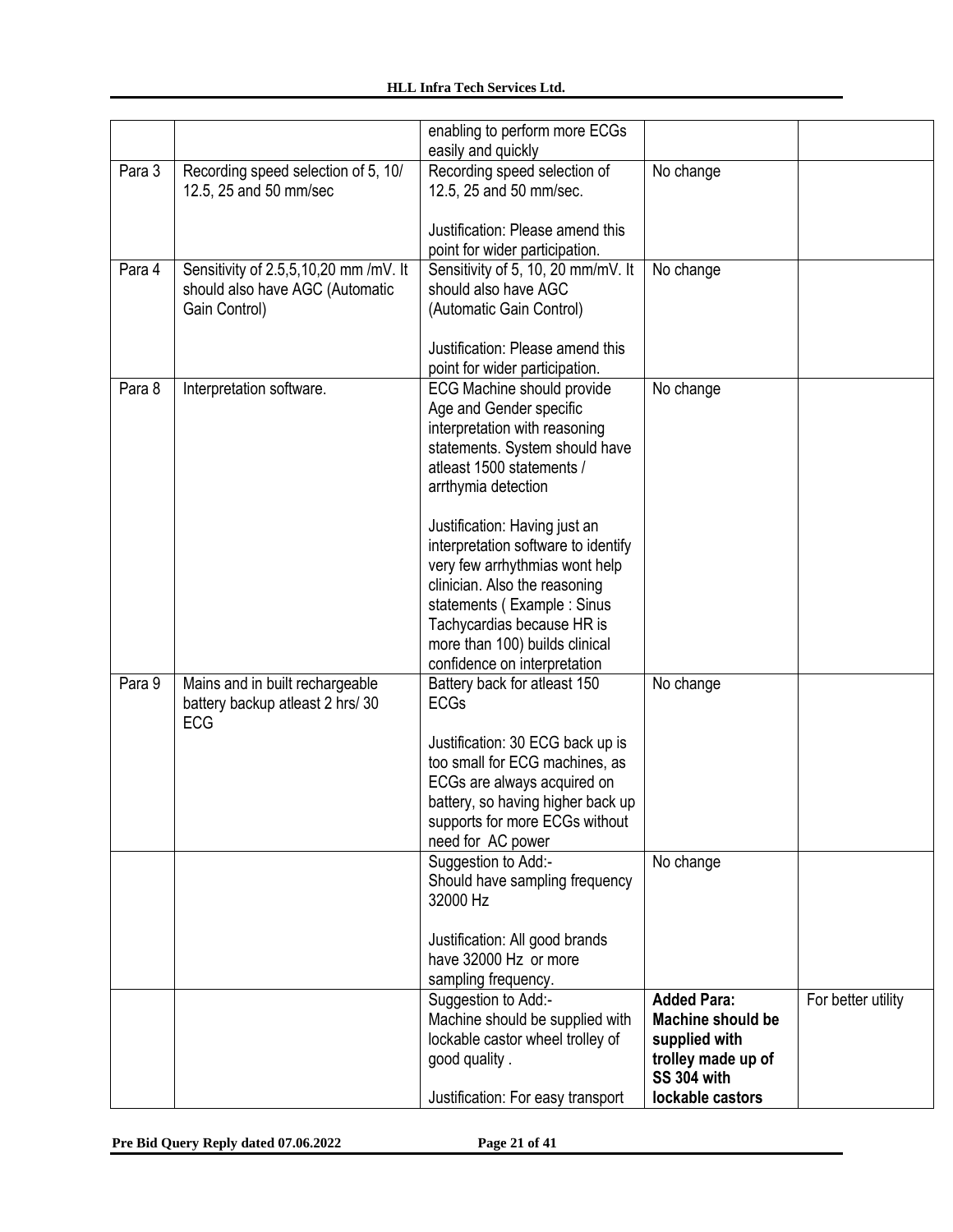|  | Suggestion to Add:-<br>Machine should be supply with<br>paper rolls - 100 nos | No change                                            |                    |
|--|-------------------------------------------------------------------------------|------------------------------------------------------|--------------------|
|  | As per prebid discussion                                                      | Added in BOQ:<br>4. Trolley made of<br>SS 304 - 1 No | For better utility |

|                                 | Response To Pre-Bid Queries (Pre-Bid date: 30-04-2022)                                                                |                                                                                                                                         |                                                                                                                                   |                            |
|---------------------------------|-----------------------------------------------------------------------------------------------------------------------|-----------------------------------------------------------------------------------------------------------------------------------------|-----------------------------------------------------------------------------------------------------------------------------------|----------------------------|
|                                 |                                                                                                                       | GeM tender ID: GEM/2022/B/2118447 dated 26.04.2022                                                                                      |                                                                                                                                   |                            |
|                                 |                                                                                                                       | Item no 9 - Mobile Spot Light                                                                                                           |                                                                                                                                   |                            |
| <b>Tender</b><br>Page<br>& Para | <b>TENDER</b><br><b>SPECIFICATION</b>                                                                                 | <b>REPRESENTATION RECEIVED</b><br><b>FROM THE FIRMS</b>                                                                                 | <b>COMMITTEE</b><br><b>RECOMMENDATION</b>                                                                                         | <b>JUSTIFICATION</b>       |
| Para 1                          | To provide cool, intense,<br>focused light of 5000 lux                                                                | To provide cool, intense, focused<br>light 5,000 lux $\sim$ 25,000 lux<br>Justification: For better<br>illumination                     | To provide cool, intense,<br>focused light of 5000 lux or<br>more                                                                 | For wider<br>participation |
| Para 2                          | Should be halogen bulb of<br>50/75 W at low voltage,<br>Step down transformer<br>(compact) mounted inside<br>the head | Should be LED Lamp, Step down<br>transformer (compact) mounted<br>inside the head.<br>Justification: Halogen lamp are<br>out<br>dated   | Should be halogen bulb of<br>50/75 W at low voltage or<br>LED lamp, Step down<br>transformer (compact)<br>mounted inside the head | For wider<br>participation |
| Para 3                          | Should have bulb retainer<br>to prevent accidental<br>unplugging and fall.                                            | Delete<br>Justification: Halogen lamp are<br>out<br>dated and led has a lamp life of<br>50000 hrs compare to 7000 hrs a<br>Halogen Lamp | Should have bulb retainer<br>to prevent accidental<br>unplugging and fall (in<br>case of Halogen lamp)                            | For wider<br>participation |

|               | Response To Pre-Bid Queries (Pre-Bid date: 30-04-2022) |                                                    |                              |                      |
|---------------|--------------------------------------------------------|----------------------------------------------------|------------------------------|----------------------|
|               |                                                        | GeM tender ID: GEM/2022/B/2118415 dated 26.04.2022 |                              |                      |
|               |                                                        | Item no 10- Holter system with work station        |                              |                      |
| <b>Tender</b> | <b>TENDER SPECIFICATION</b>                            | <b>REPRESENTATION</b>                              | <b>COMMITTEE</b>             | <b>JUSTIFICATION</b> |
| Page          |                                                        | <b>RECEIVED FROM THE FIRMS</b>                     | <b>RECOMMENDATION</b>        |                      |
| & Para        |                                                        |                                                    |                              |                      |
| Para 2        | The system should have the                             | The system should have the                         | The system should have       | For better utility   |
|               | capability to acquire/analyse                          | capability to                                      | the capability to            |                      |
|               | 12 lead ECG derived out of                             | acquire/analyse 12 and 3 lead                      | acquire/analyse 12 lead      |                      |
|               | 3 or more Channel using 5                              | <b>ECG</b>                                         | ECG derived out of 3 or      |                      |
|               | or more electrodes for 48-72                           | using the same recorder using                      | more Channel using 5 or      |                      |
|               | Hrs with facility to                                   | 5 or 10                                            | more electrodes for upto 7   |                      |
|               | display/print 12 lead ECG at                           | lead patient cable for 24Hrs and                   | days (168 Hrs) with facility |                      |
|               | any point of time.                                     | 48 Hrs,                                            | to display/print 12 lead     |                      |

**Pre Bid Query Reply dated 07.06.2022 Page 22 of 41**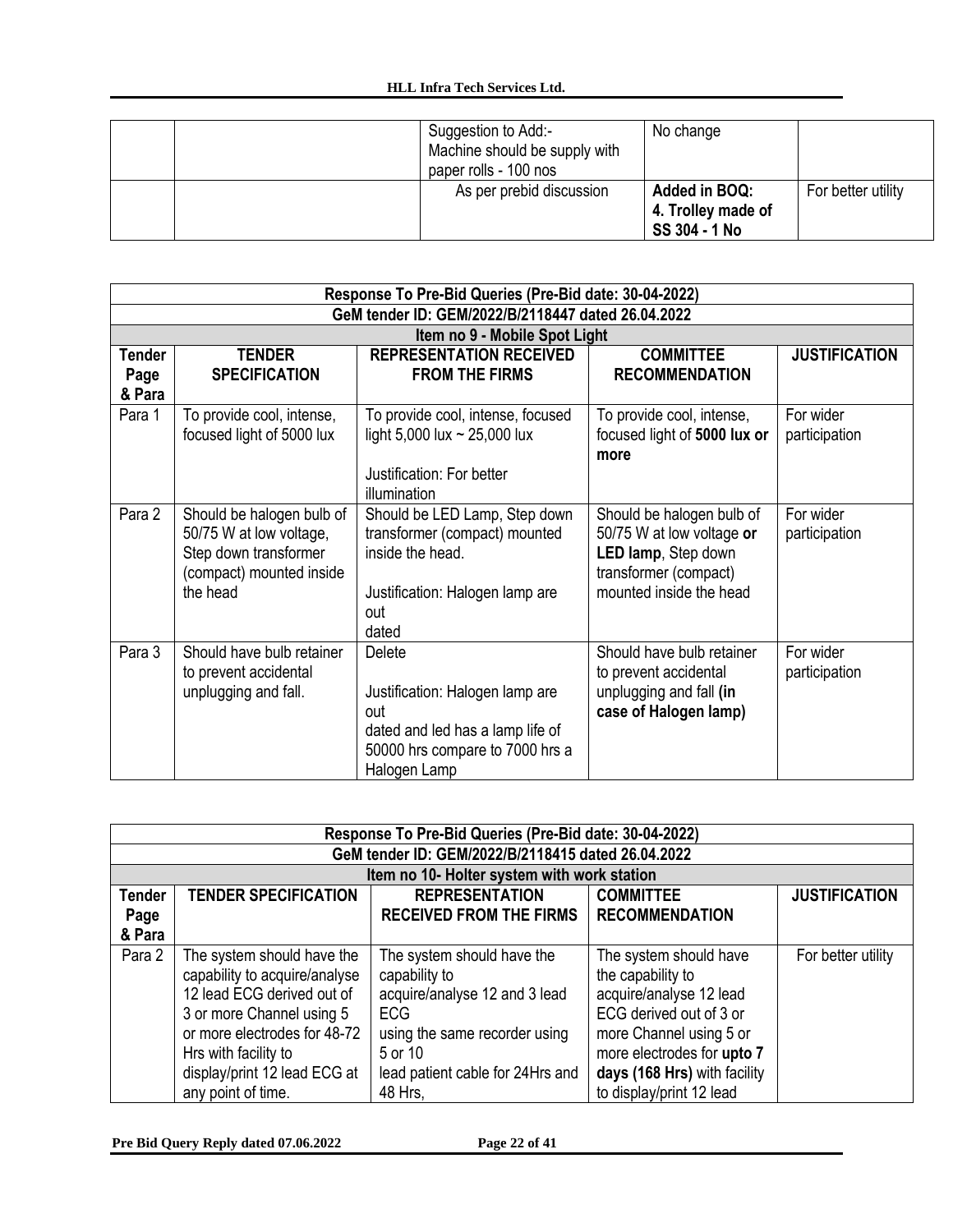|             |                  | upto 7 days (168 Hrs). With<br>facility to                                                                                                                                                                                                                                                                                                                                                                                                                  | ECG at any point of time.                                 |                            |
|-------------|------------------|-------------------------------------------------------------------------------------------------------------------------------------------------------------------------------------------------------------------------------------------------------------------------------------------------------------------------------------------------------------------------------------------------------------------------------------------------------------|-----------------------------------------------------------|----------------------------|
|             |                  | display/print 12 lead ECG at<br>any point of<br>time                                                                                                                                                                                                                                                                                                                                                                                                        |                                                           |                            |
|             |                  | Reason: It is an advanced<br>feature in holter recording<br>system and cost effective to use<br>single recorder for both facility<br>of 12 and 3 channel recording<br>using the same recorder for up<br>to 7 days.<br>The system should have the<br>capability to acquire/analyse 12<br>lead ECG derived out of 3<br>Channel using 5<br>electrodes using 10<br>electrodes for 48Hrs to<br>facility to display/print 12<br>lead ECG at any point of<br>time. |                                                           |                            |
|             |                  | <b>Justification: Derived ECG</b><br>is not equivalent to True<br>12 lead ECG. Real 12<br>lead ECG can only be<br>acquired by using 10<br>electrodes. Also request<br>to change the duration to<br>48 Hrs                                                                                                                                                                                                                                                   |                                                           |                            |
| Para<br>7.c | T wave alternans | Deleted<br>Reason:Since "T-Wave<br>alternans" is a feature<br>available only with GE Medical,<br>it is a<br>proprietary spec. Hence should<br>be amended<br>Request " Not to delete"<br>Justification: This is sudden<br>cardiac death detection<br>algorithm that helps clinician to<br>risk stratify the patients who are<br>at risk of sudden cardiac death<br>T wave alternans/ST analaysis<br>Justification: Please amend this                         | T wave alternans or<br>equivalent parameter<br>(Optional) | For wider<br>participation |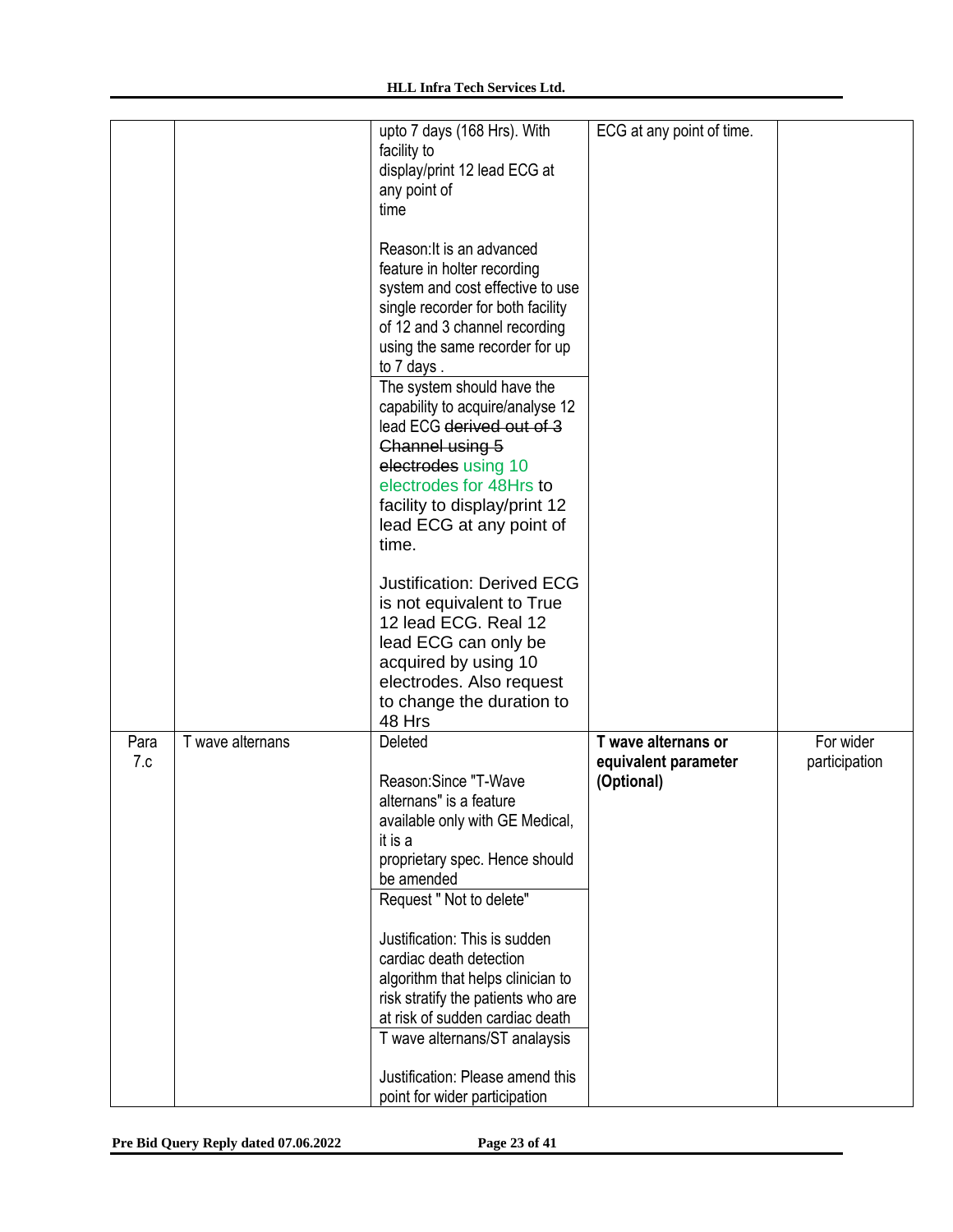| Para<br>7.d     | Heart rate turbulence                                                                                                   | Deleted<br>Reason: Since Since "Heart rate<br>turbulence" is a feature<br>available only with GE Medical,<br>it is a proprietary spec. Hence<br>should be amended<br>Request " Not to delete"<br>Justification: This is sudden<br>cardiac death detection<br>algorithm that helps clinician to<br>risk stratify the patients who are<br>at risk of sudden cardiac death | Heart rate turbulence or<br>equivalent parameter<br>(Optional)                | For wider<br>participation |
|-----------------|-------------------------------------------------------------------------------------------------------------------------|-------------------------------------------------------------------------------------------------------------------------------------------------------------------------------------------------------------------------------------------------------------------------------------------------------------------------------------------------------------------------|-------------------------------------------------------------------------------|----------------------------|
| Para<br>11      | QT analysis with validation                                                                                             | Deleted<br>Reason: This is a repeat specas<br>it has been already asked under<br>Sr#7b                                                                                                                                                                                                                                                                                  | No change                                                                     |                            |
| Para<br>15.f    | Shape                                                                                                                   | Deleted<br>Reason: This spec is not clear<br>as to what does shape mean                                                                                                                                                                                                                                                                                                 | <b>Deleted</b>                                                                | For wider<br>participation |
| Para<br>$15$ .j | TWA alterns analysis                                                                                                    | Deleted<br>Reason:Since "T-Wave<br>alternans" is a feature available<br>only with GE Medical, it is a<br>proprietary spec. Hence should<br>be amended<br>TWA alterns analysis/ST<br>analaysis<br>Justification: Please amend this<br>point for wider participation                                                                                                      | <b>Deleted</b>                                                                | For wider<br>participation |
| Para<br>17.1    | 3 Digital recorder should<br>have 128<br>samples/sec/channel for<br>recording and storage<br>1000/sec/channel for VLP   | 3 Digital recorder should have<br>128 samples/sec/channel for<br>recording<br>Justification: storage<br>1000/sec/channel for VLP to be<br>deleted as this is available with<br>specific company<br>Request for clarification as to<br>what is VLP?                                                                                                                      | 3 Digital recorder should<br>have 128<br>samples/sec/channel for<br>recording | For better clarity         |
| Para<br>19      | Product should be European<br>CE with 4 digit notifying<br>body no/USFDA/BIS<br>Approved. Certificate to be<br>provided | The Holter system should be<br><b>US FDA</b><br>approved and European CE<br>Certified<br>(with 4 digit notified body                                                                                                                                                                                                                                                    | No change                                                                     |                            |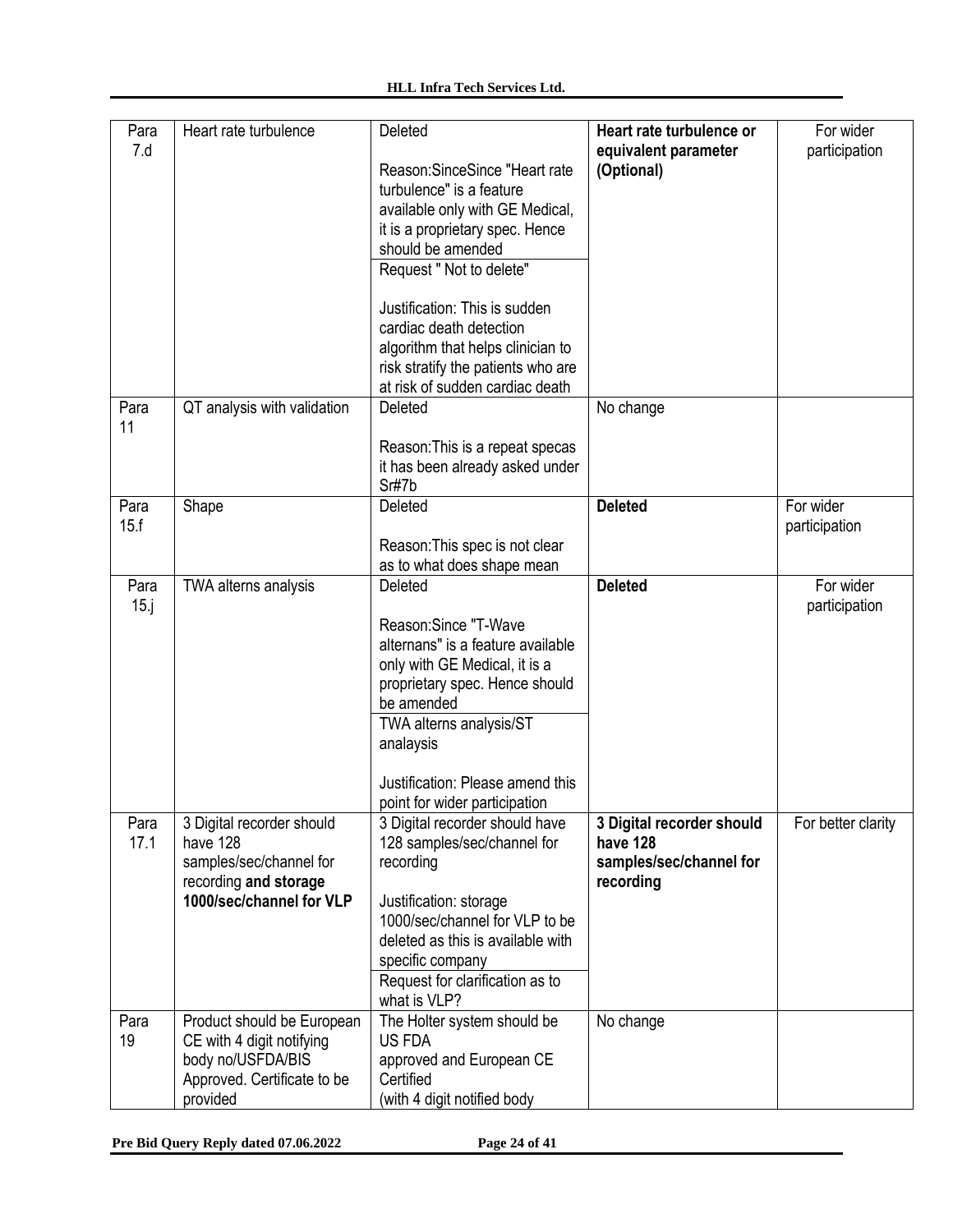#### **HLL Infra Tech Services Ltd.**

| number)                                                                                                                                                                                                                                                                                                                                                                                                                                                                                                                                                            |                                                                                |  |
|--------------------------------------------------------------------------------------------------------------------------------------------------------------------------------------------------------------------------------------------------------------------------------------------------------------------------------------------------------------------------------------------------------------------------------------------------------------------------------------------------------------------------------------------------------------------|--------------------------------------------------------------------------------|--|
| Reason: All standard and<br>reputed manufacturers of holter<br>monitoring systems are both US<br>FDA approved and European<br>CE Certified. This ensures that<br>the product is properly validated<br>and international standards                                                                                                                                                                                                                                                                                                                                  |                                                                                |  |
| Request to Add: Recorder<br>should have minmum 32000<br>sampling frequency<br>Justification: High sampling                                                                                                                                                                                                                                                                                                                                                                                                                                                         | No change                                                                      |  |
|                                                                                                                                                                                                                                                                                                                                                                                                                                                                                                                                                                    |                                                                                |  |
| Request to Add: Should be able<br>to record atleast upto 10 days<br>for selective patient                                                                                                                                                                                                                                                                                                                                                                                                                                                                          | No change                                                                      |  |
| Justification: This is the feature<br>which make the recorder as a<br>loop recorder and for prolonged<br>holter monitoring in selective<br>patient                                                                                                                                                                                                                                                                                                                                                                                                                 |                                                                                |  |
| Request to Add: Should have<br>Heart Rate Variability in time<br>and frequency domain<br>Justification: (1) Time domain<br>indexes are the first used<br>indexes and simplest way to<br>calculate HRV, because they<br>are statistical calculations of<br>consecutive RR intervals. (2)<br>Frequency domain indexes are<br>more elaborated indexes based<br>on spectral analysis, mostly<br>used to evaluate the<br>contribution on HRV of<br>autonomic nervous system<br>(VLF, LF, HF, HF/LF ratio). So<br>measurement of HRV through<br>Frequency domain is much | No change                                                                      |  |
|                                                                                                                                                                                                                                                                                                                                                                                                                                                                                                                                                                    | frequency is required for<br>Pacemaker detection.<br>accurate than Time Domain |  |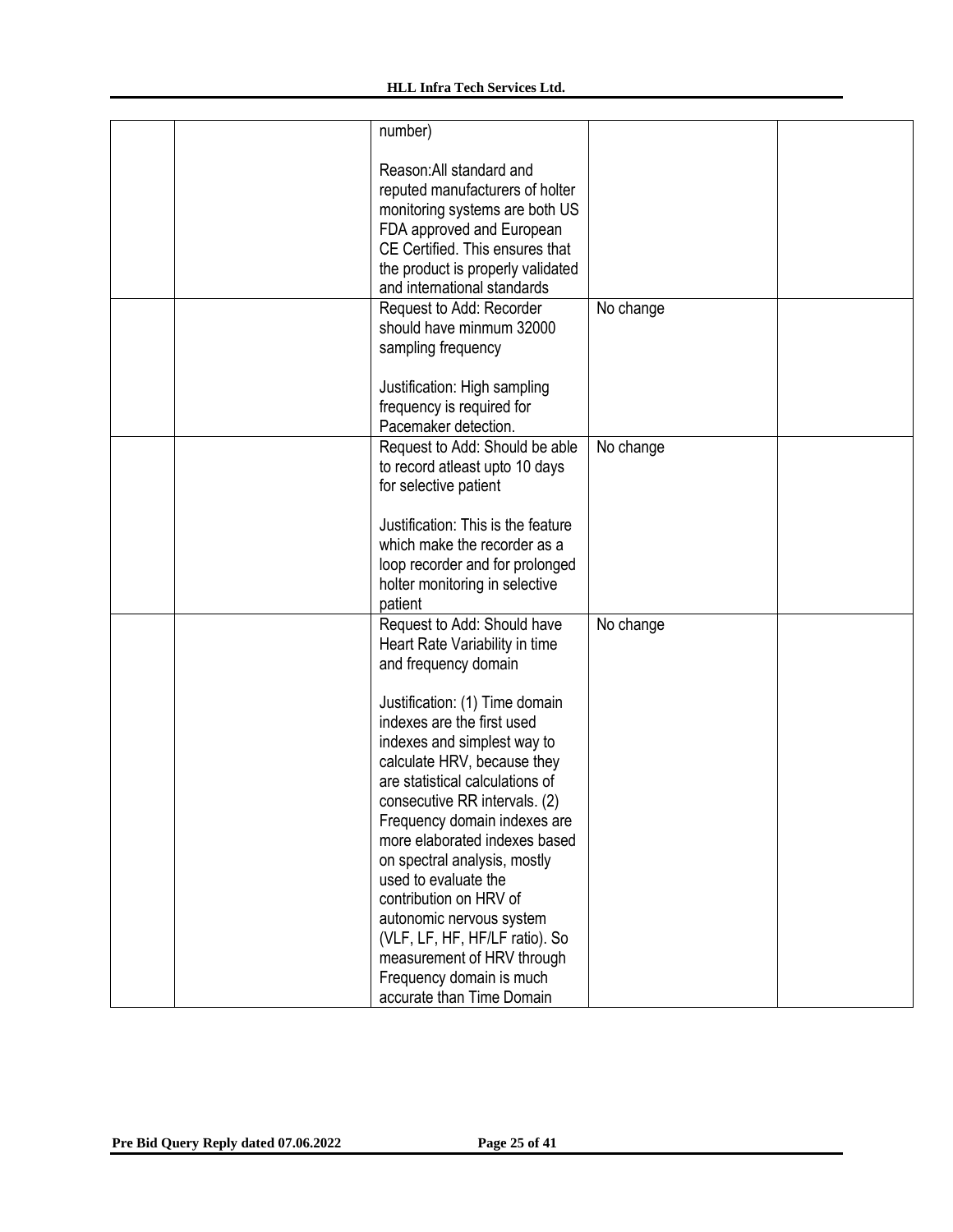|               | Response To Pre-Bid Queries (Pre-Bid date: 30-04-2022) |                                                       |                                  |                      |  |
|---------------|--------------------------------------------------------|-------------------------------------------------------|----------------------------------|----------------------|--|
|               |                                                        | GeM tender ID: GEM/2022/B/2118385 dated 26.04.2022    |                                  |                      |  |
|               |                                                        | Item no 11- TMT Machine (Stress test system)          |                                  |                      |  |
| <b>Tender</b> | <b>TENDER</b>                                          | <b>REPRESENTATION</b>                                 | <b>COMMITTEE</b>                 | <b>JUSTIFICATION</b> |  |
| Page          | <b>SPECIFICATION</b>                                   | <b>RECEIVED FROM THE</b>                              | <b>RECOMMENDATION</b>            |                      |  |
| & Para        |                                                        | <b>FIRMS</b>                                          |                                  |                      |  |
| Para          | Exercise stress testing                                | Exercise stress testing                               | <b>Exercise stress testing</b>   | For wider            |  |
| 1.1           | systems offer a wide                                   | systems offer a wide array of                         | systems offer a wide array       | participation        |  |
|               | array of unique                                        | unique diagnostic software                            | of unique diagnostic             |                      |  |
|               | diagnostic software                                    | options to evaluate myocardial                        | software options to              |                      |  |
|               | options to evaluate                                    | function.                                             | evaluate myocardial              |                      |  |
|               | myocardial function.                                   | Automatic arrhythmia                                  | function. Automatic              |                      |  |
|               | Automatic arrhythmia                                   | detection, ST-segment analysis                        | arrhythmia detection, ST-        |                      |  |
|               | detection, ST-segment                                  | are few examples. In                                  | segment analysis, and (T-        |                      |  |
|               | analysis, and T-wave                                   | conjunction with a treadmill or                       | wave alternans or                |                      |  |
|               | alternans are a few                                    | ergometer, these systems                              | equivalent parameter) are        |                      |  |
|               | examples. In conjunction                               | provide a controlled                                  | a few examples. In               |                      |  |
|               | with a treadmill or                                    | environment for the                                   | conjunction with a treadmill     |                      |  |
|               | ergometer, these                                       | observation of the effects of                         | or ergometer, these              |                      |  |
|               | systems provide a                                      | increases in myocardial                               | systems provide a                |                      |  |
|               | controlled environment                                 | oxygen demand: exercise-                              | controlled environment for       |                      |  |
|               | for the observation of the                             | induced systolic hypotension,                         | the observation of the           |                      |  |
|               | effects of increases in                                | exercise-induced angina,                              | effects of increases in          |                      |  |
|               | myocardial oxygen                                      | and/or the appearance of a                            | myocardial oxygen                |                      |  |
|               | demand: exercise-                                      | heart murmur during exercise                          | demand: exercise-induced         |                      |  |
|               | induced systolic                                       |                                                       | systolic hypotension,            |                      |  |
|               | hypotension, exercise-                                 | Reason: Since "T-Wave                                 | exercise-induced angina,         |                      |  |
|               | induced angina, and/or                                 | alternans" is a feature                               | and/or the appearance of a       |                      |  |
|               | the appearance of a                                    | available only with GE                                | heart murmur during<br>exercise. |                      |  |
|               | heart murmur during<br>exercise.                       | Medical, it is a proprietary<br>spec. Hence should be |                                  |                      |  |
|               |                                                        | amended                                               |                                  |                      |  |
|               |                                                        | <b>Exercise stress testing</b>                        |                                  |                      |  |
|               |                                                        | systems offer a wide array of                         |                                  |                      |  |
|               |                                                        | unique diagnostic software                            |                                  |                      |  |
|               |                                                        | options to evaluate myocardial                        |                                  |                      |  |
|               |                                                        | function. Automatic arrhythmia                        |                                  |                      |  |
|               |                                                        | detection and ST segment                              |                                  |                      |  |
|               |                                                        | analysis are a few examples.                          |                                  |                      |  |
|               |                                                        | In conjunction with a treadmill                       |                                  |                      |  |
|               |                                                        | or ergometer, these systems                           |                                  |                      |  |
|               |                                                        | provide a controlled                                  |                                  |                      |  |
|               |                                                        | environment for the                                   |                                  |                      |  |
|               |                                                        | observation of the effects of                         |                                  |                      |  |
|               |                                                        | increases in myocardial                               |                                  |                      |  |
|               |                                                        | oxygen demand: exercise                               |                                  |                      |  |
|               |                                                        | induced systolic hypotension,                         |                                  |                      |  |
|               |                                                        | exercise-induced angina,                              |                                  |                      |  |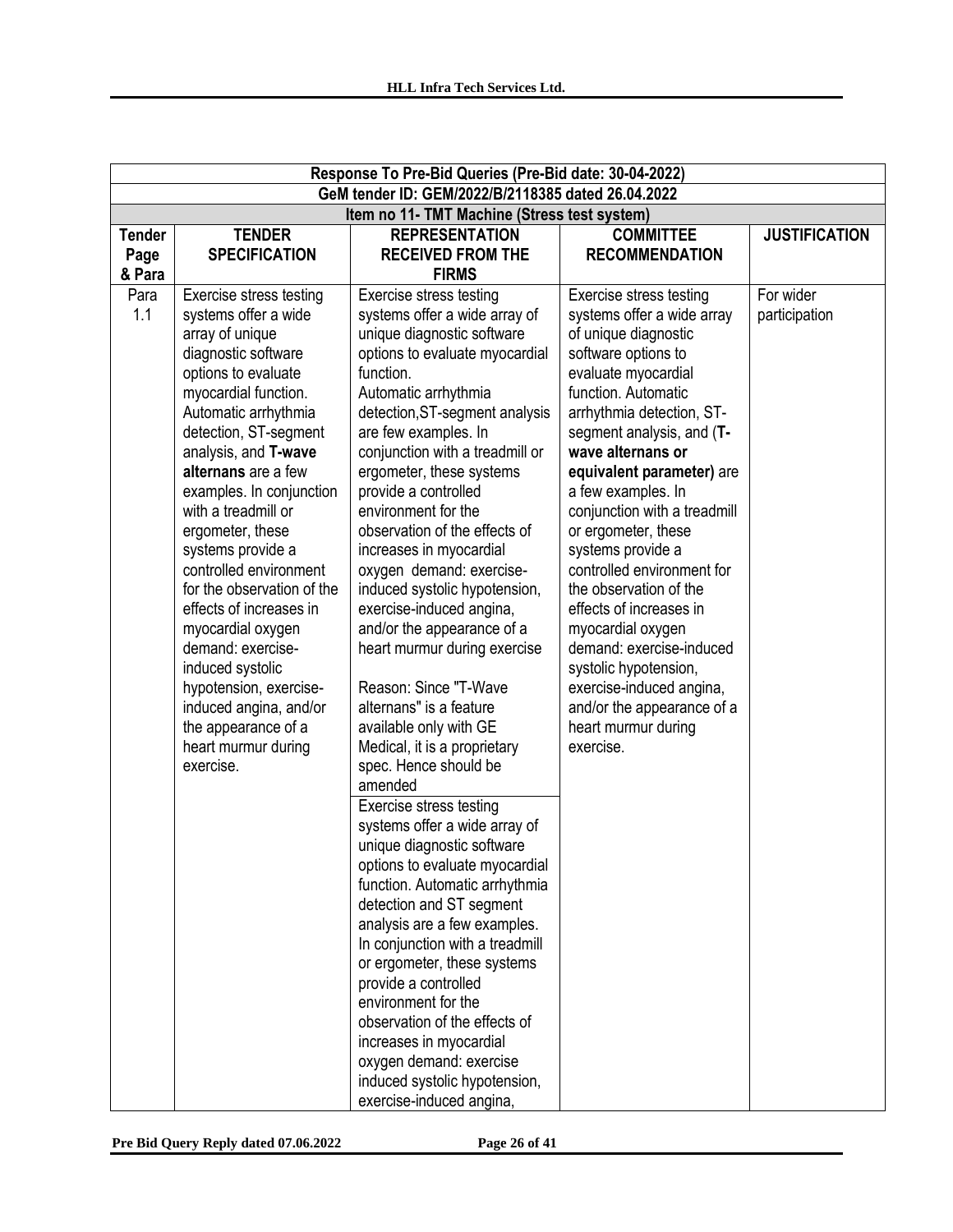|        |                             | and/or the appearance of a      |           |  |
|--------|-----------------------------|---------------------------------|-----------|--|
|        |                             | heart murmur during exercise.   |           |  |
|        |                             |                                 |           |  |
|        |                             | Justification: Kindly remove T- |           |  |
|        |                             | wave alternans for wider        |           |  |
|        |                             |                                 |           |  |
|        |                             | participation.                  |           |  |
| Para   | complete system with        | Complete system with latest     | No change |  |
| 2.1    | latest PC, Storage, &       | PC, Storage & Software, TMT     |           |  |
|        | Software, TMT and           | and necessary cables required   |           |  |
|        | necessary cables            | with digital radio-frequency    |           |  |
|        | required with digital       | based wireless ECG              |           |  |
|        | Wired/wireless ECG          | transmission module. It should  |           |  |
|        |                             |                                 |           |  |
|        | transmission module         | be possible to get an excellent |           |  |
|        |                             | quality ECG                     |           |  |
|        |                             | signal from the Wireless ECG    |           |  |
|        |                             | acquisition module from a       |           |  |
|        |                             | distance of 10 meters           |           |  |
|        |                             |                                 |           |  |
|        |                             | Reason: Radio- frequency        |           |  |
|        |                             | based digital wireless          |           |  |
|        |                             | patient module provides         |           |  |
|        |                             | excellent quality ECG signal    |           |  |
|        |                             | without artifacts and enables   |           |  |
|        |                             |                                 |           |  |
|        |                             | comfort and movement of the     |           |  |
|        |                             | patient for other tests and     |           |  |
|        |                             | patient preparation in case of  |           |  |
|        |                             | female patients etc.            |           |  |
| Para   | System should acquire       | Kindly remove this point        | No change |  |
| 3.1    | and analyze 12 leads.       |                                 |           |  |
|        |                             | Justification: For wider        |           |  |
|        |                             | participation                   |           |  |
| Para 4 | Defibrillator               | TO BE DELETED                   | No change |  |
|        |                             |                                 |           |  |
|        |                             | Reason: Defibrillators to be    |           |  |
|        |                             |                                 |           |  |
|        |                             | procured separately as          |           |  |
|        |                             | most of the stress test         |           |  |
|        |                             | manufacturers do not            |           |  |
|        |                             | manufacture or supply           |           |  |
|        |                             | Defibrillators                  |           |  |
| Para   | Defibrillator should be Bi- | TO BE DELETED                   | No change |  |
| 4.1    | Phasic, light weight and    |                                 |           |  |
|        | latest model                | Reason: Defibrillators to be    |           |  |
|        |                             | procured separately as          |           |  |
|        |                             | most of the stress test         |           |  |
|        |                             |                                 |           |  |
|        |                             | manufacturers do not            |           |  |
|        |                             | manufacture or supply           |           |  |
|        |                             | Defibrillators                  |           |  |
| Para   | Should monitor vital        | TO BE DELETED                   | No change |  |
| 4.2    | parameters and display      |                                 |           |  |
|        |                             |                                 |           |  |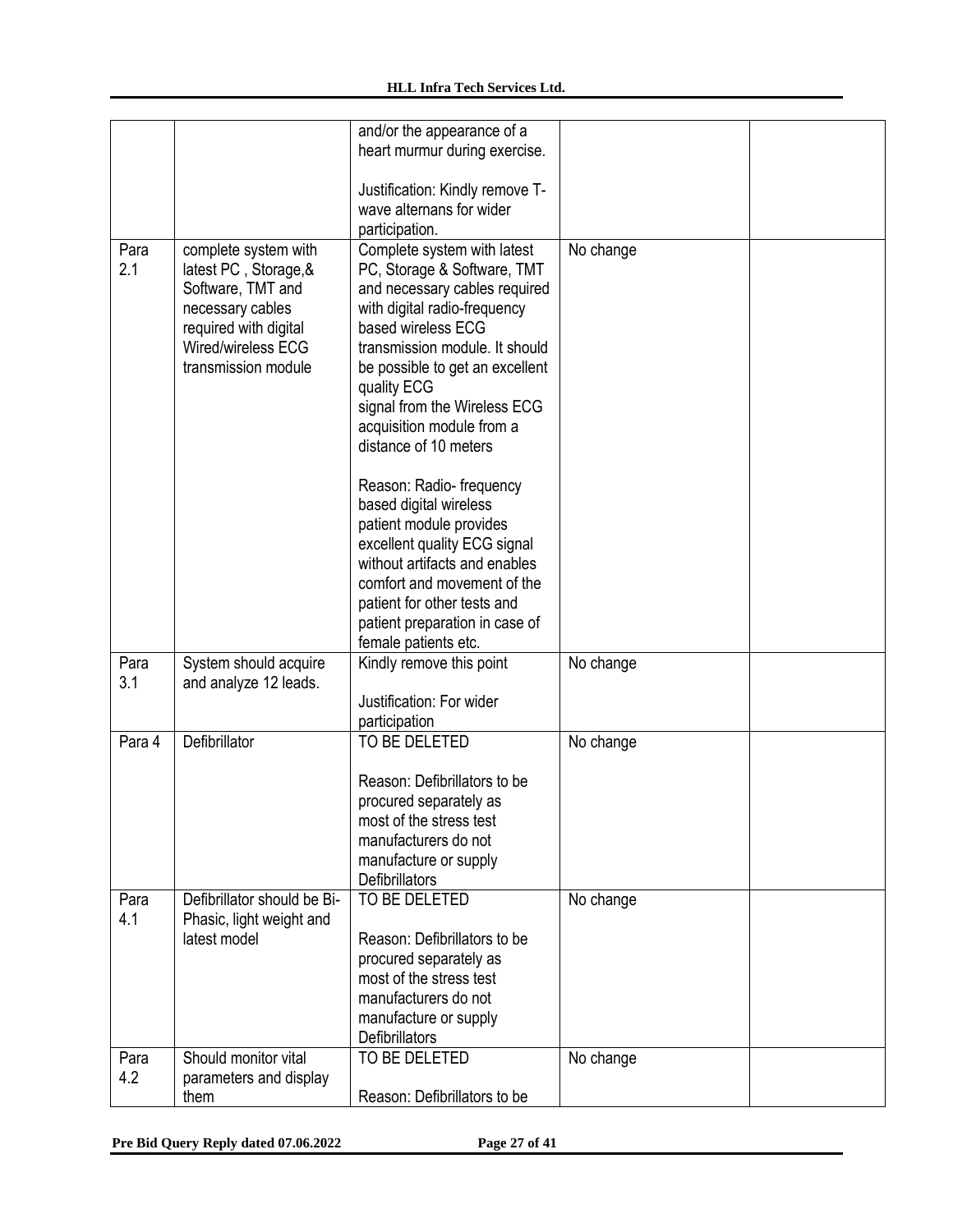|             |                                               | procured separately as most of  |                              |                    |
|-------------|-----------------------------------------------|---------------------------------|------------------------------|--------------------|
|             |                                               | the stress test manufacturers   |                              |                    |
|             |                                               | do not manufacture or supply    |                              |                    |
|             |                                               | <b>Defibrillators</b>           |                              |                    |
| Para        | Should print the ECG on                       | TO BE DELETED                   | No change                    |                    |
| 4.3         | thermal recorders                             |                                 |                              |                    |
|             |                                               | Reason: Defibrillators to be    |                              |                    |
|             |                                               | procured separately as          |                              |                    |
|             |                                               | most of the stress test         |                              |                    |
|             |                                               | manufacturers do not            |                              |                    |
|             |                                               | manufacture or supply           |                              |                    |
|             |                                               | Defibrillators                  |                              |                    |
| Para        | Should work on both                           | TO BE DELETED                   | No change                    |                    |
| 4.4         | Manual mode upto 200J                         |                                 |                              |                    |
|             | or more and Automated                         | Reason: Defibrillators to be    |                              |                    |
|             | external defibrillation                       | procured separately as          |                              |                    |
|             | (AED) mode up to 150 J                        | most of the stress test         |                              |                    |
|             | or more                                       | manufacturers do not            |                              |                    |
|             |                                               | manufacture or supply           |                              |                    |
|             |                                               | Defibrillators                  |                              |                    |
| Para        | Should be capable of                          | TO BE DELETED                   | No change                    |                    |
| 4.5         | doing synchronized &                          |                                 |                              |                    |
|             | asynchronized                                 | Reason: Defibrillators to be    |                              |                    |
|             | cardioversion                                 | procured separately as          |                              |                    |
|             |                                               | most of the stress test         |                              |                    |
|             |                                               | manufacturers do not            |                              |                    |
|             |                                               | manufacture or supply           |                              |                    |
|             |                                               | Defibrillators                  |                              |                    |
| Para        | Can be operated from                          | TO BE DELETED                   | No change                    |                    |
| 4.6         | mains as well as battery                      |                                 |                              |                    |
|             |                                               | Reason: Defibrillators to be    |                              |                    |
|             |                                               | procured separately as          |                              |                    |
|             |                                               | most of the stress test         |                              |                    |
|             |                                               | manufacturers do not            |                              |                    |
|             |                                               | manufacture or supply           |                              |                    |
|             |                                               | <b>Defibrillators</b>           |                              |                    |
| Para<br>4.7 | Should have defibrillator<br>testing facility | TO BE DELETED                   | No change                    |                    |
|             |                                               | Reason: Defibrillators to be    |                              |                    |
|             |                                               | procured separately as          |                              |                    |
|             |                                               | most of the stress test         |                              |                    |
|             |                                               | manufacturers do not            |                              |                    |
|             |                                               | manufacture or supply           |                              |                    |
|             |                                               | <b>Defibrillators</b>           |                              |                    |
| Para 5      | Automatic digital NIBP                        | Automated NIBP monitor with     | <b>Integrated Automatic</b>  | For better clarity |
|             | measurement during                            | following feature / accessories | digital NIBP measurement     |                    |
|             | stress test should be                         | a. Should have the option of    | during stress test should be |                    |
|             | provided with the system                      | data retrieval, with 300 BP     | provided with the system     |                    |
|             |                                               | reading history and USB         |                              |                    |
|             |                                               | capabilities for measurement    |                              |                    |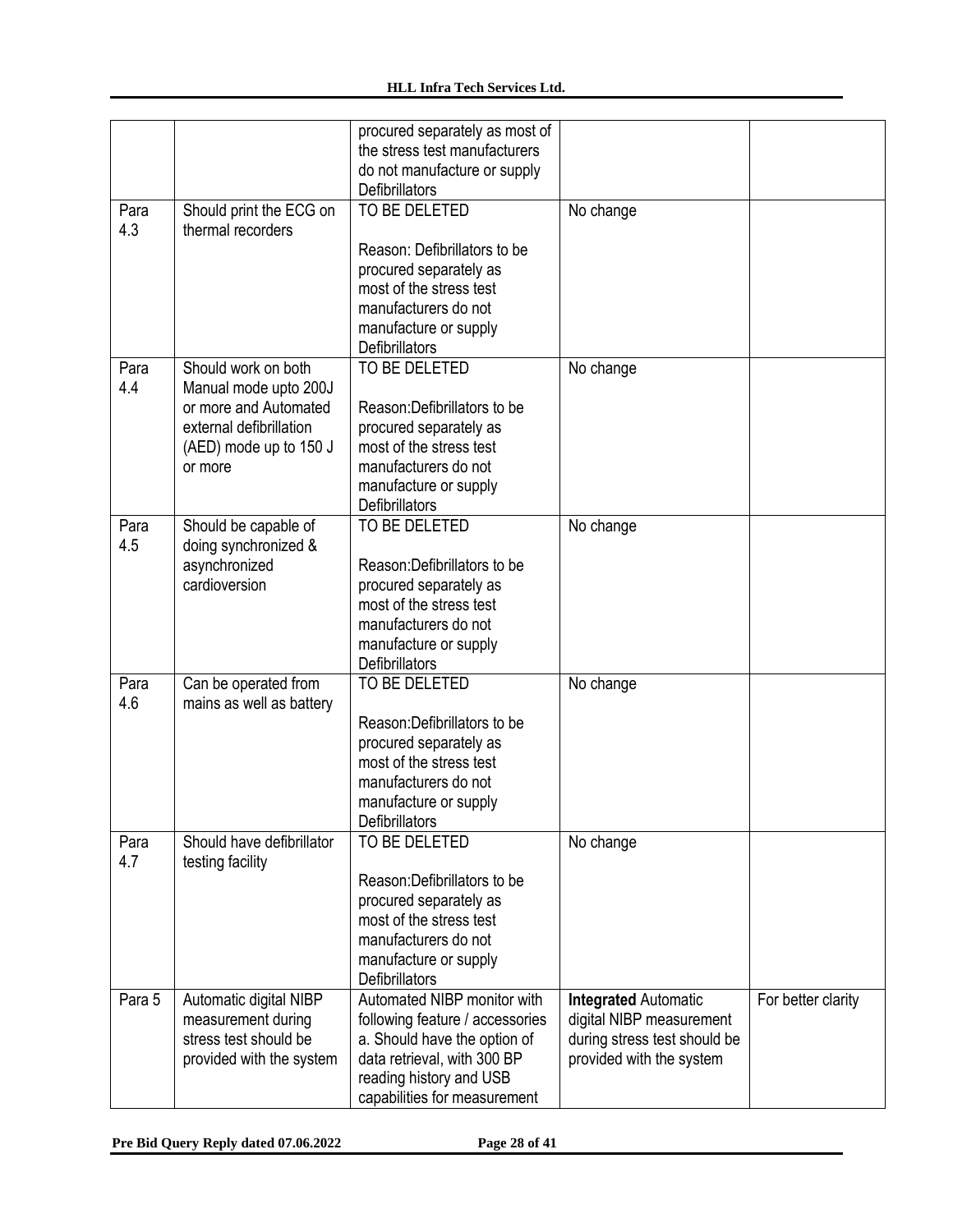|            |                             | retrieval.<br>b. The unit should be US FDA       |           |  |
|------------|-----------------------------|--------------------------------------------------|-----------|--|
|            |                             | & European CE approved.                          |           |  |
|            |                             |                                                  |           |  |
|            |                             | Reason: US FDA and                               |           |  |
|            |                             | European CE certification                        |           |  |
|            |                             | ensures that the product                         |           |  |
|            |                             | meets the international quality                  |           |  |
|            |                             | standards                                        |           |  |
| Para       | The treadmill and           | The complete stress test                         | No change |  |
| 7.1        | software should be          | system including Treadmill                       |           |  |
|            | USFDA / European CE         | should be US FDA approved                        |           |  |
|            | (with 4 digit notified body | and European CE                                  |           |  |
|            | number) / BIS approved      | Certified (with 4 digit notified<br>body number) |           |  |
|            |                             |                                                  |           |  |
|            |                             | Reason: All standard and                         |           |  |
|            |                             | reputed manufacturers of                         |           |  |
|            |                             | Stress test systems including                    |           |  |
|            |                             | Treadmills are both US FDA                       |           |  |
|            |                             | approved and European CE                         |           |  |
|            |                             | Certified. This ensures that the                 |           |  |
|            |                             | software is properly validated                   |           |  |
|            |                             | and the Treadmill supplied is                    |           |  |
|            |                             | not a low grade and meets                        |           |  |
|            |                             | international standards for                      |           |  |
| <b>BOQ</b> | Point No.: BOQ (8)          | quality and performance<br>TO BE DELETED         |           |  |
|            | Defibrillator Bi-Phasic     |                                                  | No change |  |
|            | QTY: 1 No. -                | Reason: Defibrillators to be                     |           |  |
|            | price to be quoted          | procured separately as                           |           |  |
|            | separately                  | most of the stress test                          |           |  |
|            |                             | manufacturers do not                             |           |  |
|            |                             | manufacture or supply                            |           |  |
|            |                             | <b>Defibrillators</b>                            |           |  |

|               | Response To Pre-Bid Queries (Pre-Bid date: 30-04-2022) |                                                    |                       |                      |
|---------------|--------------------------------------------------------|----------------------------------------------------|-----------------------|----------------------|
|               |                                                        | GeM tender ID: GEM/2022/B/2118350 dated 26.04.2022 |                       |                      |
|               |                                                        | Item no 12- Ambulatory BP Monitor                  |                       |                      |
| <b>Tender</b> | <b>TENDER SPECIFICATION</b>                            | <b>REPRESENTATION</b>                              | <b>COMMITTEE</b>      | <b>JUSTIFICATION</b> |
| Page          |                                                        | <b>RECEIVED FROM THE FIRMS</b>                     | <b>RECOMMENDATION</b> |                      |
| & Para        |                                                        |                                                    |                       |                      |
| Para 3        | Display Range: 0 -                                     | Display Range: $0 - 270$ mmHg                      | No change             |                      |
|               | 300mmHg                                                | Display Range: 25 - 300mmHg                        |                       |                      |
|               |                                                        |                                                    |                       |                      |
|               |                                                        | Justification: Please amend this                   |                       |                      |
|               |                                                        | point for wider participation                      |                       |                      |
| Para 4        | Measurement                                            | Measurement Range:                                 | No change             |                      |
|               | Range: Systolic 60 -                                   | Systolic 60 - 260mmHg (min.                        |                       |                      |

**Pre Bid Query Reply dated 07.06.2022 Page 29 of 41**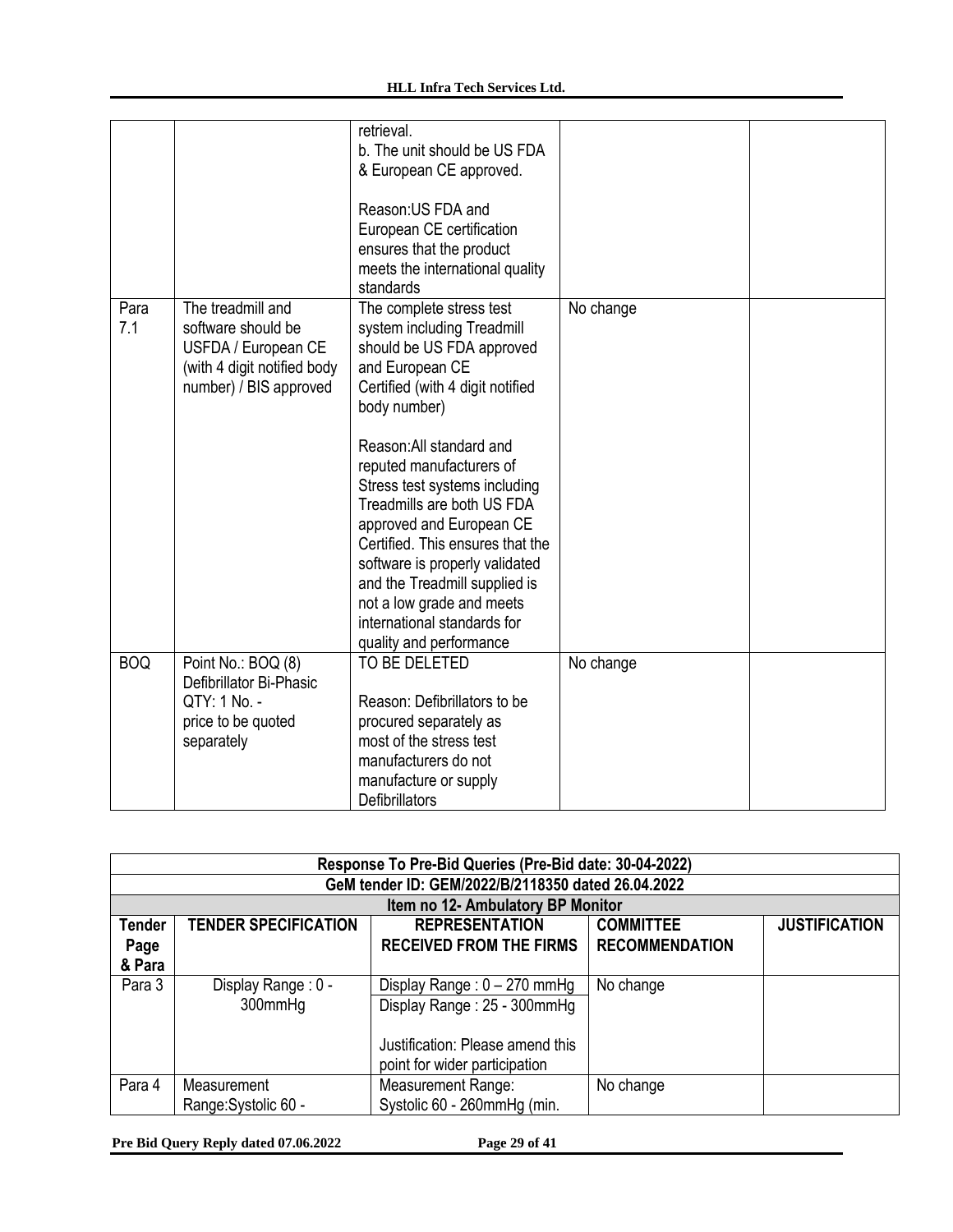|            | 280mmHg (min. division:<br>1mmHg)Diastolic 0 -<br>160mmHg (min. division:<br>1mmHg)Pulse 30-200bpm<br>(min. division: 1bpm)                                                                                                                                                                                         | division: 1mmHg)<br>Diastolic 30 - 200mmHg (min.<br>division: 1mmHg)<br>Pulse 30-200bpm (min. division:<br>1bpm)                                                                                                                                                                                          |                                                                                                                                                                           |                    |
|------------|---------------------------------------------------------------------------------------------------------------------------------------------------------------------------------------------------------------------------------------------------------------------------------------------------------------------|-----------------------------------------------------------------------------------------------------------------------------------------------------------------------------------------------------------------------------------------------------------------------------------------------------------|---------------------------------------------------------------------------------------------------------------------------------------------------------------------------|--------------------|
| Para 8     | Temperature & Humidity<br>Range:Operation :50°F to<br>104°F (10°C to 40°C), less<br>than 85%RH<br>Storage & Transportation : -                                                                                                                                                                                      | Storage & Transportation : -<br>10°C to 50°C, less than<br>95%RH<br>Justification: Please amend this                                                                                                                                                                                                      | No change                                                                                                                                                                 |                    |
|            | 4°F to 131°F (-20°C to<br>55°C), less than 95%RH                                                                                                                                                                                                                                                                    | point for wider participation                                                                                                                                                                                                                                                                             |                                                                                                                                                                           |                    |
| Para 9     | Weight: <150gm                                                                                                                                                                                                                                                                                                      | Weight: < 200 gms without<br>battery                                                                                                                                                                                                                                                                      | No change                                                                                                                                                                 |                    |
|            |                                                                                                                                                                                                                                                                                                                     | weight: <200 grams (including<br>rechargeable batteries)                                                                                                                                                                                                                                                  |                                                                                                                                                                           |                    |
|            |                                                                                                                                                                                                                                                                                                                     | Justification: Please amend this<br>point for wider participatio                                                                                                                                                                                                                                          |                                                                                                                                                                           |                    |
| Para<br>10 | Data Output: RJ 45 or<br>equivalent ports                                                                                                                                                                                                                                                                           | Data Output: RJ45 or USB or<br>equivalent ports                                                                                                                                                                                                                                                           | No change                                                                                                                                                                 |                    |
| Para<br>11 | Cuffs:<br>Adult Cuffs, Left Arm (7.9" -<br>12.2" (20-31cm) - 2nos<br>Large Cuffs, Left Arm (11" -<br>14.2" (28-36cm) - 2 nos<br>Small Cuffs, Left Arm (5.9" -<br>8.7" (15-22cm) - 1 no<br>Adult Cuffs, Right Arm (7.9"<br>$-12.2$ " (20-31cm) - 2 nos<br>Large Cuffs, Right Arm (11"<br>$-14.2$ " (28-36cm) - 2 nos | ABPM should be use for child<br>usage:<br>Cuffs:<br>Child, 13-20 cm, latex free,<br>Small Adult, 17-26 cm, latex<br>free,<br>Adult, 24-32 cm, latex free,<br>Large Adult, 32-42cm, latex<br>free,<br>Remarks:<br>Hypertension is a growing trend<br>and<br>system should not be limited to<br>adult usage | Cuffs:<br>Small Cuffs, (13-22cm)<br>$-2$ nos<br><b>Adult Cuffs, (20-31cm) -</b><br>4nos<br>Large Cuffs, (28-36cm)<br>$-4$ nos<br>Extra Large Adult, (32-<br>42cm) - 2 nos | For better clarity |
|            |                                                                                                                                                                                                                                                                                                                     | <b>ADDITIONAL POINT:</b><br>Should meet the following<br>standards- British Hypertension<br>Society (BHS): A/A European<br>Society of Hypertension (ESH):<br>Pass AAMI/ANSI/ISO 81060<br>(Adults & Children)                                                                                              | No change                                                                                                                                                                 |                    |
|            |                                                                                                                                                                                                                                                                                                                     | <b>ADDITIONAL POINT: Should</b><br>be able to monitor upto a week<br>or at least 300 readings without<br>required change of batteries                                                                                                                                                                     | No change                                                                                                                                                                 |                    |
|            |                                                                                                                                                                                                                                                                                                                     | <b>ADDITIONAL POINT: Each unit</b><br>should be compatible to<br>measure ambulatory BP across                                                                                                                                                                                                             | No change                                                                                                                                                                 |                    |

**Pre Bid Query Reply dated 07.06.2022 Page 30 of 41**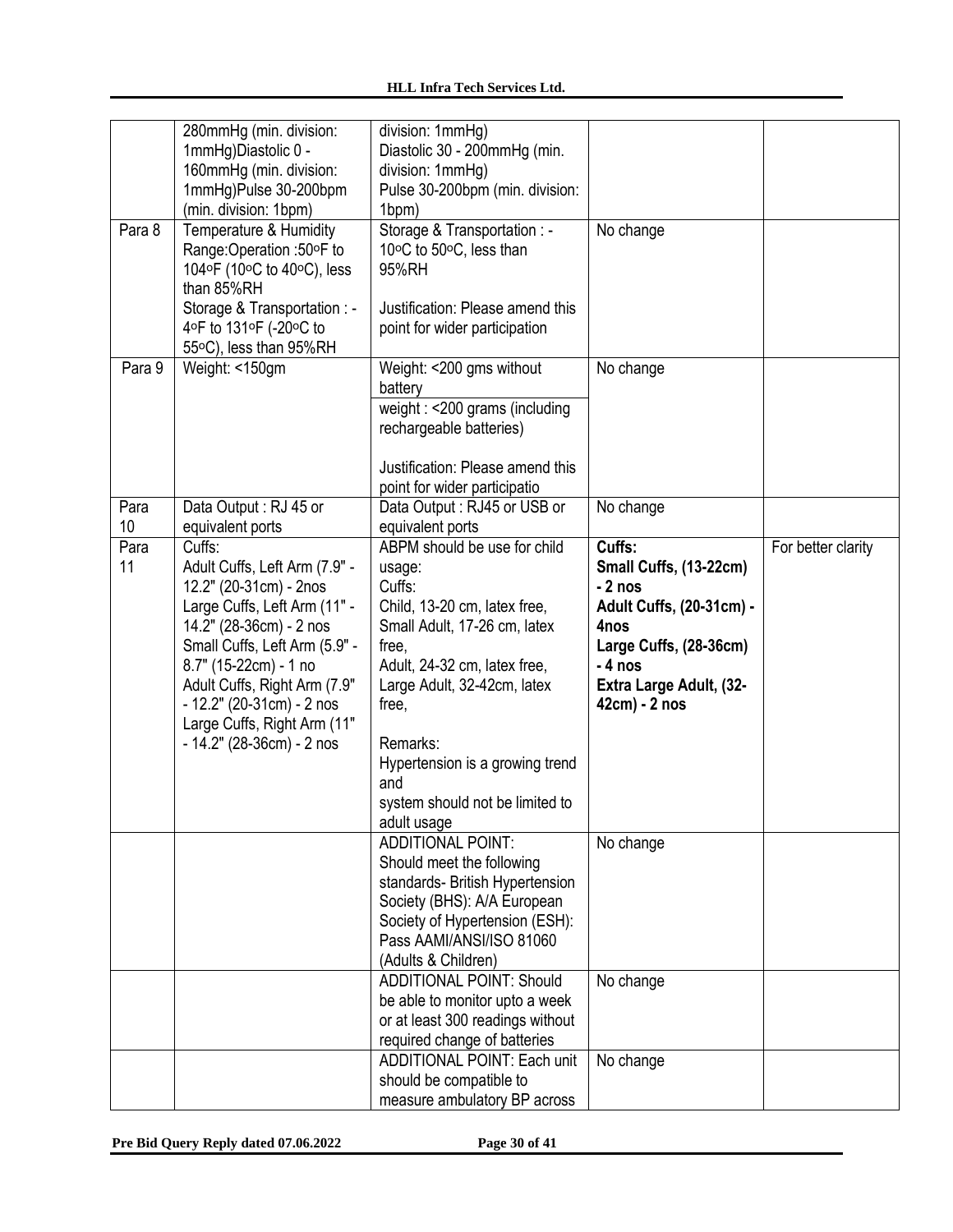|                     | the entire paediatric age goup    |                        |                    |
|---------------------|-----------------------------------|------------------------|--------------------|
|                     | with both adult and child modes   |                        |                    |
|                     | should be                         |                        |                    |
|                     |                                   |                        |                    |
|                     | available                         |                        |                    |
|                     | <b>ADDITIONAL POINT:Should be</b> | No change              |                    |
|                     | able to take more than equal      |                        |                    |
|                     | 100 measurements per day          |                        |                    |
|                     | <b>ADDITIONAL POINT:System</b>    | No change              |                    |
|                     | should have adjustable intervals  |                        |                    |
|                     | during 24 hour period with each   |                        |                    |
|                     | configurable to a set periodicity |                        |                    |
|                     | of duration measurements with     |                        |                    |
|                     | minimum 5 to 120 minutes          |                        |                    |
|                     | ADDITIONAL POINT: Should be       | No change              |                    |
|                     | certified by US FDA/ISO/CE or     |                        |                    |
|                     | <b>BIS</b>                        |                        |                    |
| <b>HARDWARE</b>     | As per prebid discussion          | <b>HARDWARE</b>        | For better utility |
| <b>REQUIREMENTS</b> |                                   | <b>REQUIREMENTS</b>    |                    |
| 14. RAM: 8GB Min.   |                                   | 14. RAM: 16 GB Min.    |                    |
| 17. Hard Disk: 1TB  | As per prebid discussion          | 17. Hard Disk: 1TB SSD | For better utility |
|                     |                                   |                        |                    |

| Response To Pre-Bid Queries (Pre-Bid date: 30-04-2022) |                                                                                                                                 |                                                                                                                                                                                                                                                                                                                                                                                                                                                                                                                                                                                           |                                                                                                                                                          |                         |
|--------------------------------------------------------|---------------------------------------------------------------------------------------------------------------------------------|-------------------------------------------------------------------------------------------------------------------------------------------------------------------------------------------------------------------------------------------------------------------------------------------------------------------------------------------------------------------------------------------------------------------------------------------------------------------------------------------------------------------------------------------------------------------------------------------|----------------------------------------------------------------------------------------------------------------------------------------------------------|-------------------------|
|                                                        |                                                                                                                                 | GeM tender ID: GEM/2022/B/2118338 dated 26.04.2022                                                                                                                                                                                                                                                                                                                                                                                                                                                                                                                                        |                                                                                                                                                          |                         |
|                                                        |                                                                                                                                 | Item no 13- Point of Care device (Cardiac Biomarker)                                                                                                                                                                                                                                                                                                                                                                                                                                                                                                                                      |                                                                                                                                                          |                         |
| <b>Tender</b><br>Page<br>& Para                        | <b>TENDER SPECIFICATION</b>                                                                                                     | <b>REPRESENTATION</b><br><b>RECEIVED FROM THE FIRMS</b>                                                                                                                                                                                                                                                                                                                                                                                                                                                                                                                                   | <b>COMMITTEE</b><br><b>RECOMMENDATION</b>                                                                                                                | <b>JUSTIFICATION</b>    |
| Para 1                                                 | Should be able to measure<br>quantitatively Troponin,<br>CPK-MB, NT-Pro BNP, PT-<br>INR either separately or in<br>combination. | Should be able to measure<br>quantitatively Troponin, CPK-<br>MB, BNP, Myoglobin,<br>D-Dimer, NT-Pro BNP,<br>Toxicology Drug of Abuse,<br>either separately or in<br>combination.<br>Reasoning:<br>PT-INR measures the clotting<br>time and it is often leading to<br>frequent breakdown due to<br>Blood sample accumulation in<br>testing compartment and hence<br>removed and suggest to<br>measure on a separate platform<br>Myoglobin and D-Dimer are<br>also important markers in<br>diagnosing cardio vascular<br>diseases and more sought after<br>tests required in Covid related | Should be able to<br>measure quantitatively<br>Troponin, CPK-MB,<br>Myoglobin,<br>D-Dimer, NT-Pro BNP,<br>PT-INR either separately<br>or in combination. | End user<br>requirement |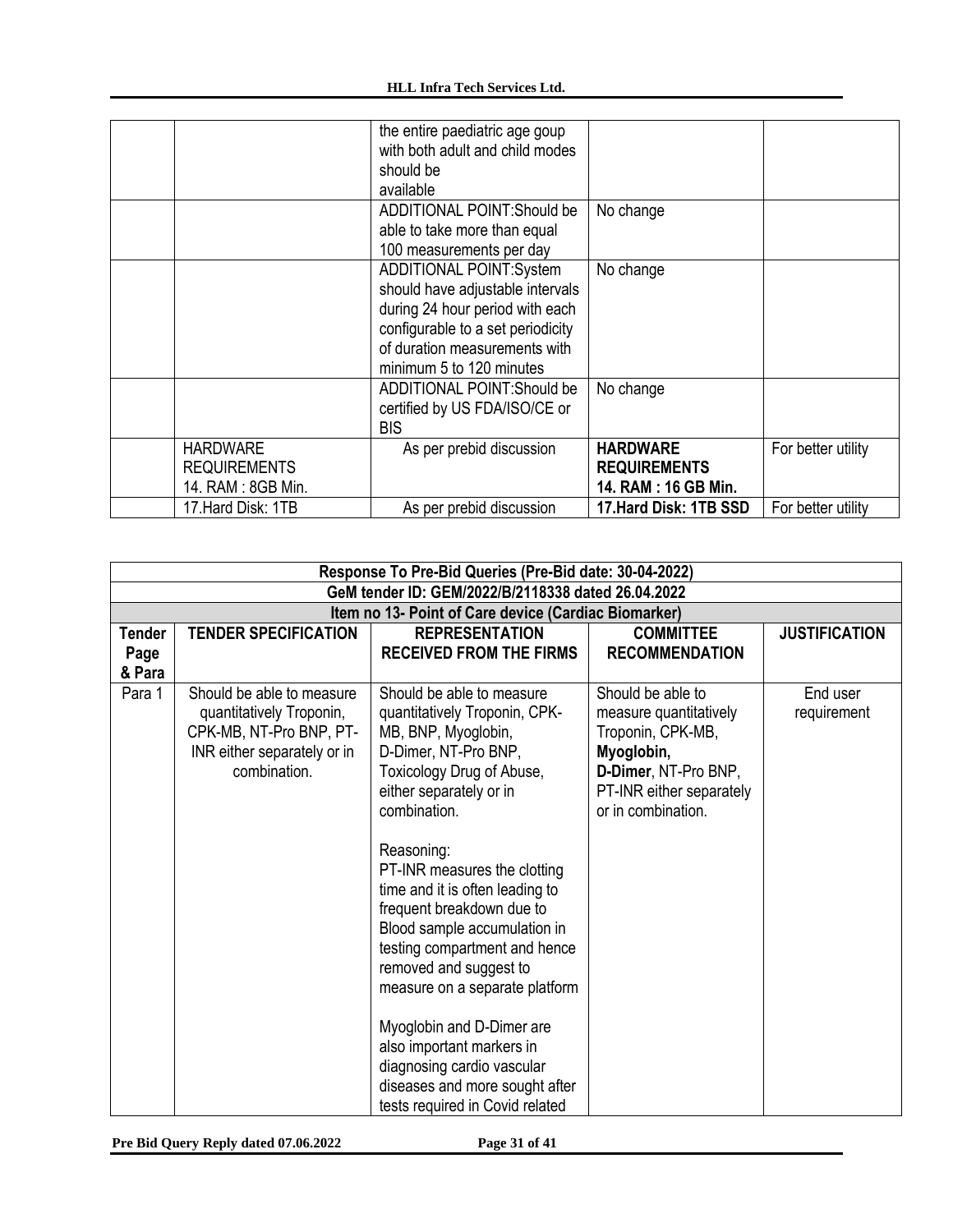|        |                             | cases                              |                        |                    |
|--------|-----------------------------|------------------------------------|------------------------|--------------------|
|        |                             | Kindly remove PT-INR as it is      |                        |                    |
|        |                             | available with one company         |                        |                    |
|        |                             | only on the same platform. We      |                        |                    |
|        |                             | suggest to add D-Dimer and         |                        |                    |
|        |                             | PCT as an essential paratmeter     |                        |                    |
| Para 3 | Weight: $<$ 1.5 Kg          | Weight: $<$ 1.0 Kg                 | <b>Deleted</b>         | For wider          |
|        |                             |                                    |                        | participation      |
|        |                             | Reasoning: A POC Device with       |                        |                    |
|        |                             | a portable light weight compact    |                        |                    |
|        |                             | is more vitally required for       |                        |                    |
|        |                             | offering portability while testing |                        |                    |
|        |                             | upon patients from Bed Side        |                        |                    |
|        |                             | Testing                            |                        |                    |
|        |                             | Kindly remove weight               |                        |                    |
|        |                             | requiements for better             |                        |                    |
|        |                             | competition                        |                        |                    |
| Para 4 | Data Memory: >150 MB        | Data Memory: >150 MB or 750        | Data Memory: >150 MB   | For wider          |
|        |                             | <b>Tests</b>                       | or more than 500 Tests | participation      |
|        |                             |                                    |                        |                    |
|        |                             | Reasoning: The latest industry     |                        |                    |
|        |                             | standards for POC devices are      |                        |                    |
|        |                             | ranging from 500-1000 Tests        |                        |                    |
| Para 5 | Data Storage: At least      | To Delete                          | Data Storage: more     | For wider          |
|        | 10,1000 tests               |                                    | than 500 Tests         | participation      |
|        |                             | Reasoning: The latest industry     |                        |                    |
|        |                             | standards for POC devices are      |                        |                    |
|        |                             | ranging from 500-1000 Tests        |                        |                    |
|        |                             | and none of the available          |                        |                    |
|        |                             | Devices are having capability to   |                        |                    |
|        |                             | store more than 1000 Tests         |                        |                    |
| Para 6 | Display: At least 8"color   | Display: At least 3"color display  | Display: At least 3"   | For wider          |
|        | display                     |                                    | color display          | participation      |
|        |                             | Reasoning:A POC Device with        |                        |                    |
|        |                             | a compact Display is more          |                        |                    |
|        |                             | vitally required for offering      |                        |                    |
|        |                             | portability. More than 8" display  |                        |                    |
|        |                             | shall fulfill                      |                        |                    |
|        |                             | the POC requirement and            |                        |                    |
|        |                             | hamper                             |                        |                    |
|        |                             | portability while testing upon     |                        |                    |
|        |                             | patients from                      |                        |                    |
|        |                             | <b>Bed Side Testing</b>            |                        |                    |
| Para 7 | Should have USB port        | Should have USB port/COMP          | Should have USB        | For wider          |
|        |                             | Port                               | port/Communication     | participation      |
|        |                             |                                    | port                   |                    |
|        |                             | Reasoning: It should have a        |                        |                    |
|        |                             | common Computer Interface          |                        |                    |
|        |                             | Port for HIS/LIS Connectivity      |                        |                    |
| Para   | Should be supplied with 100 | Kindly specify whether 100         | Should be supplied     | For better clarity |

**Pre Bid Query Reply dated 07.06.2022 Page 32 of 41**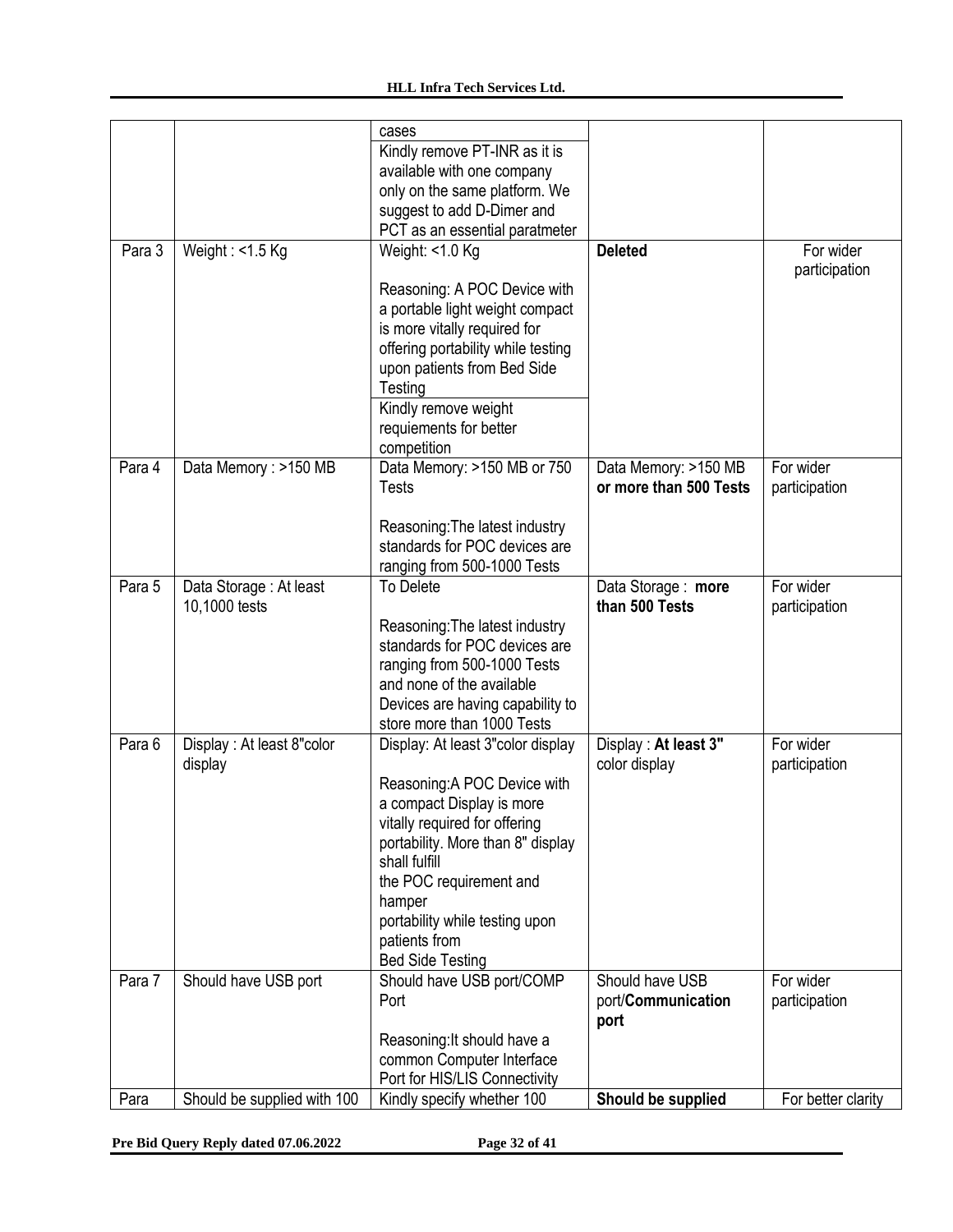| 11 | catridges of each test and<br>the rates should be quoted<br>seperately for each catridge<br>and prices to be freezed for<br>warranty period | tests for each parameter need<br>to be supplied. You have<br>mentioned 100 catridges so it is<br>not clear that how many test<br>should be there in each<br>catridge. So instead of cartidge<br>kindly quantify in number of<br>tests to be supplied for each<br>parameter. | with catridges for 100<br>tests for each<br>parameters either<br>separately or in<br>combination.<br>The rates should be<br>quoted seperately for<br>each catridge and<br>prices will be freezed |
|----|---------------------------------------------------------------------------------------------------------------------------------------------|-----------------------------------------------------------------------------------------------------------------------------------------------------------------------------------------------------------------------------------------------------------------------------|--------------------------------------------------------------------------------------------------------------------------------------------------------------------------------------------------|
|    |                                                                                                                                             | Kindly make provision to quote<br>separately<br>rates for consumables/cartridge<br>in the bid<br>document                                                                                                                                                                   | for warranty period                                                                                                                                                                              |

|                                 | Response To Pre-Bid Queries (Pre-Bid date: 30-04-2022)                                                    |                                                                             |                                           |                                        |  |
|---------------------------------|-----------------------------------------------------------------------------------------------------------|-----------------------------------------------------------------------------|-------------------------------------------|----------------------------------------|--|
|                                 |                                                                                                           | GeM tender ID: GEM/2022/B/2118244 dated 26.04.2022                          |                                           |                                        |  |
|                                 |                                                                                                           | Item no 14- Tilted Table                                                    |                                           |                                        |  |
| <b>Tender</b><br>Page<br>& Para | <b>TENDER SPECIFICATION</b>                                                                               | <b>REPRESENTATION</b><br><b>RECEIVED FROM THE FIRMS</b>                     | <b>COMMITTEE</b><br><b>RECOMMENDATION</b> | <b>JUSTIFICATION</b>                   |  |
| Para 5                          | tilt tables motor should have<br>12-14 mm/sec speed at<br>unloaded and 6 -7 mm/sec<br>speed at full load. | Please let us know how to<br>certain the<br>speed required in specification | No change                                 | Test reports<br>should be<br>submitted |  |
| Para 7                          | It should have facility of<br>lowers to wheelchair height                                                 | Please specify the lowest and<br>maximum<br>height                          | No change                                 |                                        |  |
| Para<br>12                      | Table should have work<br>table attachment                                                                | Please clarify Table should<br>have work<br>table attachment                | <b>Deleted</b>                            | For better clarity                     |  |

# **Commercial Query Reply**

| <b>Commercial Representations</b> |                                                                                                                                                                                                                                                                                                                                    |                                                                                                                   |                    |  |
|-----------------------------------|------------------------------------------------------------------------------------------------------------------------------------------------------------------------------------------------------------------------------------------------------------------------------------------------------------------------------------|-------------------------------------------------------------------------------------------------------------------|--------------------|--|
| <b>Discription</b>                | <b>Existing</b>                                                                                                                                                                                                                                                                                                                    | <b>Commercial</b><br>Representation                                                                               | <b>HITES Reply</b> |  |
| Section IX                        | 1. (a) The Manufacturer should have<br>supplied and installed in last<br>Five years from the date of Tender Opening,<br>at least 20% of the<br>quoted quantity (rounded off to next whole<br>number) of the<br>similar equipment meeting major<br>parameters of technical<br>specification which is functioning<br>satisfactorily. | To be removed or<br>exemption for MII OEM<br>like<br>us with three or less than<br>years of sales &<br>operations | No Change          |  |

**Pre Bid Query Reply dated 07.06.2022 Page 33 of 41**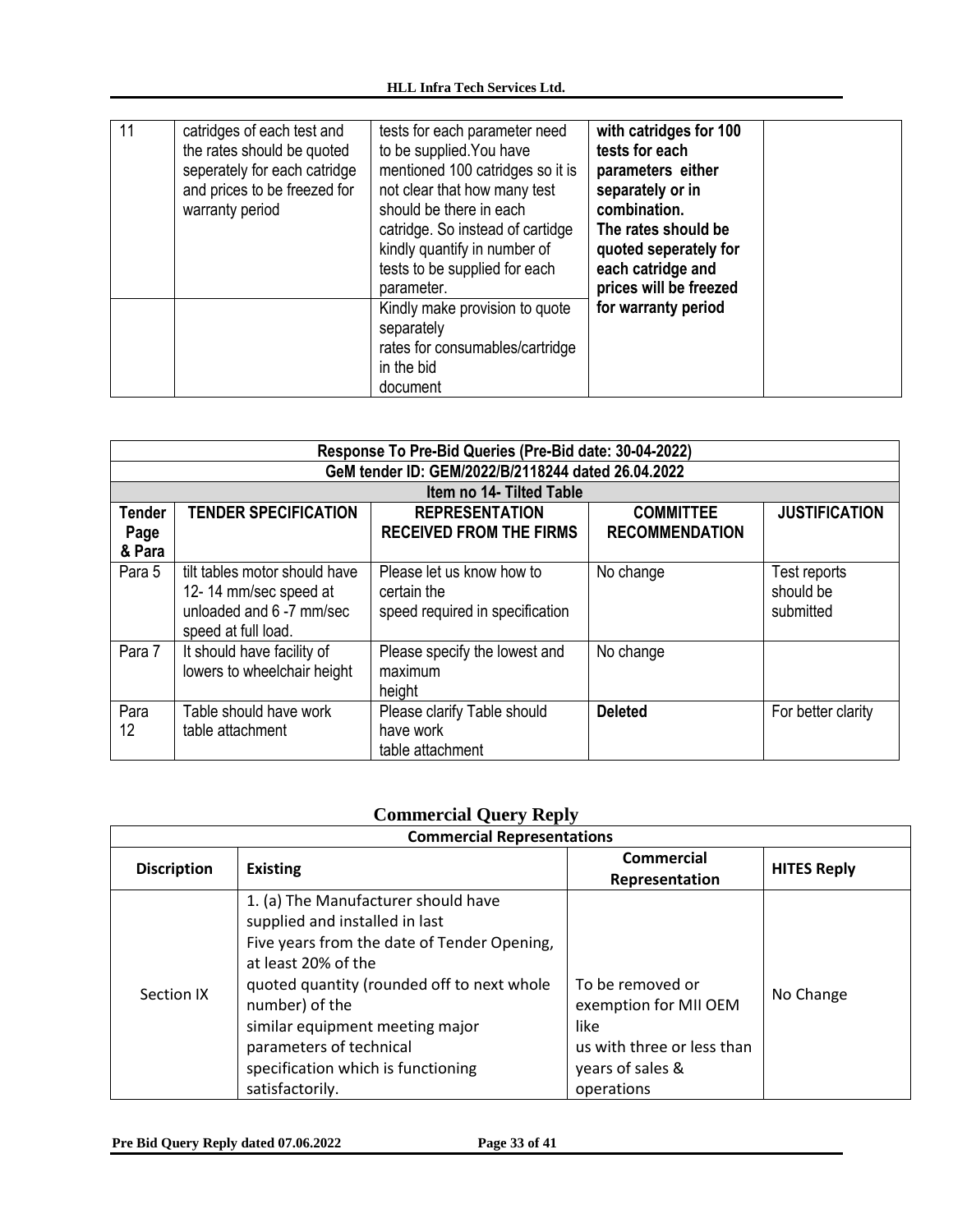| Section IX | 3. Preference to Make In India products (For<br>bids less than 200 Crore): Preference shall<br>be given to Class 1 local supplier as defined<br>in public procurement (Preference to Make<br>in India), Order 2017 as amended from time<br>to time and its subsequent<br>Orders/Notifications issued by concerned<br>Nodal Ministry for specific Goods/Products.<br>The minimum local content to qualify as a<br>Class 1 local supplier is denoted in the bid<br>document 50%. If the bidder wants to avail<br>the Purchase preference, the bidder must<br>upload a certificate from the OEM regarding<br>the percentage of the local content and the<br>details of locations at which the local value<br>addition is made along with their bid, failing<br>which no purchase preference shall be<br>granted. In case the bid value is more than<br>Rs 10 Crore, the declaration relating to<br>percentage of local content shall be certified<br>by the statutory auditor or cost auditor, if<br>the OEM is a company and by a practicing<br>cost accountant or a chartered accountant<br>for OEMs other than companies as per the<br>Public Procurement (preference to Make-in -<br>India) order 2017 dated 04.06.2020 and its<br>susequent amendment thereof. Only Class-I<br>and Class-II Local suppliers as per MII order<br>dated 16.02.2021 and its susequent<br>amendment thereof (Annexure-I) will be<br>eligible to bid. Non - Local suppliers as per<br>MII order dated 16.02.2021(Annexure-I) are<br>not eligible to participate. In case Buyer has<br>selected Purchase preference to Micro and<br>Small Enterprises clause in the bid, the same<br>will get precedence over this clause. | Should allow Class II local<br>suppliers as well to<br>participate in the tender<br>bid.                    | It is already<br>mentioned at<br>point 3 that Class<br>1 & Class II local<br>supplier both can<br>participate<br>However purchase<br>preference will be<br>given to class-1<br>supplier. |
|------------|--------------------------------------------------------------------------------------------------------------------------------------------------------------------------------------------------------------------------------------------------------------------------------------------------------------------------------------------------------------------------------------------------------------------------------------------------------------------------------------------------------------------------------------------------------------------------------------------------------------------------------------------------------------------------------------------------------------------------------------------------------------------------------------------------------------------------------------------------------------------------------------------------------------------------------------------------------------------------------------------------------------------------------------------------------------------------------------------------------------------------------------------------------------------------------------------------------------------------------------------------------------------------------------------------------------------------------------------------------------------------------------------------------------------------------------------------------------------------------------------------------------------------------------------------------------------------------------------------------------------------------------------------------------------------------------------------------|-------------------------------------------------------------------------------------------------------------|------------------------------------------------------------------------------------------------------------------------------------------------------------------------------------------|
| Section IX | 1. The Purchaser may ask for a sample to be<br>sent for approval<br>within 07 days from the date of issuance of<br>Notification of<br>Award/Contract, before delivery of bulk<br>manufacturing/supplies of goods.                                                                                                                                                                                                                                                                                                                                                                                                                                                                                                                                                                                                                                                                                                                                                                                                                                                                                                                                                                                                                                                                                                                                                                                                                                                                                                                                                                                                                                                                                      | Not applicable to High<br>value products like Cath<br>Labs                                                  | No Change                                                                                                                                                                                |
| Section IX | Proforma for Performance Certificate:<br>Mandatory Declaration: We hereby certify<br>that the details of all<br>orders received in last 3 years of quoted<br>equipment (including AIIMS, PGIMER,                                                                                                                                                                                                                                                                                                                                                                                                                                                                                                                                                                                                                                                                                                                                                                                                                                                                                                                                                                                                                                                                                                                                                                                                                                                                                                                                                                                                                                                                                                       | Exemption to MII OEM<br>from Govt. Supply orders<br>details<br>as Performance<br>Certificate and Institutes | No Change                                                                                                                                                                                |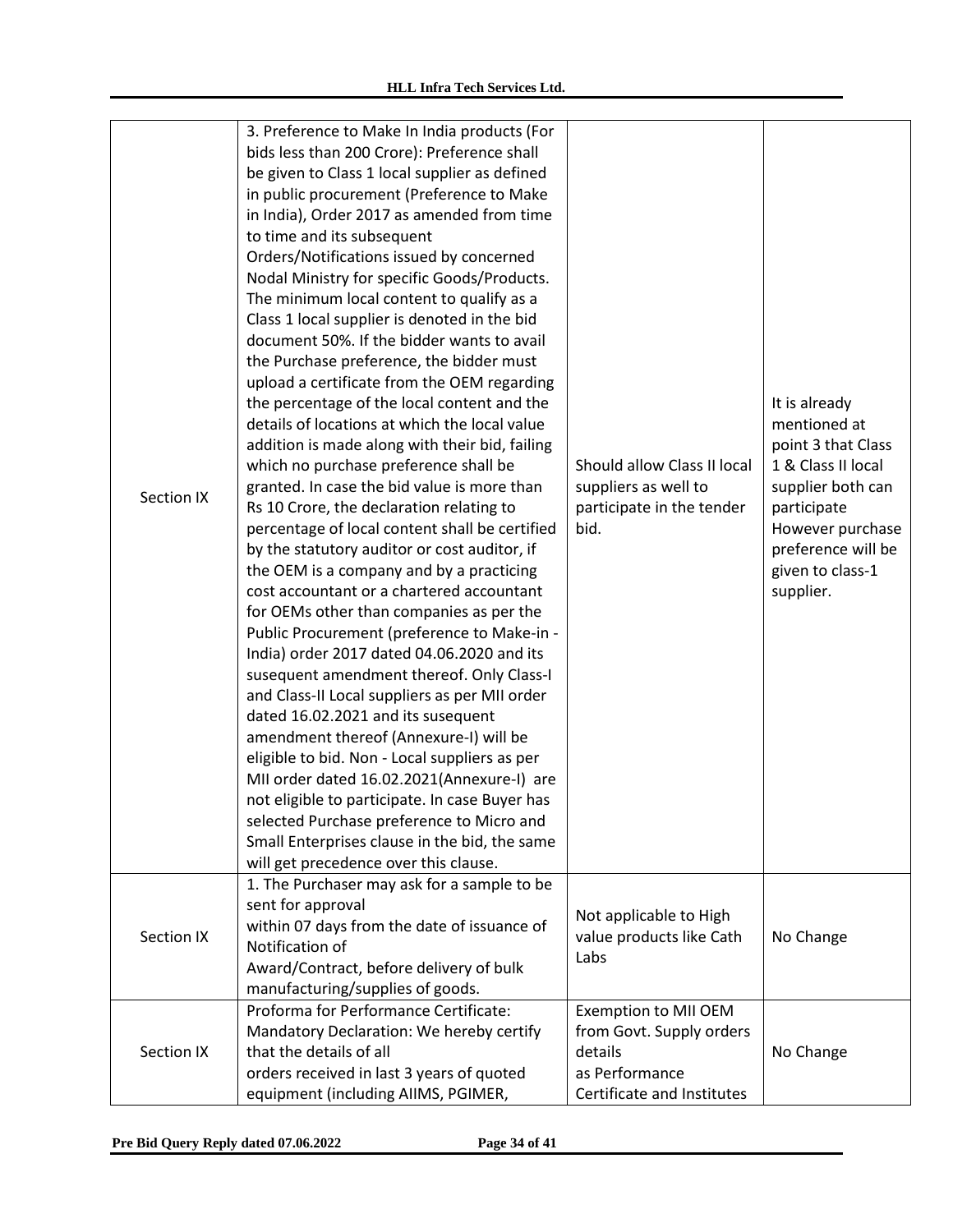|                                               | JIPMER, RML Hospital, Safdarjung Hospital,<br>Institute of National importance) has been<br>furnished. We hereby further certify that if<br>at any time, information furnished by us is<br>proved to be false or incorrect; we are liable<br>for any action as deemed fit by the<br>purchaser in addition to forfeiture of the Bid<br>Security.                                                                                                                                                            | mentioned in<br>the Proforma should be<br>removed as only MNCs<br>has<br>supplied Cath Labs to<br>these govt. institutes in<br>the last 5<br>years.                                                                                                                                                                                                                                                                                                                                         |                                                                                  |
|-----------------------------------------------|------------------------------------------------------------------------------------------------------------------------------------------------------------------------------------------------------------------------------------------------------------------------------------------------------------------------------------------------------------------------------------------------------------------------------------------------------------------------------------------------------------|---------------------------------------------------------------------------------------------------------------------------------------------------------------------------------------------------------------------------------------------------------------------------------------------------------------------------------------------------------------------------------------------------------------------------------------------------------------------------------------------|----------------------------------------------------------------------------------|
| Page no 1 of<br>ATC.<br>Page no 05 of<br>ATC. | EMD INR 91,00,000/-<br><b>Bid Security Declaration:</b><br>With respect to provisions contained in the<br>Bid document regarding submission of Bid<br>security declaration, interested bidders are<br>required to sign "Bid Security Declaration"<br>as per Section XII.                                                                                                                                                                                                                                   | We humbly request you<br>to please clarify what<br>needs to be submitted.                                                                                                                                                                                                                                                                                                                                                                                                                   | <b>Bidder should</b><br>submit EMD<br>amount as<br>mentioned in Bid<br>document. |
| Page no 14 of<br>ATC.                         | TERMS AND MODE OF PAYMENT:<br>Seventy percent (75%) payment of the<br>delivered goods price shall be paid on<br>receipt of goods in good condition and upon<br>the submission of the documents.<br>Balance Twenty percent (25%) payment of<br>the delivered goods value would be made<br>against 'Final Acceptance Certificate' (FAC)<br>as per Section XVIII of goods to be issued                                                                                                                        | Due to big size of tender,<br>we humbly request for<br>opening of 100%<br>irrevocable Inland Letter<br>of credit with<br>disbursement split of<br>75% initial payment<br>against LC to be paid on<br>submission of dispatch<br>documents and balance<br>25% payment would be<br>made against installation.                                                                                                                                                                                  | No Change                                                                        |
| Page no 22 of<br>ATC.                         | Delivery period:<br>90 days from date of Notification of Award<br>to delivery at consignee site or within 45<br>days from the date of site readiness,<br>whichever is later. The date of delivery wills<br>the date of delivery at consignee site.<br>Tenderers may quote earliest delivery<br>period.<br>Installation and commissioning shall be done<br>within 45 days of receipt of the stores/<br>goods at site or within 45 days of handing<br>over the site for installation, whichever is<br>later. | Looking at the current<br>supply chain scenario<br>impacted due to Covid 19<br>we humbly request you<br>to kindly amend this to<br>180 days from the date<br>of opening of LC or date<br>of approval of layout<br>drawing from AERB, or<br>date of site handing over<br>by institute along with<br>commitment of<br>permanent power,<br>whichever is later.<br>Installation and<br>commissioning shall be<br>done within 90 days of<br>receipt of the stores/<br>goods at site or within 90 | No Change                                                                        |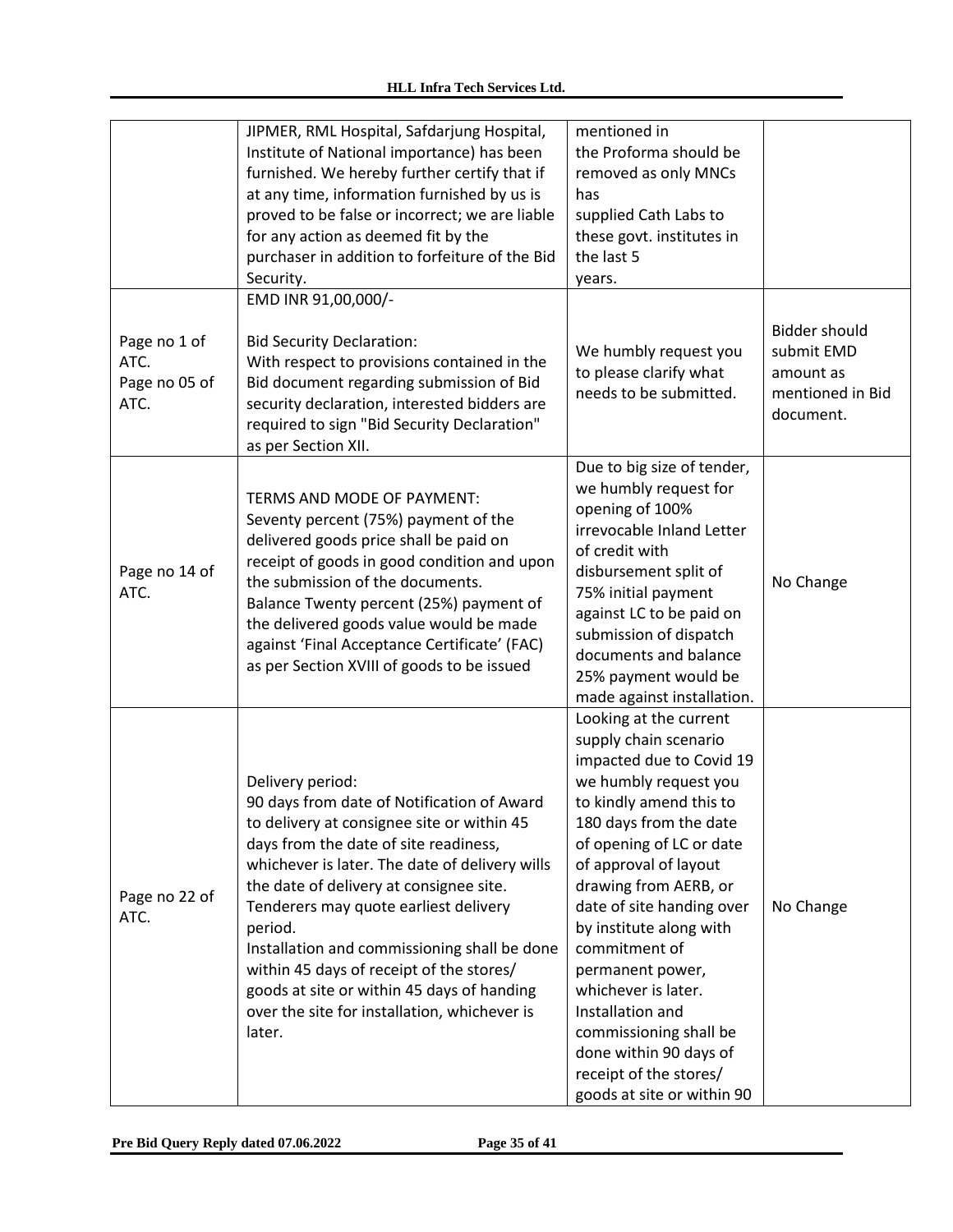|                                           |                                                                                                                                                                                                                                                                                                                                                                                                                                                                                                                                                                                                 | days of handing over the<br>site for installation,<br>whichever is later.                                                                                                                                                                                                 |                                                   |
|-------------------------------------------|-------------------------------------------------------------------------------------------------------------------------------------------------------------------------------------------------------------------------------------------------------------------------------------------------------------------------------------------------------------------------------------------------------------------------------------------------------------------------------------------------------------------------------------------------------------------------------------------------|---------------------------------------------------------------------------------------------------------------------------------------------------------------------------------------------------------------------------------------------------------------------------|---------------------------------------------------|
| Page no 04 of<br>Bid document.            | Further there will be 98% uptime warranty<br>during CMC period on 24 (hrs) X 7 (days) X<br>365 (days) basis, with penalty, to extend<br>CMC period by double the downtime period.                                                                                                                                                                                                                                                                                                                                                                                                               | We humbly request you<br>to please change it to<br>95% uptime warranty<br>during CMC period on 72<br>(hrs) X 7 (days) X 365<br>(days) basis, with<br>penalty, to extend CMC<br>period by double the<br>downtime period.                                                   | No Change                                         |
| Page no 12,<br>point no 15.6<br>of ATC.   | Upon receipt of such notice, the supplier<br>shall, within 8 hours on a 24(hrs) X 7 (days) X<br>365 (days) basis respond to take action to<br>repair or replace the defective goods or<br>parts thereof, free of cost, at the ultimate<br>destination. The supplier shall take over the<br>replaced parts/goods after providing their<br>replacements and no claim, whatsoever<br>shall lie on the purchaser/buyer for such<br>replaced parts/goods thereafter. The<br>penalty clause for non-rectification will be<br>applicable as per conditions laid down in the<br><b>Bidding Document</b> | You would agree, that<br>considering the Custom<br>holidays & Govt. holidays<br>it's not practical to have<br>24(hrs) X 7 (days) X 365<br>(days) as Service Criteria.<br>Hence, we request you to<br>kindly amend it as<br>"Working days of the<br>respective institute". | No Change                                         |
| Page No 14 &<br>point no A(ii) of<br>ATC. | Consignee Receipt Certificate as per Section<br>XVII in original issued by the authorized<br>representative of the consignee;                                                                                                                                                                                                                                                                                                                                                                                                                                                                   | We humbly request for<br>issuance of Consignee<br>Receipt Certificate on<br>delivery and mention the<br>timelines for issuance of<br>Consignee Receipt<br>Certificate post-delivery.                                                                                      | No Change                                         |
| Page no 23 of<br><b>ATC</b>               | <b>Consignee Sites</b>                                                                                                                                                                                                                                                                                                                                                                                                                                                                                                                                                                          | We request you to please<br>mention the consignee<br>sites for Cathlab to<br>represent turnkey points.                                                                                                                                                                    | AIIMS and GMC<br>getting establish<br>under PMSSY |
|                                           | Only Class-I and Class-II Local suppliers as<br>per MII order dated 4.6.2020 will be eligible<br>to bid. Non - Local suppliers as per MII order<br>dated 04.06.2020 are not eligible to<br>participate.<br>(Minimum 50% and 26% Local Content<br>required for qualifying as Class 1 and Class 2<br>Local Supplier respectively)<br>MII Purchase Preference: Yes                                                                                                                                                                                                                                 | TO BE DELETED                                                                                                                                                                                                                                                             | No Change                                         |
|                                           | As per the Additional Terms & Conditions-<br><b>Buyer Specific Clauses (Section1 Clause 1)</b>                                                                                                                                                                                                                                                                                                                                                                                                                                                                                                  | Clarification:<br>Please note: Siemens                                                                                                                                                                                                                                    | <b>Bidder should</b><br>submit EMD                |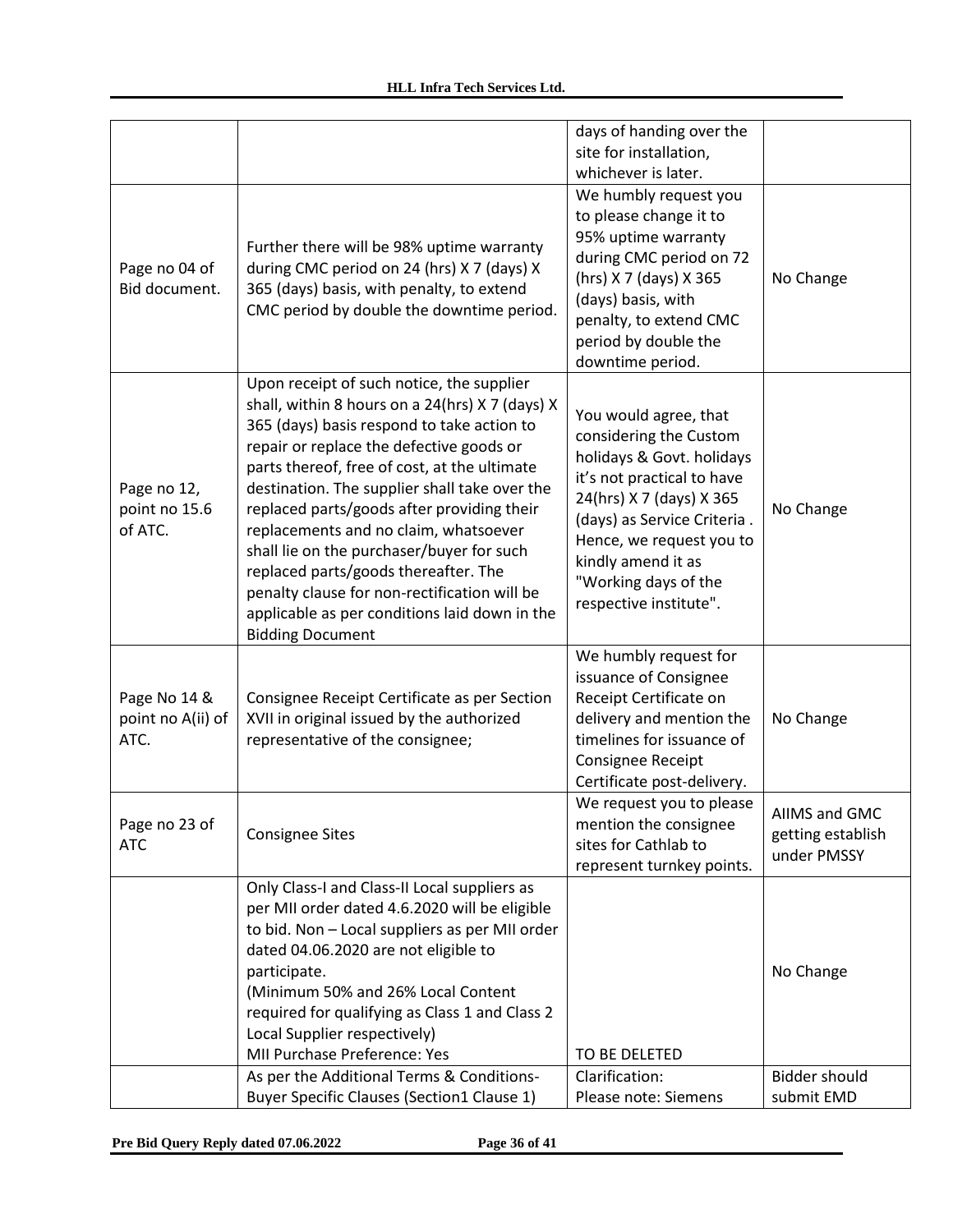|                                                                                                                                                                        | and GeM Bidding Document Pg. No.1, it is<br>mentioned EMD of amount Rs. 91,00,000/-<br>Although, as per the Pg. No.5 Clause 12 of<br>the ATC document, Bid Security Declaration<br>is asked to be submitted but the format of<br>the same (section XII) is missing.<br>GeM Bidding document & ATC document<br>also allows that bidder can submit EMD                                                                                                                                                                                                                                                                                                                                                   | Healthcare Pvt Ltd. is<br>exempted to submit the<br>EMD as per the GeM GTC<br>Terms.<br>Please clarify on EMD<br>clause where bidder is<br>exempted to pay the                                                                                                                                                                                                                                                                                                                                                                                                                                                                                                                                                                                                                                                                                                                                                                       | amount as<br>mentioned in Bid<br>document.<br><b>Exemption of EMD</b><br>is only for MSE,<br>startup as per Gol<br>Guideline |
|------------------------------------------------------------------------------------------------------------------------------------------------------------------------|--------------------------------------------------------------------------------------------------------------------------------------------------------------------------------------------------------------------------------------------------------------------------------------------------------------------------------------------------------------------------------------------------------------------------------------------------------------------------------------------------------------------------------------------------------------------------------------------------------------------------------------------------------------------------------------------------------|--------------------------------------------------------------------------------------------------------------------------------------------------------------------------------------------------------------------------------------------------------------------------------------------------------------------------------------------------------------------------------------------------------------------------------------------------------------------------------------------------------------------------------------------------------------------------------------------------------------------------------------------------------------------------------------------------------------------------------------------------------------------------------------------------------------------------------------------------------------------------------------------------------------------------------------|------------------------------------------------------------------------------------------------------------------------------|
| Part II:<br>Required<br>Delivery<br>Schedule:<br>As per<br>Additional<br>Terms and<br>Conditions-<br><b>Buyer Specific</b><br>Clauses<br>Pg:22<br><b>Payment Terms</b> | exemption document (If applicable)<br>Delivery period<br>For Indigenous goods or for imported<br>goods if supplied from India:<br>90 days from date of Notification of Award<br>to delivery at consignee site or within 45<br>days from the date of site readiness,<br>whichever is later. The date of delivery wills<br>the date of delivery at consignee site.<br>Tenderers may quote earliest delivery<br>period.<br>Installation and commissioning shall be done<br>within 45 days of receipt of the stores/<br>goods at site or within 45 days of handing<br>over the site for installation, whichever is<br>later.<br>Delivery 90 days from Supply order.<br>Payment for Indigenous Goods (M&E). | EMD as per GeM GTC<br>Terms.<br>Delivery Period: The<br>delivery period will be<br>150 days from the date<br>of placement of supply<br>order or opening of<br>confirmed & irrevocable<br>Letter of Credit or 45<br>days from the date of site<br>readiness with<br>permanent power/water<br>by respective consignee<br>or Site Layout approval<br>from AERB for respective<br>consignee, whichever is<br>later<br>Installation and<br>commissioning shall be<br>done within 45 days of<br>receipt of the stores/<br>goods at site or within 45<br>days of handing over the<br>site for installation with<br>permanent power/water<br>by respective consignee<br>or Site Layout approval<br>from AERB for respective<br>consignee, whichever is<br>later.<br>Note: Consignee wise LC<br>shall be opened based on<br>site readiness status from<br>respective consignee<br>Please amend as<br>proposed above<br>Payment for Indigenous | No Change                                                                                                                    |
| As per<br>Additional                                                                                                                                                   | Payment shall be made in Indian Rupees as<br>specified in the contract in the following                                                                                                                                                                                                                                                                                                                                                                                                                                                                                                                                                                                                                | Goods (M&E) & for<br>imported goods supply                                                                                                                                                                                                                                                                                                                                                                                                                                                                                                                                                                                                                                                                                                                                                                                                                                                                                           | No Change                                                                                                                    |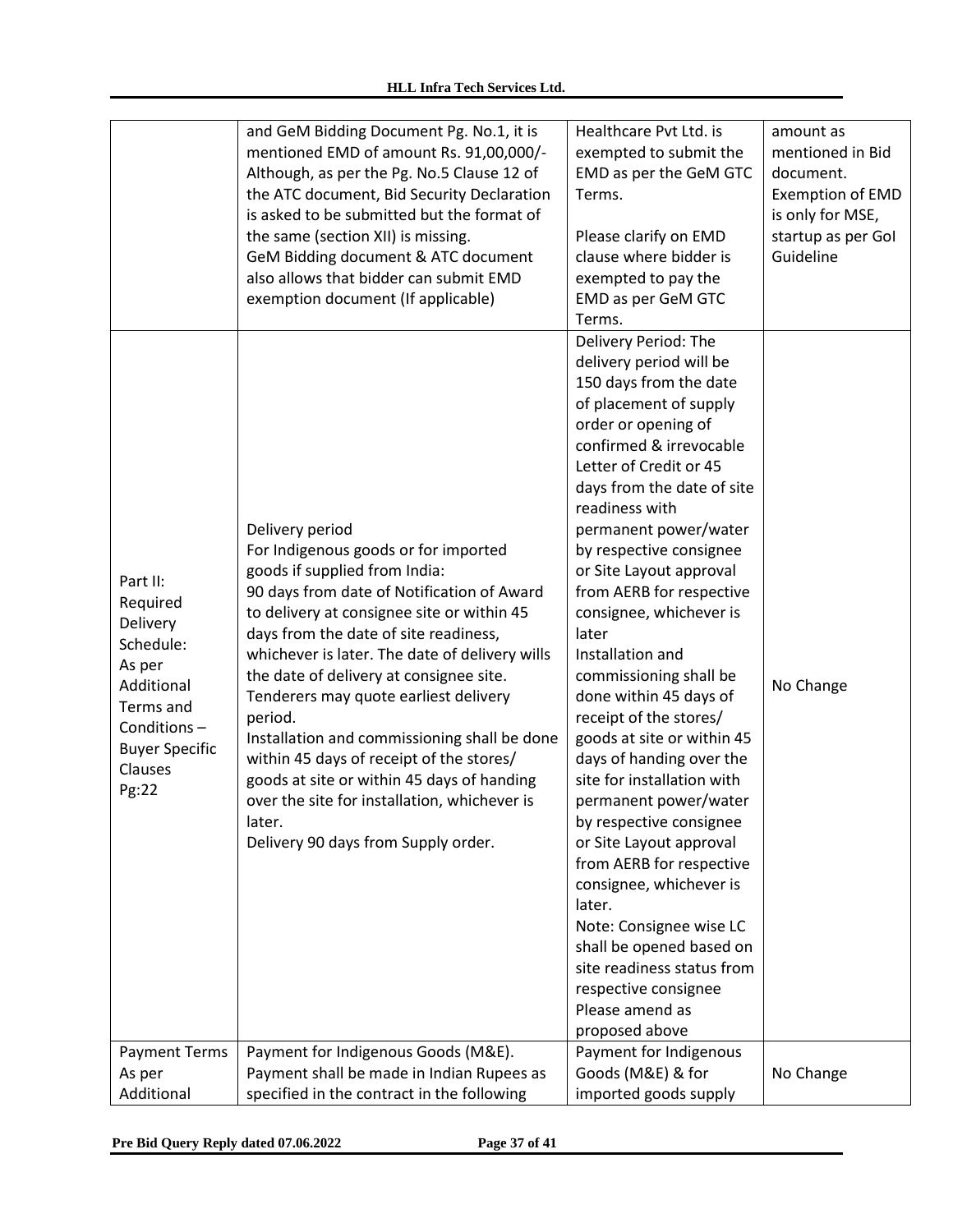| Terms and             | manner:                                       | from India.                 |  |
|-----------------------|-----------------------------------------------|-----------------------------|--|
| Conditions-           | a) On Delivery:                               | a) On Shipment:             |  |
| <b>Buyer Specific</b> | Seventy percent (75%) payment of the          | 100% through confirmed      |  |
| Clauses_GCC           | delivered goods price shall be paid on        | & irrevocable Inland        |  |
| Clause 21.1.A.        | receipt of goods in good condition and upon   | letter of credit, payable   |  |
|                       | the submission of the following documents:    | as:                         |  |
|                       | (i) Four copies of supplier's invoice showing | Consignee wise LC shall     |  |
|                       | contract number, goods description,           | be opened based on site     |  |
|                       | quantity, unit price and total                | readiness status from       |  |
|                       | amount; (Invoice must be raised in favour of  | respective consignee.       |  |
|                       | Consignee with their GSTN)                    | Seventy Five percent        |  |
|                       | (ii) Consignee Receipt Certificate as per     | (75%) payment of the        |  |
|                       | Section XVII in original issued by the        | contract price shall be     |  |
|                       | authorized representative of the consignee;   | paid against shipment       |  |
|                       | (iii) Two copies of packing list identifying  | documents and upon the      |  |
|                       | contents of each package;                     | submission of the           |  |
|                       | Payment for Indigenous Goods                  | following documents         |  |
|                       | (iv) Inspection certificate issued by the     | subject to recovery of LD,  |  |
|                       | nominated Inspection agency, if any.          | if any:                     |  |
|                       | (v) Insurance Certificate as per GCC Clause   | i)                          |  |
|                       | 11 and documents also to be submitted for     | ii) Consignee Receipt       |  |
|                       | payment confirming that dispatch              | Certificate as per Section  |  |
|                       | documents has already been sent to all        | XVII in original issued by  |  |
|                       | concerned as per the contract within 24       | the authorized              |  |
|                       | hours;                                        | representative of the       |  |
|                       | (vi) Certificate of origin.                   | consignee to be modify      |  |
|                       | (vii) Manufacturer's warranty certificate.    | as Copy of lorry receipt    |  |
|                       | b) On Acceptance: balance 25% against FAC     | $iii)$                      |  |
|                       | issued by consignee.                          | iv)Inspection certificate   |  |
|                       |                                               | issued by the nominated     |  |
|                       |                                               | Inspection agency           |  |
|                       |                                               | Independent third party     |  |
|                       |                                               | agency such as SGS, Llyod   |  |
|                       |                                               | etc,                        |  |
|                       |                                               | (v) Insurance Certificate   |  |
|                       |                                               | as per GCC Clause 11 and    |  |
|                       |                                               | documents also to be        |  |
|                       |                                               | submitted for payment       |  |
|                       |                                               | confirming that dispatch    |  |
|                       |                                               | documents has already       |  |
|                       |                                               | been sent to all            |  |
|                       |                                               | concerned as per the        |  |
|                       |                                               | contract within 24 hours    |  |
|                       |                                               | (vi) Certificate of origin. |  |
|                       |                                               | (To amended as Country      |  |
|                       |                                               | of origin for imported      |  |
|                       |                                               | main equipment only         |  |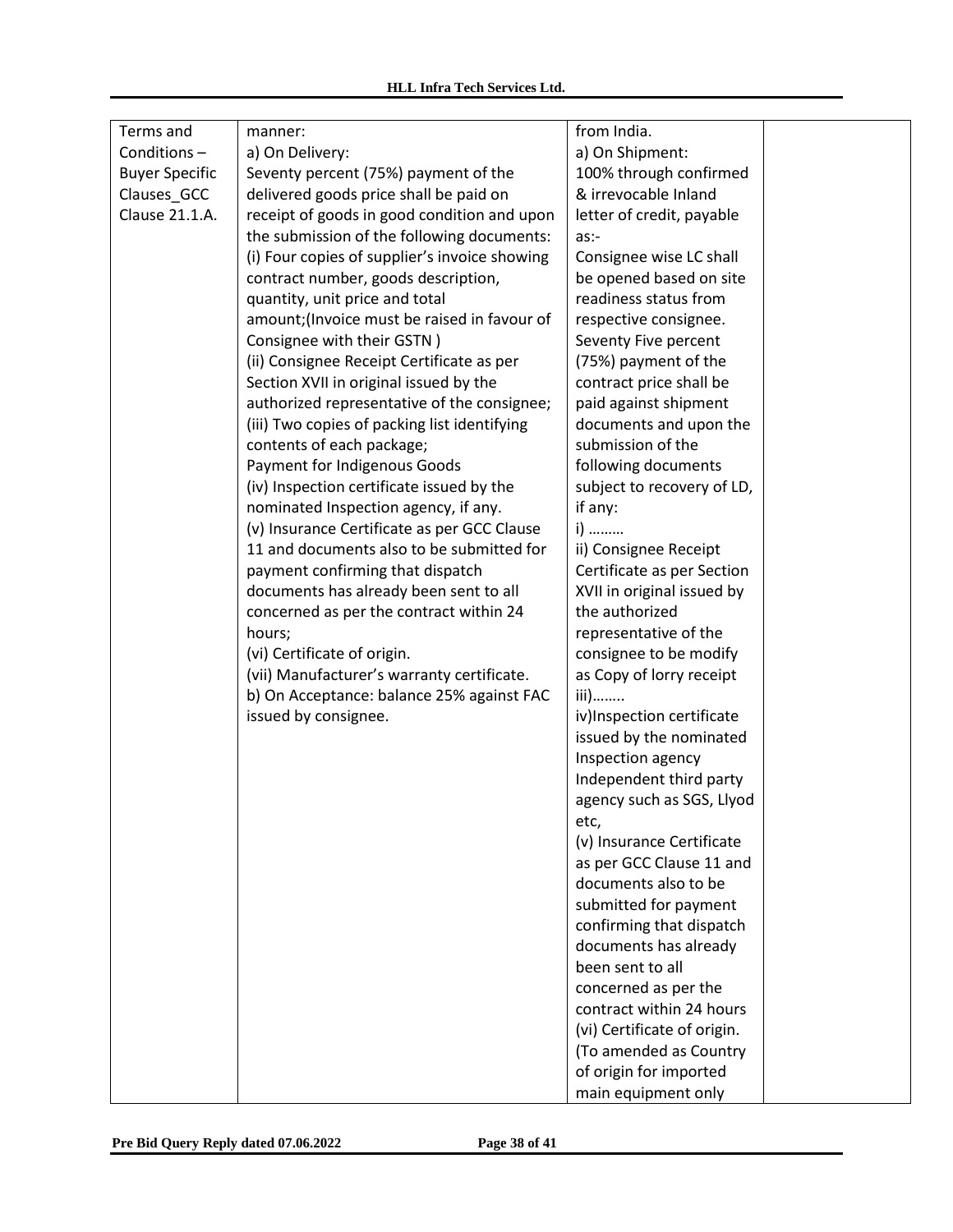|                                                                                                                                                       |                                                                                                                                                                                                                                                                                                                                                                                                                                                                                     | shall be provided)<br>(vii) Manufacturer's<br>Supplier's warranty<br>certificate.<br>b) On Acceptance:<br>balance 25% against FAC<br>issued by respective<br>consignee                                                                                                                                                                                                                                                                                                           |           |
|-------------------------------------------------------------------------------------------------------------------------------------------------------|-------------------------------------------------------------------------------------------------------------------------------------------------------------------------------------------------------------------------------------------------------------------------------------------------------------------------------------------------------------------------------------------------------------------------------------------------------------------------------------|----------------------------------------------------------------------------------------------------------------------------------------------------------------------------------------------------------------------------------------------------------------------------------------------------------------------------------------------------------------------------------------------------------------------------------------------------------------------------------|-----------|
| <b>CAMC Payment</b><br>terms:- As per<br>Additional<br>Terms and<br>Conditions-<br><b>Buyer Specific</b><br>Clauses<br>Point: 21.                     | Payment for Comprehensive Annual<br>Maintenance Contract Charges: The<br>consignee will enter into CAMC with the<br>supplier at the rates as stipulated in the<br>contract. The payment of CAMC will be<br>made on six monthly basis after satisfactory<br>completion of said period, duly certified by<br>the End User on receipt of bank guarantee<br>for an amount equivalent to 2.5% of the cost<br>of the equipment valid till 3 months after<br>expiry of entire CAMC period. | Payment for<br><b>Comprehensive Annual</b><br><b>Maintenance Contract</b><br>Charges: The consignee<br>will enter into CAMC with<br>the supplier at the rates<br>as stipulated in the<br>contract. The payment of<br>CAMC will be made on six<br>monthly advance basis at<br>the begining of said<br>period on receipt of bank<br>guarantee for an amount<br>equivalent to 2.5% of the<br>cost of the equipment<br>valid till 3 months after<br>expiry of entire CAMC<br>period. | No Change |
| Performance<br>Security<br>amendment<br>submission<br>period:<br>As per<br>Additional<br>Terms and<br>Conditions-<br><b>Buyer Specific</b><br>Clauses | In the event of any amendment issued to<br>the contract, the supplier shall, within<br>fifteen (15) days of issue of the amendment,<br>furnish the corresponding amendment to<br>the Performance Security (as necessary),<br>rendering the same valid in all respects in<br>terms of the contract, as amended                                                                                                                                                                       | In the event of any<br>amendment issued to the<br>contract, the supplier<br>shall, within thirty (30)<br>days of issue of the<br>amendment, furnish the<br>corresponding<br>amendment to the<br>Performance Security (as<br>necessary), rendering the<br>same valid in all respects<br>in terms of the contract,<br>as amended.                                                                                                                                                  | No Change |
| Uptime:<br>Additional<br>Clause For<br>Comprehensive<br>Maintenance<br>Charges. Gem<br>Tender:Page-04                                                 | There will be 98% uptime warranty during<br>CMC period on 24 (hrs) X 7 (days) X 365<br>(days) basis, with penalty, to extend CMC<br>period by double the downtime period                                                                                                                                                                                                                                                                                                            | There will be 95% uptime<br>warranty during CMC<br>period on 24 (hrs) X 7<br>(days) X 365 (days)<br>basis, with penalty, to<br>extend CMC period by<br>double the downtime<br>period                                                                                                                                                                                                                                                                                             | No Change |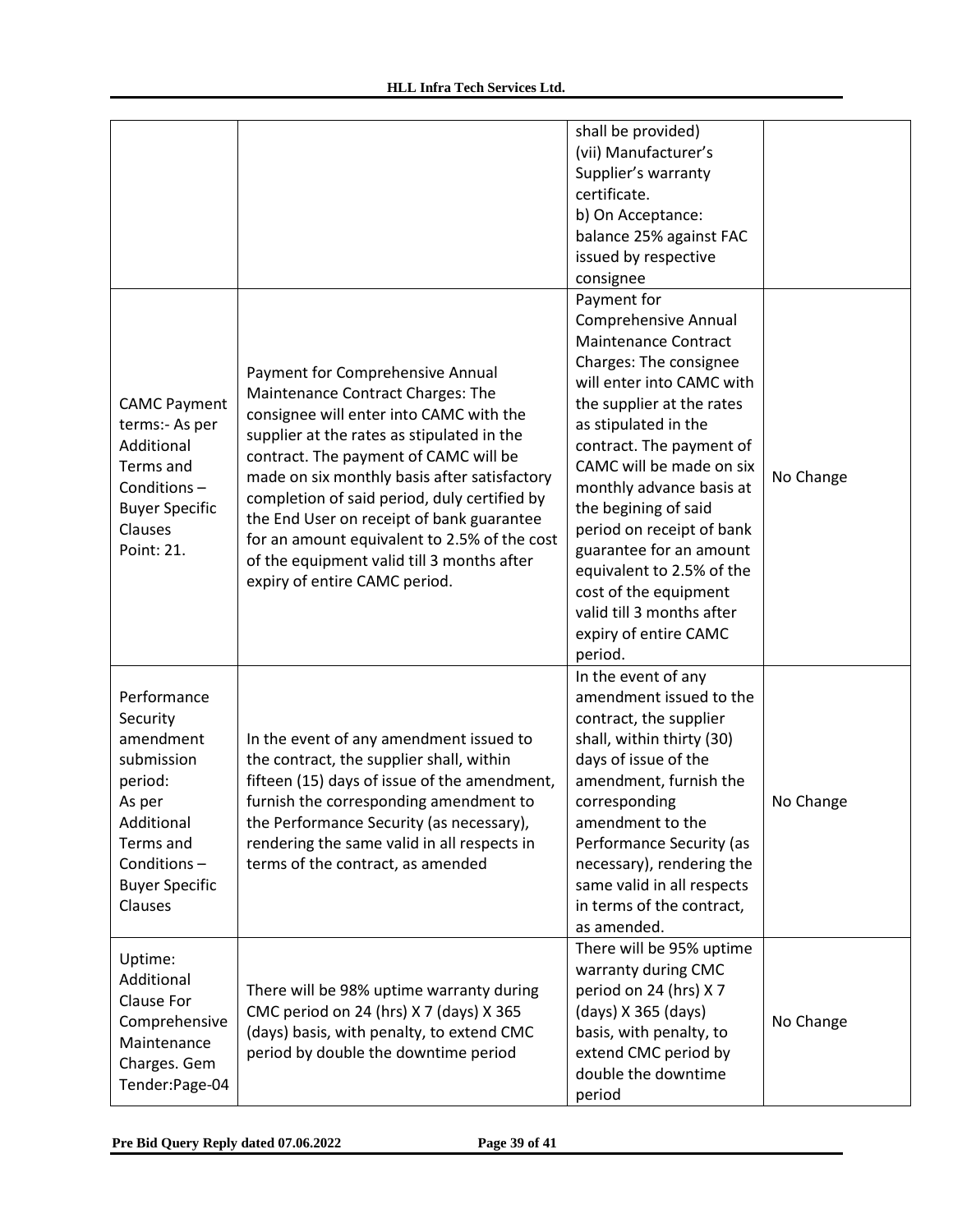| Distribution of<br>Dispatch<br>Documents for<br>Clearance /<br>Receipt of<br>Goods<br>As per<br>Additional<br>Terms and<br>Conditions-<br><b>Buyer Specific</b><br>Clauses | Within 24 hours of dispatch, the supplier<br>shall notify the concerned Store Officer in<br>AIIMS Clearing Agent and others concerned<br>the complete details of dispatch and also<br>supply following documents by air mail/<br>courier etc. with intimation by e-mail:<br>a) Commercial Supplier's Invoice giving full<br>details of the goods including quantity,<br>value, etc.<br>b) Packing list;<br>c) Insurance Certificate; (if applicable)<br>d) Manufacturer's guarantee and Inspection<br>certificate; (if applicable)<br>e) Inspection certificate issued by the<br>Purchaser's Inspector; (if applicable)<br>f) Any other document(s) as and if required<br>in terms of the contract. | Within 72 hours of<br>dispatch, the supplier<br>shall notify the<br>concerned Store Officer<br>in AIIMS Clearing Agent<br>and others concerned<br>the complete details of<br>dispatch and also supply<br>following documents by<br>air mail/ courier etc. with<br>intimation by e-mail:<br>a) Commercial Supplier's<br>Invoice giving full details<br>of the goods including<br>quantity, value, etc.<br>b) Packing list;<br>c) Insurance Certificate;<br>(if applicable)<br>d) Manufacturer's or<br>Supplier's guarantee and<br>Inspection certificate; (if<br>applicable)<br>e) Inspection certificate<br>issued by the Purchaser's<br>Inspector; (if applicable)<br>f) Any other document(s)<br>as and if required in<br>terms of the contract. | No Change |
|----------------------------------------------------------------------------------------------------------------------------------------------------------------------------|-----------------------------------------------------------------------------------------------------------------------------------------------------------------------------------------------------------------------------------------------------------------------------------------------------------------------------------------------------------------------------------------------------------------------------------------------------------------------------------------------------------------------------------------------------------------------------------------------------------------------------------------------------------------------------------------------------|----------------------------------------------------------------------------------------------------------------------------------------------------------------------------------------------------------------------------------------------------------------------------------------------------------------------------------------------------------------------------------------------------------------------------------------------------------------------------------------------------------------------------------------------------------------------------------------------------------------------------------------------------------------------------------------------------------------------------------------------------|-----------|
| Most favored<br>clause:<br>As per<br>Additional<br>Terms and<br>Conditions-<br><b>Buyer Specific</b><br>Clauses                                                            | The Supplier along with its Manufacturer<br>Indian Agent and the CMC Provider shall<br>always accord most favoured client status to<br>the Purchaser vis-à-vis its other<br>Clients/Purchasers/buyer of its equipment/<br>machines/goods etc. and shall always give<br>the most competitive price for its<br>machines/equipment supplied to the<br>Purchaser/Consignee                                                                                                                                                                                                                                                                                                                              | The Supplier along with<br>its Manufacturer Indian<br>Agent and the CMC<br>Provider shall always<br>accord most favoured<br>client status to the<br>Purchaser vis-à-vis its<br>other<br>Clients/Purchasers/buyer<br>of its equipment/<br>machines/goods of<br>identical descriptions (i.e.<br>identical nature, class,<br>specifications prevailing<br>exchange rate, warranty,<br>quantity and other<br>commercial terms &<br>conditions) etc. and shall<br>always give the most                                                                                                                                                                                                                                                                  | No Change |